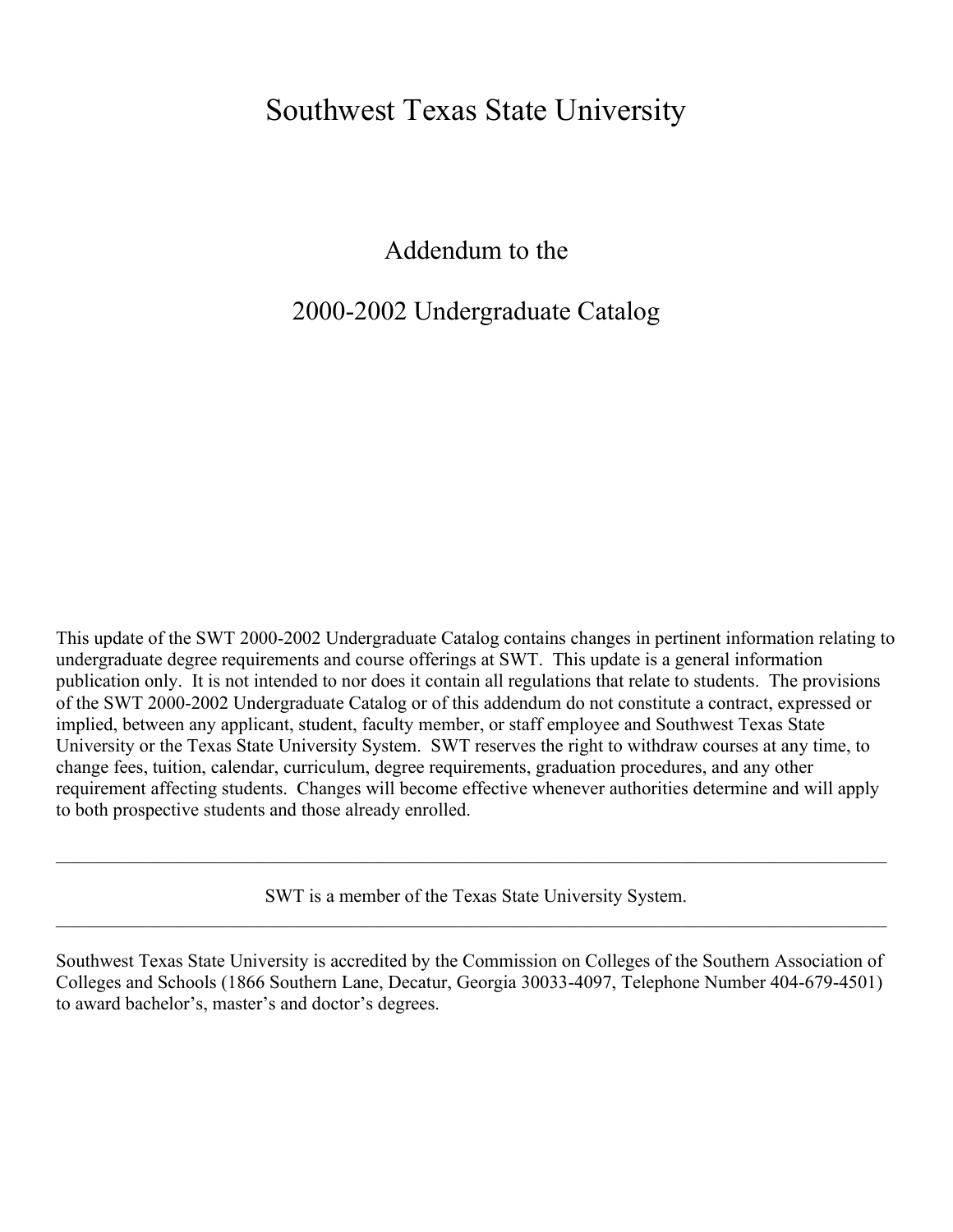#### **Page 2 ADDITION:** ACCREDITATIONS & MEMBERSHIPS Education in Radiologic Technology

| Pages 5 and 6                                      |                     |              |
|----------------------------------------------------|---------------------|--------------|
| <b>ADDITION:</b>                                   |                     |              |
| OFFICIAL UNIVERSITY CALENDAR                       |                     |              |
| <b>FALL 2001</b>                                   |                     |              |
| <b>Advance Registration</b>                        | April 5-20          | $H-F$        |
| <b>MITC</b> Registration                           | August 21           | T            |
| New Student Orientation/Registration               | August 22-23        | W-H          |
| Late Registration                                  | August 20-28        | $M-T$        |
| <b>Schedule Changes</b>                            | August 20-28        | $M-T$        |
| Last Day to Pay                                    | August 28           | T            |
| <b>Classes Begin</b>                               | August 29           | W            |
| <b>Schedule Changes</b>                            | <b>August 29-31</b> | W-F          |
| Holiday                                            | September 3         | M            |
| Official 4/12 Class Day                            | September 14        | $\mathbf{F}$ |
| Drop with Refund                                   | September 14        | $\mathbf{F}$ |
| Drop with Auto "W"                                 | September 18        | T            |
| <b>Graduation Application Deadline</b>             | September 28        | $\mathbf{F}$ |
| Mid-term                                           | October 17          | W            |
| 2nd half classes begin                             | October 18          | H            |
| Thanksgiving                                       | November 22-25      | $H-Su$       |
| Drop/Withdrawal Deadline                           | November 28         | W            |
| Last Class Day                                     | December 10         | M            |
| Final Exams (begin December 11 $\omega$ 6:30 p.m.) | December 11-18      | T-T          |
| Grades Available by Phone & Web                    | December 21         | $\mathbf{F}$ |
| Commencement                                       | December 21-22      | F-Sa         |
| <b>Request Grades Mailed</b>                       | January 8           | T            |
| Spring 2002                                        |                     |              |
| Classes Begin                                      | January 14          | M            |
| Last Class Day                                     | April 29            | M            |
| Final Exams (begin April 30 $@$ 6:30 p.m.          | April 30-May 7      | T-T          |

#### **Page 14 ADDITION:**

Application Fee The application fee for new students will be \$40 effective with the Fall 2002 semester.

Commencement May 11 F-Sa

#### **Page 16 ADDITION:**

PROGRAM C: Students with 30 or More Transferable College Semester Hours\* **Add** after item 3:

NOTE: Entering students are required to demonstrate that they have competency in foreign language and computer science. This can be demonstrated by:

-Two years of the same foreign language in high school or two semesters of the same foreign language in college. (Some degree programs may have additional requirements for graduation.)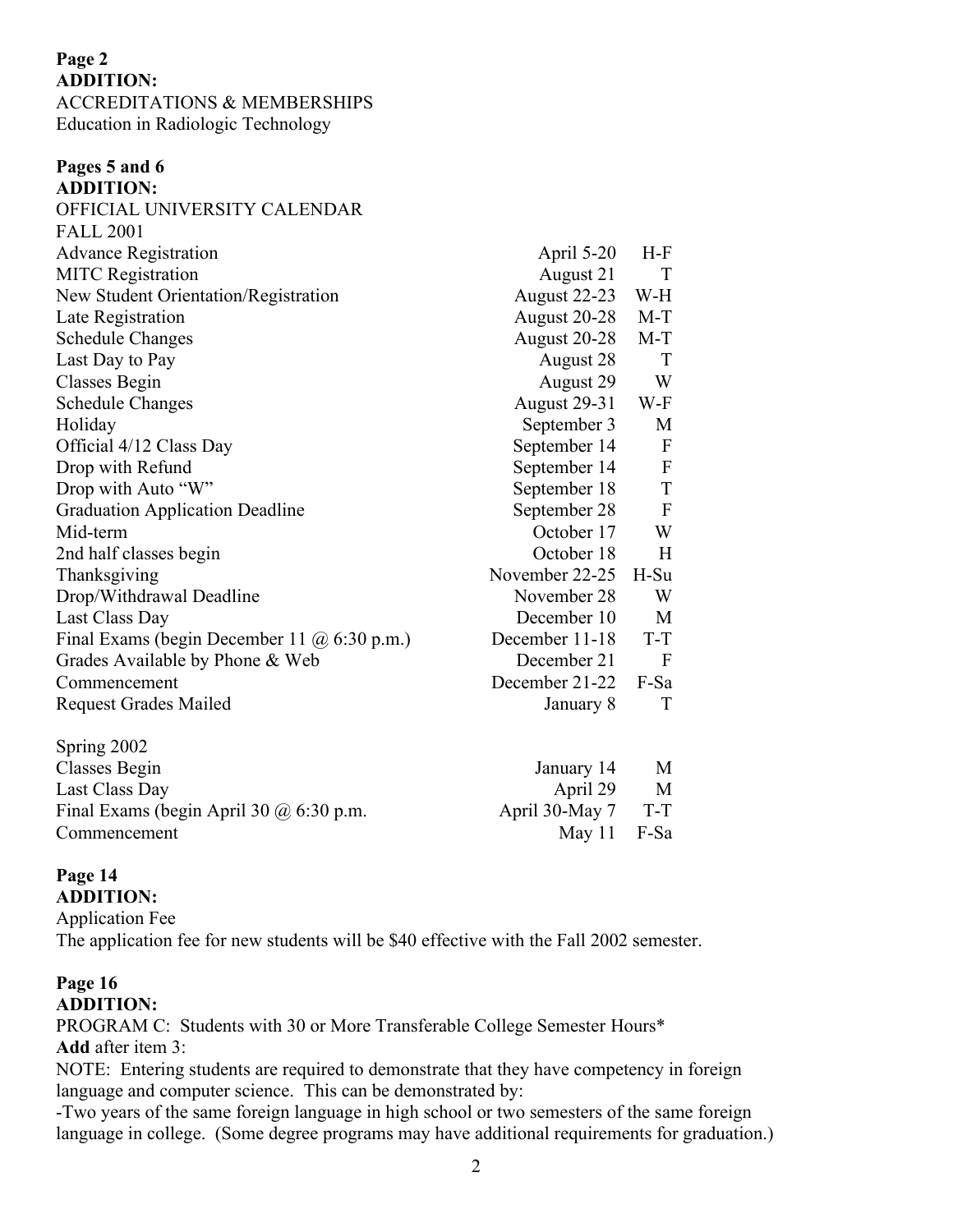-One year of computer course work in high school or one semester in college.

-A placement exam

-CLEP

Transfer students who have met these requirements via their high school work should submit their high school transcript.

### **Page 25 ADDITION:**

Credit-by-Examination

**Add** sentence at end of paragraph: Credit by exam satisfies degree requirements in the same way as does credit earned by passing courses except that it does not count as credit earned in residence.

### **Page 26 ADDITION:**

#### Foreign Students

**Add** 2nd sentence: (Note: A list of qualifying visa categories is available from the Undergraduate Admissions Office. Persons applying for permanent resident status may not be considered for reclassification for tuition purposes until they have filed an Application for Permanent Resident Status (form I-485) with the Immigration and Naturalization Service and have resided in Texas a minimum of 12 consecutive months. In the case of a dependent student, both the student and a parent must have permanent resident status. Undocumented aliens are considered non-residents for tuition purposes.)

**Page 26 DELETE:** Foreign Students **Delete** 2nd sentence.

## **Page 27**

### **ADDITION:**

Exceptions.

**Add** 6th item: 6) The student is a New Mexico resident who resides in a county bordering Texas. This policy is in effect through June 9, 2002.

### **Page 27 CHANGE:** RESIDENCE LIFE

**Change** lst paragraph, **change** 3rd sentence: A campus environment is an atmosphere where lifetime friendships are formed, ideas and ideals are exchanged, and a whole world of opportunity and potential is spread before those willing to explore, study and get involved.

### **Page 28 CHANGES:**

**Change** 2nd paragraph, **change** 2nd sentence: Many different types of living environments, from traditional, community bath, to suite style, to halls with private baths, coed halls, single sex halls, limited visitation halls and 24 hour visitation halls, all offer you the opportunity to find the one arrangement best suited for you.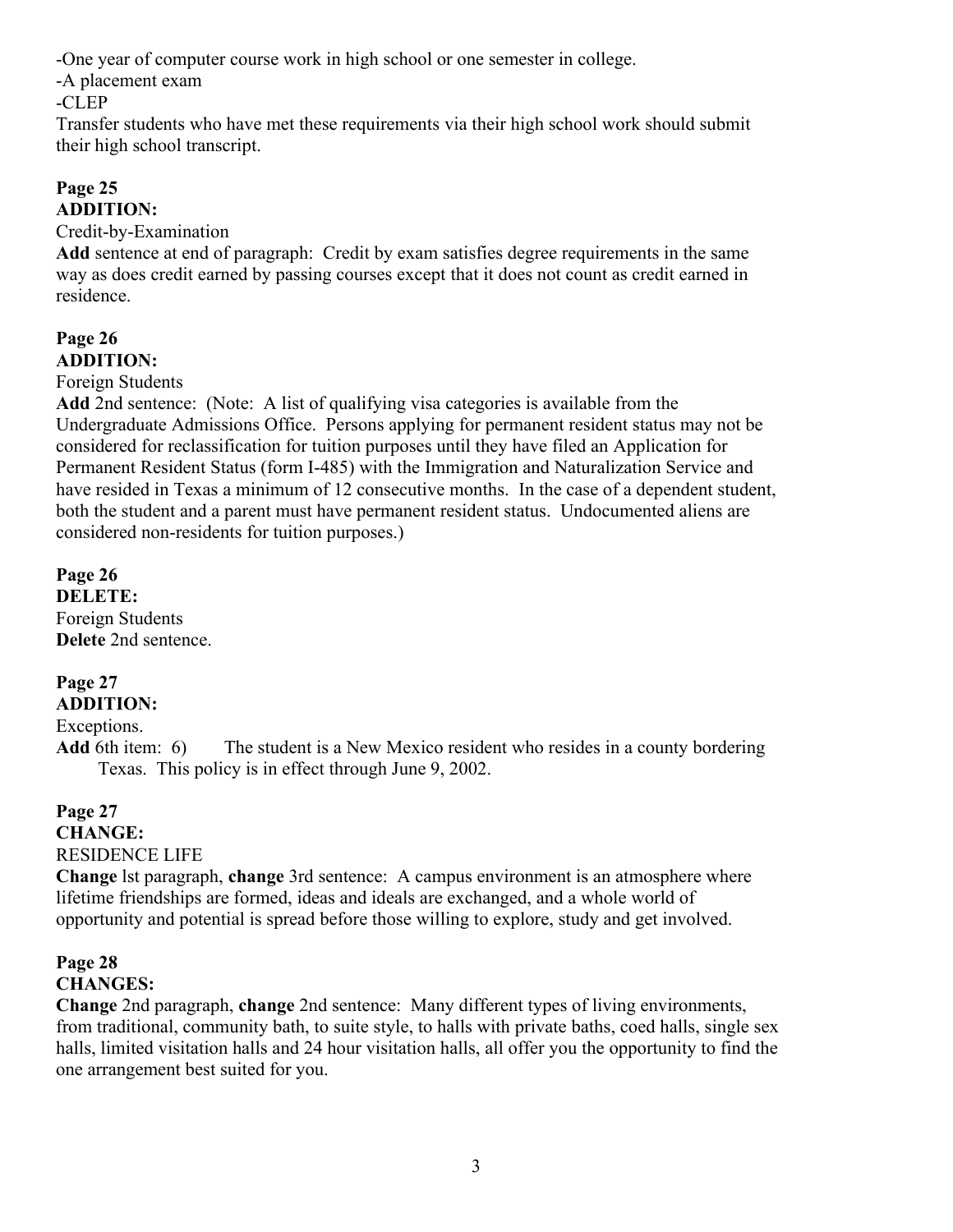Applying to Live On Campus **Change** 2nd paragraph, **change** 2nd sentence: Cash deposits are not accepted by mail.

#### **Page 29 ADDITION:**

**Add** sentence at end of 1st paragraph: Students needing accommodations should contact the Residence Life Office.

### **Page 29**

**CHANGE:** What to Bring? **Change** 1st paragraph, **change** 2nd sentence: In general, you will need to provide linens (blankets, sheets, pillows and towels), alarm clock, telephone, bedspread, study lamps and wastebasket.

**Page 30 ADDITION:** Applying for Financial Aid **Add** 2nd sentence in 1st paragraph: You may also complete the FAFSA on the web at www.fafsa.ed.gov.

**Page 31 ADDITION:**

Other Financial Assistance **Scholarships Add** 3rd and 4th sentences in 1st paragraph: December 1 is the scholarship deadline for incoming freshmen. The deadline for transfer and continuing students is March 1.

**Page 31 CHANGE: Change** 1st paragraph, item b.: Assistant/Associate Director

**Page 31 DELETIONS:** Other Financial Assistance **Scholarships Delete** 3rd sentence in 1st paragraph: February 1 is the scholarship deadline. Short-Term Assistance **Delete** 5th and 6th sentences in 2nd paragraph: A limited number of ETLP's for on-campus room and board are available. These are somewhat more restricted.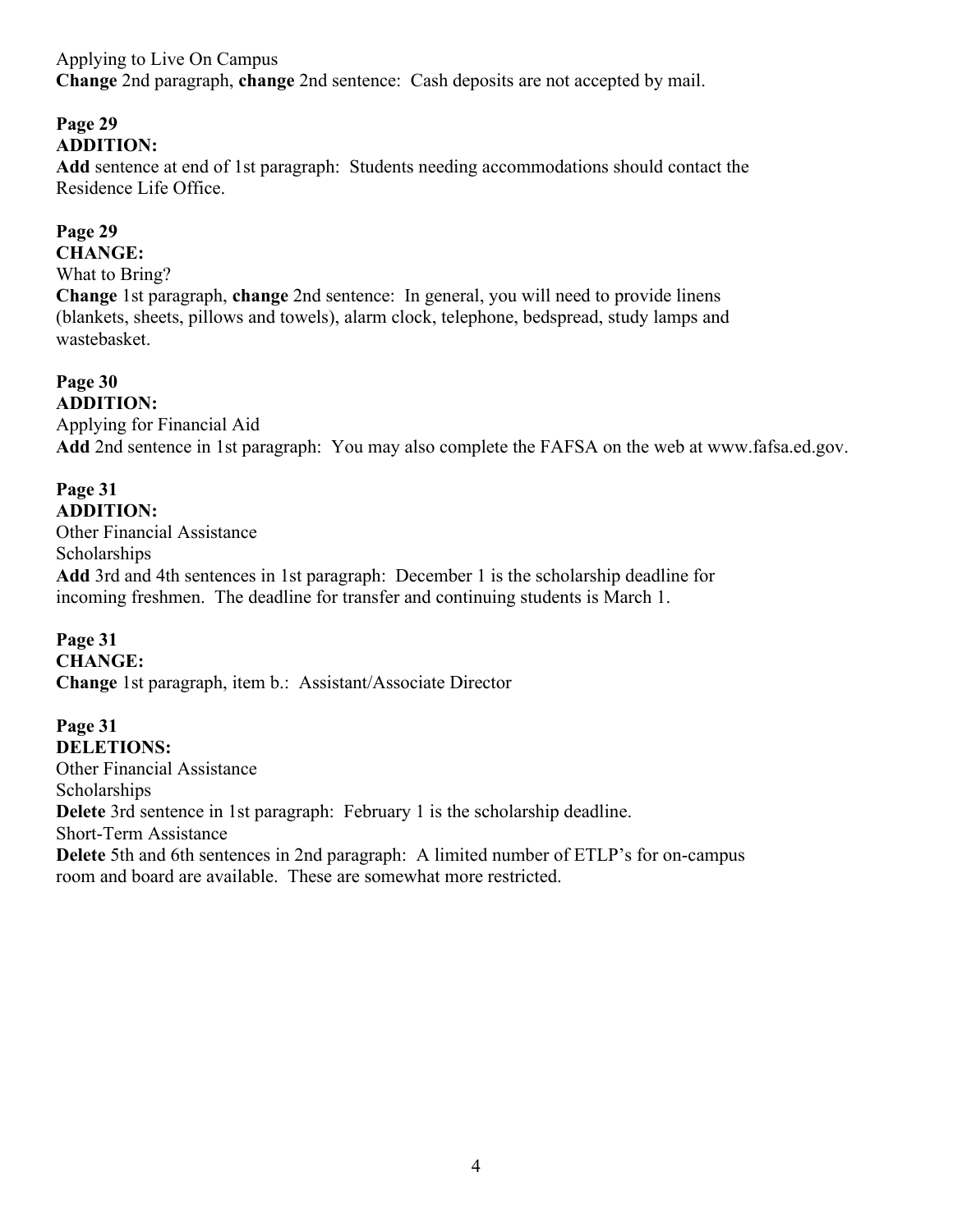**CHANGE:**

Registration Fees

Residents of Texas

Fall and Spring semesters 2001-2002

(\$ per semester)

|                |     | Hrs Tuition Designated Student |         |           |     | Student Bus Computer Student |     | Rec           |        | Interna- Medical Library TOTAL |     |       |
|----------------|-----|--------------------------------|---------|-----------|-----|------------------------------|-----|---------------|--------|--------------------------------|-----|-------|
|                |     | Tuition                        | Service | Center    | Fee | Service                      | Pub | <b>Sports</b> | tional | Service                        | Fee | (2)   |
|                |     |                                | Fee     | Fee $(1)$ | (1) | Fee                          | Fee | Fee $(1)$     | Fee    | Fee $(1)$                      |     |       |
| 1              | 120 | 42                             | 14      | 60        | 29  | 9                            | 6   | 45            | 1      | 39                             | 5   | 370   |
| 2              | 120 | 84                             | 28      | 60        | 29  | 18                           | 6   | 45            | 1      | 39                             | 10  | 440   |
| $\overline{3}$ | 120 | 126                            | 42      | 60        | 29  | 27                           | 6   | 45            | 1      | 39                             | 15  | 510   |
| 4              | 160 | 168                            | 56      | 60        | 29  | 36                           | 6   | 45            |        | 39                             | 20  | 620   |
| 5              | 200 | 210                            | 70      | 60        | 29  | 45                           | 6   | 45            |        | 39                             | 25  | 730   |
| 6              | 240 | 252                            | 84      | 60        | 29  | 54                           | 6   | 45            |        | 39                             | 30  | 840   |
| 7              | 280 | 294                            | 98      | 60        | 29  | 63                           | 6   | 45            |        | 39                             | 35  | 950   |
| 8              | 320 | 336                            | 112     | 60        | 29  | 72                           | 6   | 45            | 1      | 39                             | 40  | 1,060 |
| 9              | 360 | 378                            | 126     | 60        | 29  | 81                           | 6   | 45            | 1      | 39                             | 45  | 1,170 |
| 10             | 400 | 420                            | 139     | 60        | 29  | 90                           | 6   | 45            | 1      | 39                             | 50  | 1,279 |
| 11             | 440 | 462                            | 139     | 60        | 29  | 99                           | 6   | 45            | 1      | 39                             | 55  | 1,375 |
| 12             | 480 | 504                            | 139     | 60        | 29  | 108                          | 6   | 45            | 1      | 39                             | 60  | 1,471 |
| 13             | 520 | 546                            | 139     | 60        | 29  | 117                          | 6   | 45            | 1      | 39                             | 65  | 1,567 |
| 14             | 560 | 588                            | 139     | 60        | 29  | 126                          | 6   | 45            |        | 39                             | 70  | 1,663 |
| 15             | 600 | 630                            | 139     | 60        | 29  | 135                          | 6   | 45            | 1      | 39                             | 75  | 1,759 |
| 16             | 640 | 672                            | 139     | 60        | 29  | 144                          | 6   | 45            | 1      | 39                             | 80  | 1,855 |
| 17             | 680 | 714                            | 139     | 60        | 29  | 153                          | 6   | 45            | 1      | 39                             | 85  | 1,951 |
| 18             | 720 | 756                            | 139     | 60        | 29  | 162                          | 6   | 45            |        | 39                             | 90  | 2,047 |
| 19             | 760 | 798                            | 139     | 60        | 29  | 171                          | 6   | 45            | 1      | 39                             | 95  | 2,143 |
| 20             | 800 | 840                            | 139     | 60        | 29  | 180                          | 6   | 45            | 1      | 39                             | 100 | 2,239 |
| 21             | 840 | 882                            | 139     | 60        | 29  | 189                          | 6   | 45            | 1      | 39                             | 105 | 2,335 |

Off-Campus/Distance Education Students – Please note the following differences in fees. Fee calculations are determined by whether the student is enrolled exclusively in off-campus/distance education courses or in a combination of both on campus and off-campus/distance education courses. (1) Students enrolled only in off-campus/distance education courses will have these fees waived. (2) Students enrolled in one or more off-campus/distance education courses will be charged an additional "Off-Campus/Distance Education Fee" of \$23 per credit hour for each course taken offcampus or distance education.

All students note that additional fees will be assessed for items including, but not limited to: late registration, reinstatement, installment services, delinquent installments, etc. Refer to the section "Other Fees". Also, course fees may be assessed for certain classes, as noted by each course listing in the Schedule of Classes. Total indicated in the above matrix is an estimate. This amount will vary for each student enrolled, depending upon courses taken, location (on- or off-campus/distance education or both), late registration, and other factors. SWT is not responsible for manually calculating tuition and fees.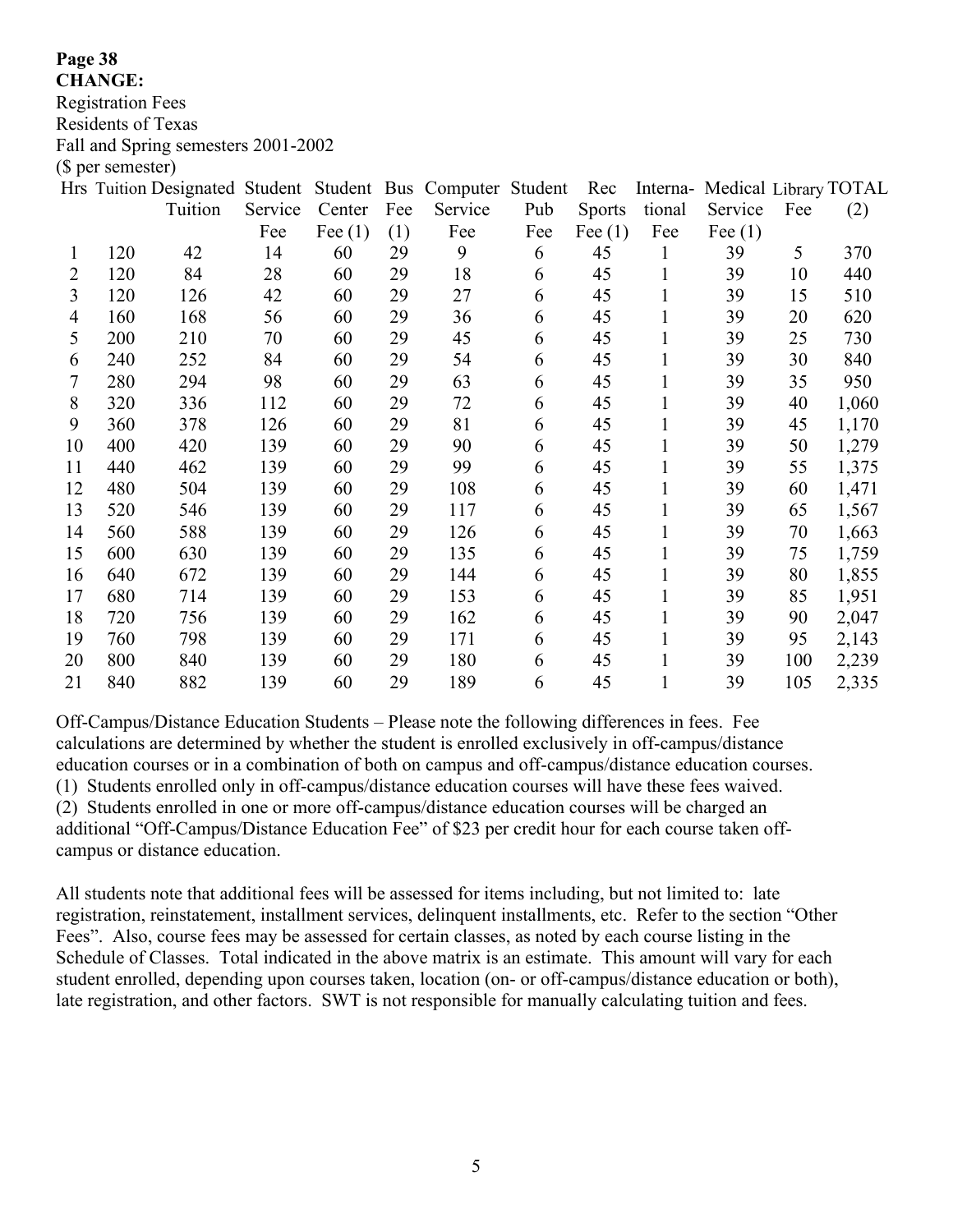#### **CHANGE:**

Non-Resident Students/United States Citizens

And Foreign Students

Fall and Spring semesters 2001-2002

(\$ per semester)

|    |       | Hrs Tuition Designated Student Student Bus Computer Student |                |           |     |         |      | Rec           |        | Intena- Medical Library TOTAL |     |       |
|----|-------|-------------------------------------------------------------|----------------|-----------|-----|---------|------|---------------|--------|-------------------------------|-----|-------|
|    |       | Tuition                                                     | Service Center |           | Fee | Service | Pub. | <b>Sports</b> | tional | Service                       | Fee | (2)   |
|    |       |                                                             | Fee            | Fee $(1)$ | (1) | Fee     | Fee  | Fee $(1)$     | Fee    | Fee $(1)$                     |     |       |
| 1  | 253   | 42                                                          | 14             | 60        | 29  | 9       | 6    | 45            | 1      | 39                            | 5   | 503   |
| 2  | 506   | 84                                                          | 28             | 60        | 29  | 18      | 6    | 45            | 1      | 39                            | 10  | 826   |
| 3  | 759   | 126                                                         | 42             | 60        | 29  | 27      | 6    | 45            |        | 39                            | 15  | 1,149 |
| 4  | 1,012 | 168                                                         | 56             | 60        | 29  | 36      | 6    | 45            |        | 39                            | 20  | 1,472 |
| 5  | 1,265 | 210                                                         | 70             | 60        | 29  | 45      | 6    | 45            |        | 39                            | 25  | 1,795 |
| 6  | 1,518 | 252                                                         | 84             | 60        | 29  | 54      | 6    | 45            |        | 39                            | 30  | 2,118 |
| 7  | 1,771 | 294                                                         | 98             | 60        | 29  | 63      | 6    | 45            |        | 39                            | 35  | 2,441 |
| 8  | 2,024 | 336                                                         | 112            | 60        | 29  | 72      | 6    | 45            |        | 39                            | 40  | 2,764 |
| 9  | 2,277 | 378                                                         | 126            | 60        | 29  | 81      | 6    | 45            |        | 39                            | 45  | 3,087 |
| 10 | 2,530 | 420                                                         | 139            | 60        | 29  | 90      | 6    | 45            |        | 39                            | 50  | 3,409 |
| 11 | 2,783 | 462                                                         | 139            | 60        | 29  | 99      | 6    | 45            |        | 39                            | 55  | 3,718 |
| 12 | 3,036 | 504                                                         | 139            | 60        | 29  | 108     | 6    | 45            |        | 39                            | 60  | 4,027 |
| 13 | 3,289 | 546                                                         | 139            | 60        | 29  | 117     | 6    | 45            |        | 39                            | 65  | 4,336 |
| 14 | 3,542 | 588                                                         | 139            | 60        | 29  | 126     | 6    | 45            |        | 39                            | 70  | 4,645 |
| 15 | 3,795 | 630                                                         | 139            | 60        | 29  | 135     | 6    | 45            |        | 39                            | 75  | 4,954 |
| 16 | 4,048 | 672                                                         | 139            | 60        | 29  | 144     | 6    | 45            | 1      | 39                            | 80  | 5,263 |
| 17 | 4,301 | 714                                                         | 139            | 60        | 29  | 153     | 6    | 45            |        | 39                            | 85  | 5,572 |
| 18 | 4,554 | 756                                                         | 139            | 60        | 29  | 162     | 6    | 45            |        | 39                            | 90  | 5,881 |
| 19 | 4,807 | 798                                                         | 139            | 60        | 29  | 171     | 6    | 45            |        | 39                            | 95  | 6,190 |
| 20 | 5,060 | 840                                                         | 139            | 60        | 29  | 180     | 6    | 45            |        | 39                            | 100 | 6,499 |
| 21 | 5,313 | 882                                                         | 139            | 60        | 29  | 189     | 6    | 45            |        | 39                            | 105 | 6,808 |

Non-resident students on competitive academic scholarships of \$1,000 ore more may be eligible for in-state "resident" tuition. Contact the Registrar.

Off-Campus/Distance Education Students – Please note the following differences in fees. Fee calculations are determined by whether the student is enrolled exclusively in off-campus/distance education courses or in a combination of both on campus and off-campus/distance education courses. (1) Students enrolled only in off-campus/distance education courses will have these fees waived. (2) Students enrolled in one or more off-campus/distance education courses will be charged an additional "Off-Campus/Distance Education Fee" of \$23 per credit hour for each course taken offcampus or distance education.

All students note that additional fees will be assessed for items including, but not limited to: late registration, reinstatement, installment services, delinquent installments, etc. Refer to the section "Other Fees". Also, course fees may be assessed for certain classes, as noted by each course listing in the Schedule of Classes. Total indicated in the above matrix is an estimate. This amount will vary for each student enrolled, depending upon courses taken, location (on- or off-campus/distance education or both), late registration, and other factors. SWT is not responsible for manually calculating tuition and fees.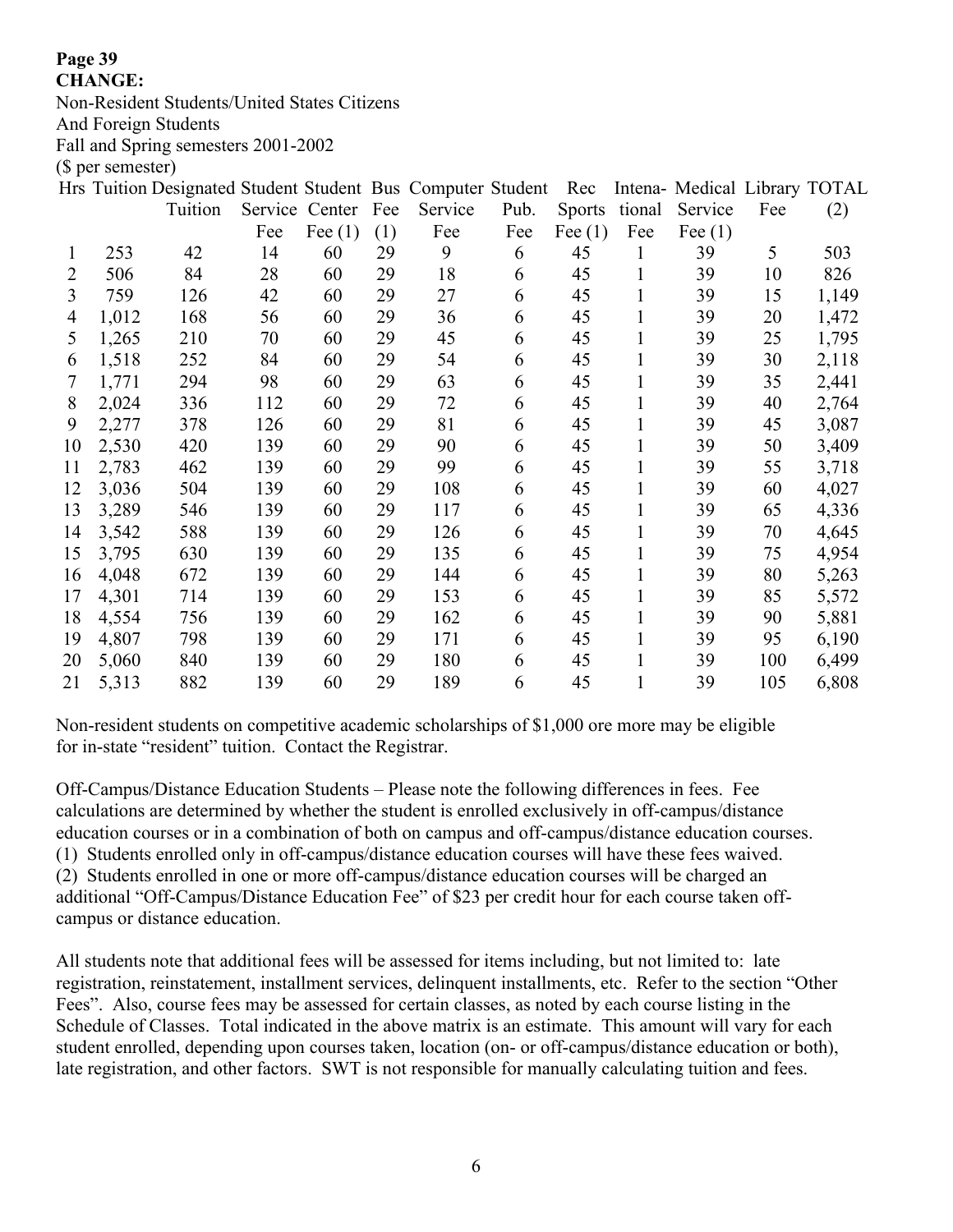| <b>CHANGE:</b>     |  |
|--------------------|--|
| Other Special Fees |  |
|                    |  |
|                    |  |

#### **Page 42 DELETE:**

Other Special Fees Evaluation of Foreign Credentials (when applying for admission)………..50.00

#### **Page 44 and 45 CHANGE:**

Room and Board Rates

Fire Code Compliance and Utility Surcharge

Beginning June 2001, a surcharge must be assessed to cover the costs of mandated Fire Code compliance and increases in utility costs. The amount of this charge is in addition to all of the rates specified below and will be shown as a separate line item on the bill. The surcharge for the Fall & Spring semesters is \$186 each for A/C halls and \$124 each for Non A/C halls. Summer surcharges are \$1.60 per day of occupancy. These charges may vary in the future years, depending on utility rates and the costs of code compliance.

Fall 2001-Spring 2002

(\$ per semester)

|                                  | (Double Occupancy) | (Single Occupancy) |
|----------------------------------|--------------------|--------------------|
|                                  | Rates              | Rates              |
| Air-Conditioned <sup>1</sup>     |                    |                    |
| $100$ Block + 125 Points         | 4,502              | 5,878              |
| $150$ Block + 100 Points         | 4,560              | 5,936              |
| $200$ Block + 75 Points          | 4,656              | 6,034              |
| 250 Block                        | 4,780              | 6,156              |
| Non Air-Conditioned <sup>1</sup> |                    |                    |
| $100$ Block + 125 Points         | 3,492              | 4,362              |
| $150$ Block + 100 Points         | 3,550              | 4,422              |
| $200$ Block + 75 Points          | 3,646              | 4,518              |
| 250 Block                        | 3,770              | 4,640              |
| Suites $1$                       |                    |                    |
| $100$ Block + 125 Points         | 4,886              | 6,454              |
| 150 Block $+$ 100 Points         | 4,944              | 6,512              |
| $200$ Block + 75 Points          | 5,040              | 6,610              |
| 250 Block                        | 5,164              | 6,732              |
| Blanco Hall <sup>1</sup>         |                    |                    |
| $100$ Block + 125 Points         | 5,594              | 7,516              |
| 150 Block $+$ 100 Points         | 5,652              | 7,576              |
| $200$ Block + 75 Points          | 5,748              | 7,672              |
| 250 Block                        | 5,872              | 7,794              |
| Tower <sup>1</sup>               |                    |                    |
| 100 Block $+$ 125 Points         | 5,200              | 6,926              |
| 150 Block $+$ 100 Points         | 5,258              | 6,984              |
| $200$ Block + 75 Points          | 5,354              | 7,080              |
| 250 Block                        | 5,478              | 7,204              |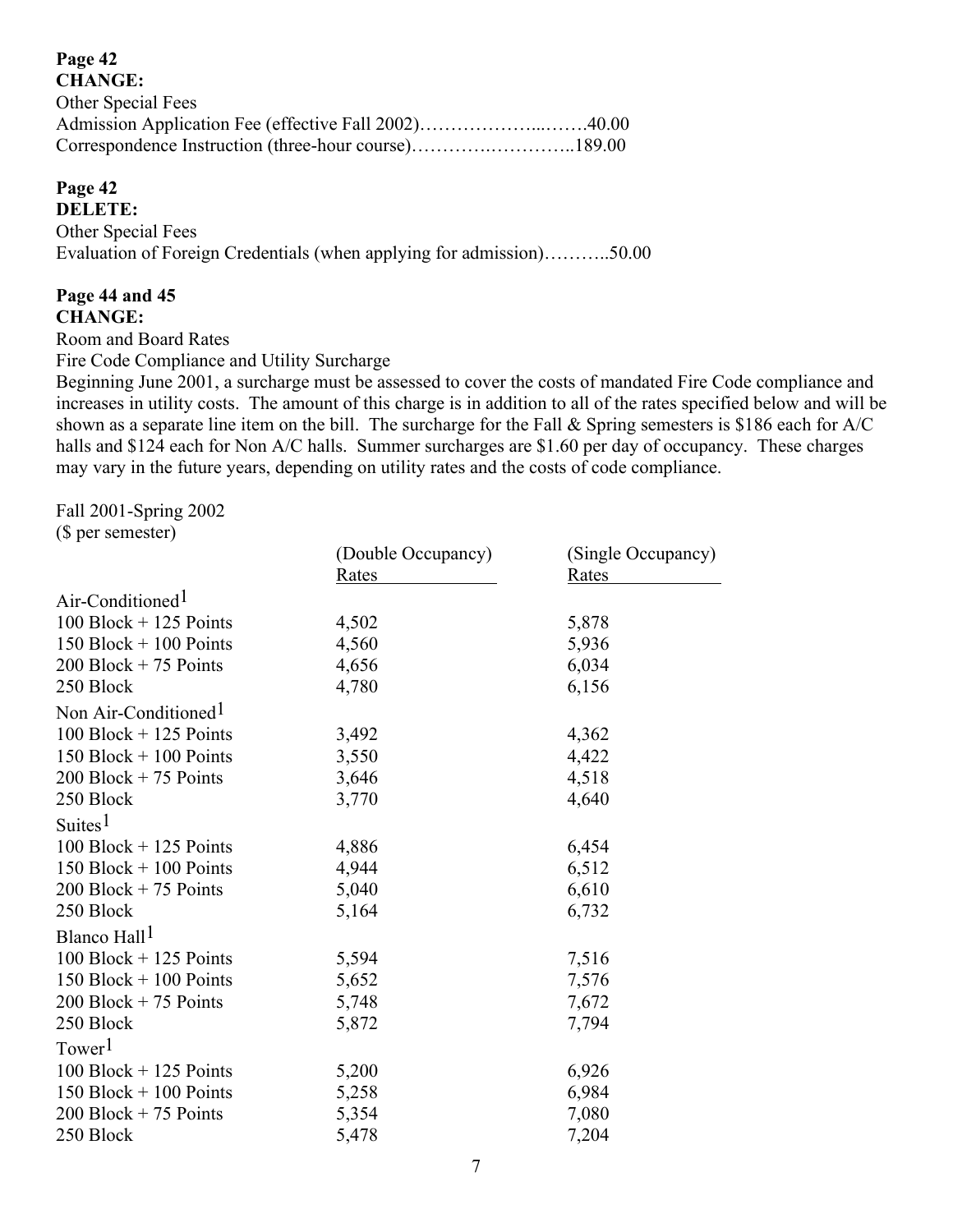| College Inn $A$              |                    |                    |
|------------------------------|--------------------|--------------------|
| $100$ Block + 125 Points     | 5,288              | 7,058              |
| 150 Block $+$ 100 Points     | 5,346              | 7,116              |
| $200$ Block + 75 Points      | 5,442              | 7,214              |
| 250 Block                    | 5,566              | 7,336              |
| Arnold Hall <sup>1</sup>     |                    |                    |
| Flexi-Plan                   | 3,620              | 4,998              |
| Board Only <sup>1</sup>      |                    |                    |
| $100$ Block + 125 Points     | 1,747              | N/A                |
| 150 Block $+$ 100 Points     | 1,806              | N/A                |
| $200$ Block + 75 Points      | 1,902              | N/A                |
| 250 Block                    | 2,026              | N/A                |
| San Saba <sup>1</sup>        |                    |                    |
| Room Only                    | 3,138              | 4,706              |
| <b>Summer Sessions 2002</b>  |                    |                    |
| (\$ per session)             |                    |                    |
|                              | (Double Occupancy) | (Single Occupancy) |
|                              | Rates              | Rates              |
| Air-Conditioned <sup>2</sup> |                    |                    |
| Flexi-Plan                   | 1,406              | 1,893              |
| Air-Conditioned <sup>2</sup> |                    |                    |
| 60 Block                     | 1,618              | 2,106              |
| Board Only <sup>2</sup>      |                    |                    |
| 60 Block                     | 644                | N/A                |

ACollege Inn will be closed for renovations for FY02, no beds will be available for use.

1For complete school year (two semesters)

2For complete summer (two sessions) with board

#### **Page 46 ADDITION:**

Installment Payments 3rd paragraph, **add** last sentence Note that installment payments can be made with a credit card over the phone by calling CATS (512/392- CATS) .

### **Page 46**

**CHANGE:** Installment Payments 2nd paragraph, **change** first sentence Students are responsible for making their installment payments by the due date at the Cashier's Office.

**Page 47 CHANGE:** Delinquent Payments. **Change** last bullet: Reinstatement fee of \$50 will also be assessed.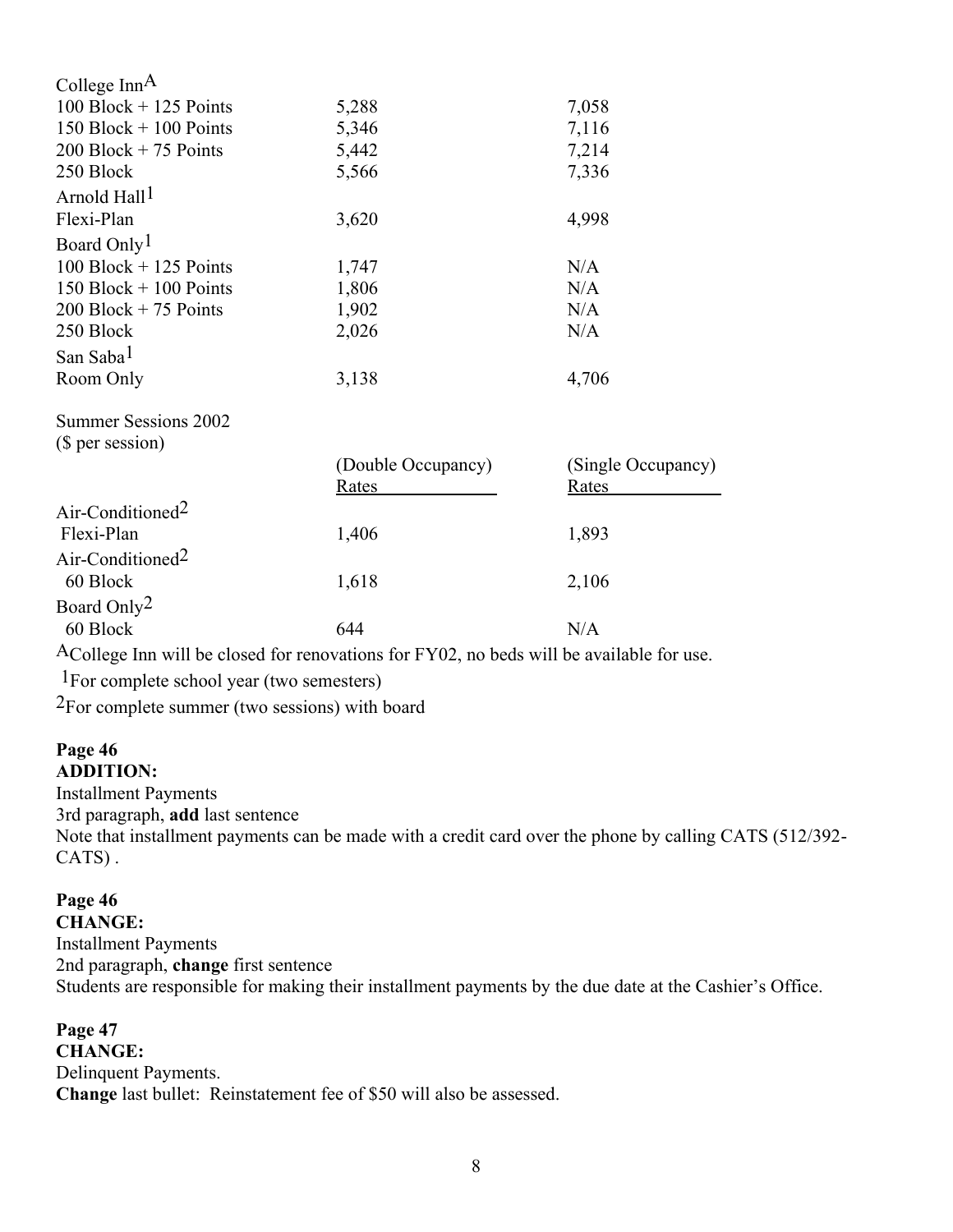#### **Page 53 DELETIONS:**

Texas Legislative Requirements Texas Academic Skills Program (TASP). **Delete** phrase from item 4.: "taken after 3/31/95" **Delete** last sentence in 3rd paragraph: Any student exempt by reasons 1, 2 or 6 may still need to take the TASP Test if the student is in a degree program that includes teacher certification.

#### **Page 54 DELETION:**

**Delete** phrase from 1st sentence in 2nd paragraph: "or mini sessions".

**Page 56 CHANGE:** Grade Symbols **Change** 8th sentence:

An I grade from SWT will not count as hours completed until another grade is assigned. Twelve months after an SWT "I" grade is assigned, it will automatically change to an F if the course work has not been completed. An "I" grade transferred from another institution remains as "I" on the SWT record until an updated transcript is received from the other institution.

#### **Page 67 CHANGE:**

Science Requirement: In addition to completing the mathematics and natural science requirements of the General Education Core Curriculum, students seeking the Bachelor of Arts degree must complete one additional course (3-4 hours) from the departments of anthropology (physical anthropology only), biology, chemistry, computer science, mathematics, philosophy (logic only), and physics.

### **Page 70**

#### **CHANGE:**

Undergraduate Minors offered at SWT Biology Two semesters of Chemistry, both lecture and lab, are also required.

### **Page 72**

### **ADDITION:**

Leadership Studies………..21 hours; COMM 1315, COMM 4347, PHIL 3322, 6 hours from COMM 2330, COMM 2338, COMM 3318A, MGT 3353, COMM 2325; 6 hours from PSY 3331, PSY 3333, HA 3324, HA 2310, COMM 3319, COMM 4331, MGT 3303, ASD 3205, A S 3311, A S 3312, any internship or practicum experience.

### **Page 73**

### **CHANGE:**

Psychology…………….18 hours; Psy 1300 and 15 additional hours, at least 12 of which must be advanced.

**Pages 84 and 85 ADDITIONS:** Natural Science (7-8 hours)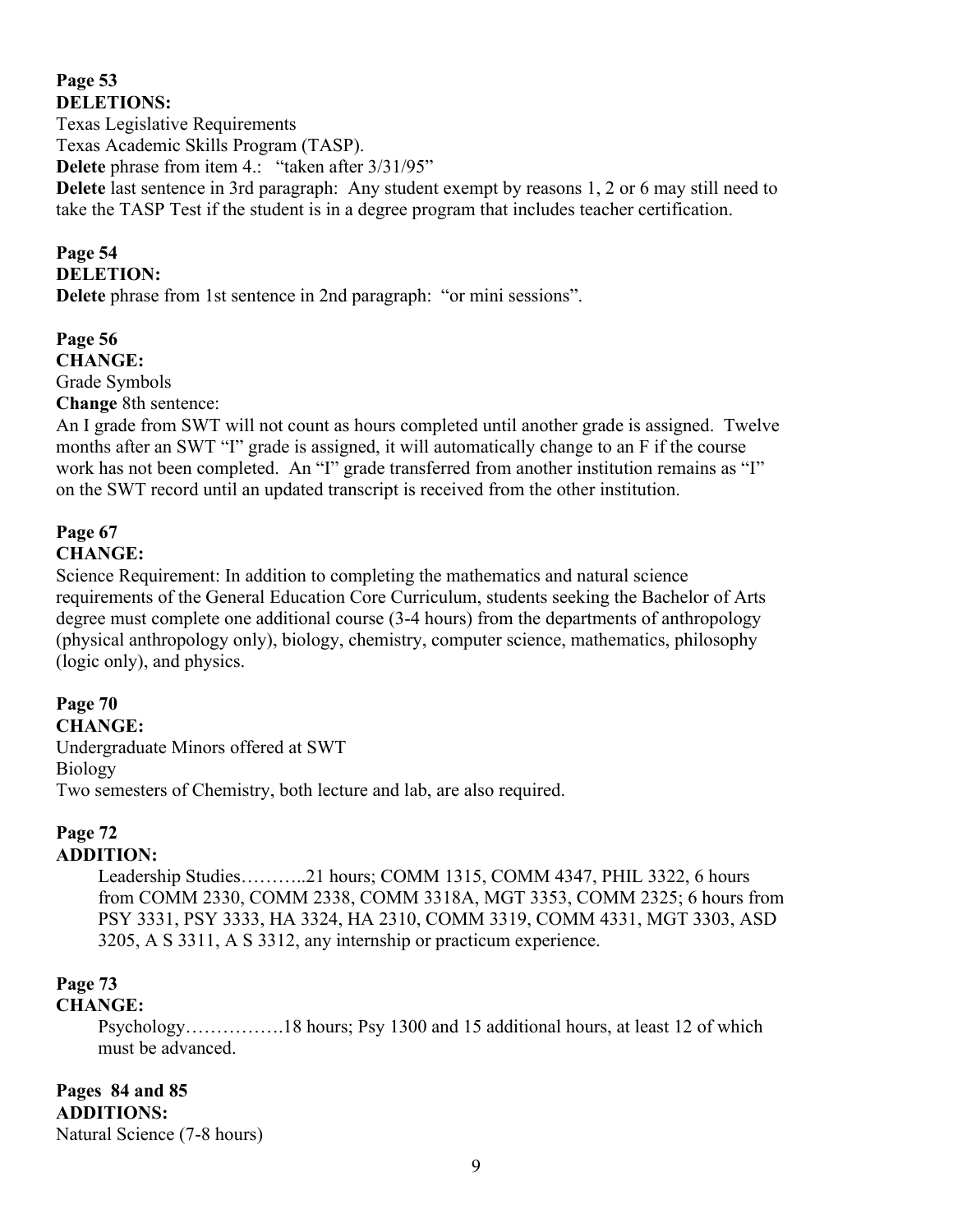**Add** courses**:** Anthropology 2414-Physical Anthropology Physics 1340-Astronomy: Solar System Physics 1350-Astronomy: Stars and Galaxies Physics 1140-Introductory Laboratory in Astronomy

#### **Page 90 ADDITION:**

Testing, Research-Support and Evaluation Center

**Add** 2nd sentence in last paragraph: Credit by exam satisfies degree requirements in the same way as does credit earned by passing courses except that it does not count as credit earned in residence.

### **Page 94 CHANGE:** COLLEGE OF APPLIED ARTS

#### **Change** 5th paragraph:

Twenty-one undergraduate majors (several with specialized options) are offered by three departments and one program within the College:

| <b>Page 101</b><br><b>ADDITIONS:</b> |                                                                                                                                                                                                                                                                                                                                                                                         |
|--------------------------------------|-----------------------------------------------------------------------------------------------------------------------------------------------------------------------------------------------------------------------------------------------------------------------------------------------------------------------------------------------------------------------------------------|
| ASD 2310                             | Applied Leadership Principles. (2-2)<br>Preparation for professional leadership and service,<br>with emphasis on application of leadership principles.<br>The course will focus on guiding students in<br>developing enhanced leadership skills through group<br>and individual leadership enhancement projects and<br>topic research. Prerequisite: ASD 1110.                          |
| ASD 3310                             | Diversity Issues in the Workforce. (2-2)<br>Develop awareness and understanding of<br>diversity issues relating to culture, ethnicity,<br>gender, religion, sexuality, and society for<br>pre-service agricultural practitioners who hope to<br>integrate an understanding of work force diversity<br>into their management style and professional behavior.<br>Prerequisite: ASD 2310. |
| ASD 4210                             | Principles of Agricultural Development. (2-0)<br>The principles and concepts of community<br>leadership and development in changing urban and<br>non-urban settings. Emphasis will be given to<br>leadership styles and approaches, community<br>development processes, and the leader's role in the<br>change process. Prerequisites: ASD 2310 and ASD<br>3310.                        |

**Page 101 DELETION:** 

| ASD 3205 | Principles of Agricultural Development |  |
|----------|----------------------------------------|--|
|          |                                        |  |

#### **Page 103 ADDITION:**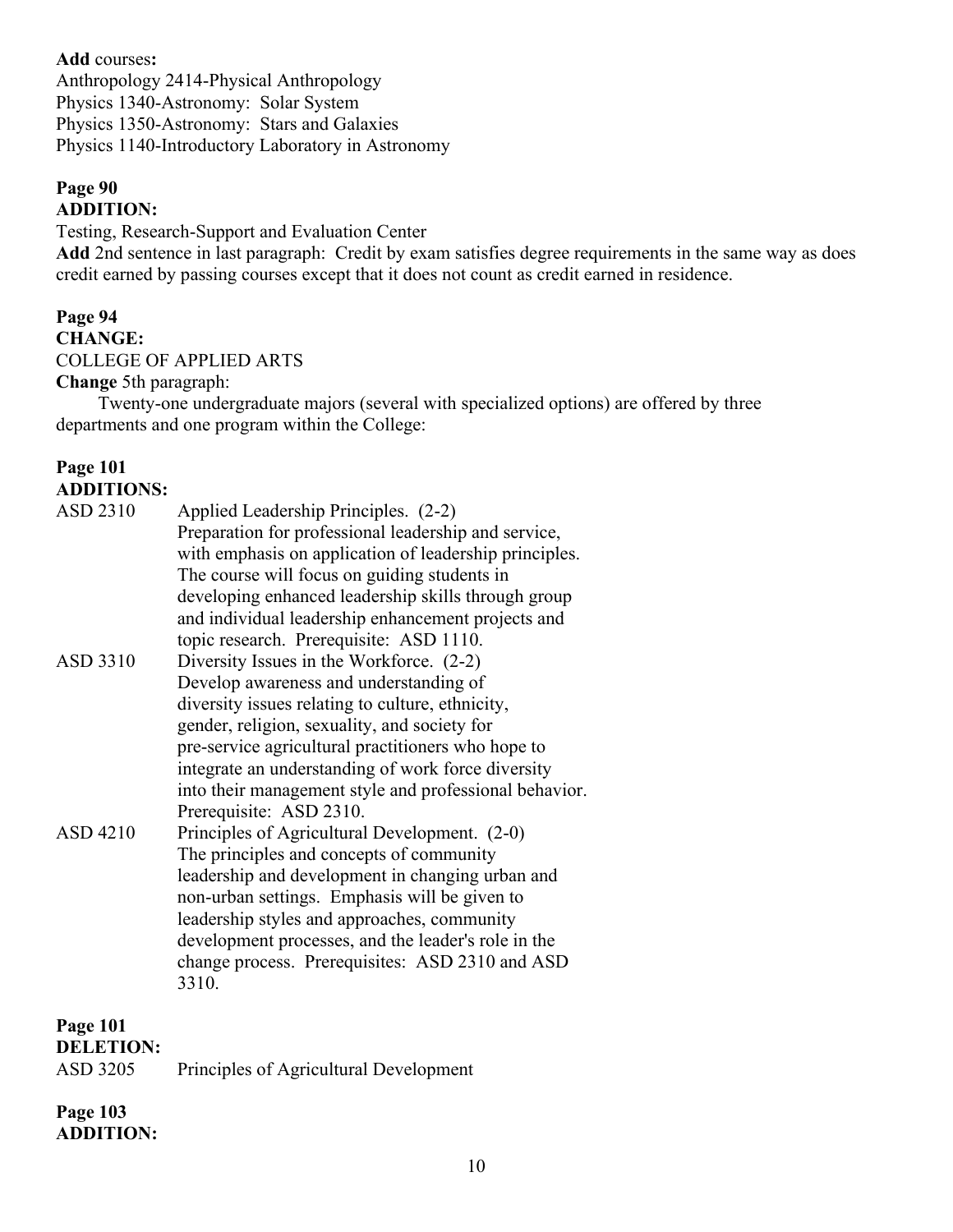| Organic Gardening. (3-0) Study of principles<br>and practices that involve the production<br>of vegetables by organic methods. Fertility and<br>irrigation; as well as weed, insect and disease<br>control by practices will be covered.                                                                                                                                    |
|-----------------------------------------------------------------------------------------------------------------------------------------------------------------------------------------------------------------------------------------------------------------------------------------------------------------------------------------------------------------------------|
| Culture, Consumer Behavior, and Appearance. (3-0)<br>The study of theories<br><b>Change</b> in title and description.<br>related to appearance, clothing, and fashion and their<br>influences on cultural identities, gender perceptions, consumer behaviors, and<br>fashion product consumption.                                                                           |
| Infants and Toddlers. (2-2) The study<br>of infants and toddlers in home and group settings;<br>implementation of learning strategies based on<br>developmental principles. Directed participation in<br>the Child Development Center. Prerequisites: FCS<br>2353 or approval of instructor.                                                                                |
| Practicum in Child Development. (1-4)<br>Structured practical experience in child development<br>center. Prerequisite: FCS 2353, 2357 and 3351 or<br>consent of instructor.                                                                                                                                                                                                 |
| <b>Infants and Toddlers</b>                                                                                                                                                                                                                                                                                                                                                 |
| <b>DELETIONS:</b><br><b>Adolescent Development</b><br>Practicum in Child Development                                                                                                                                                                                                                                                                                        |
| Independent Study in Family and Consumer Sciences. (0-6)<br>Independent reading and/or research on a specific<br>topic related to students' primary area of interest. Work<br>may consist of research, reviews, and integration of existing literature, or other<br>appropriate independent work.<br>Course may be repeated once for credit with approval<br>of instructor. |
|                                                                                                                                                                                                                                                                                                                                                                             |

**Page 128 ADDITION:**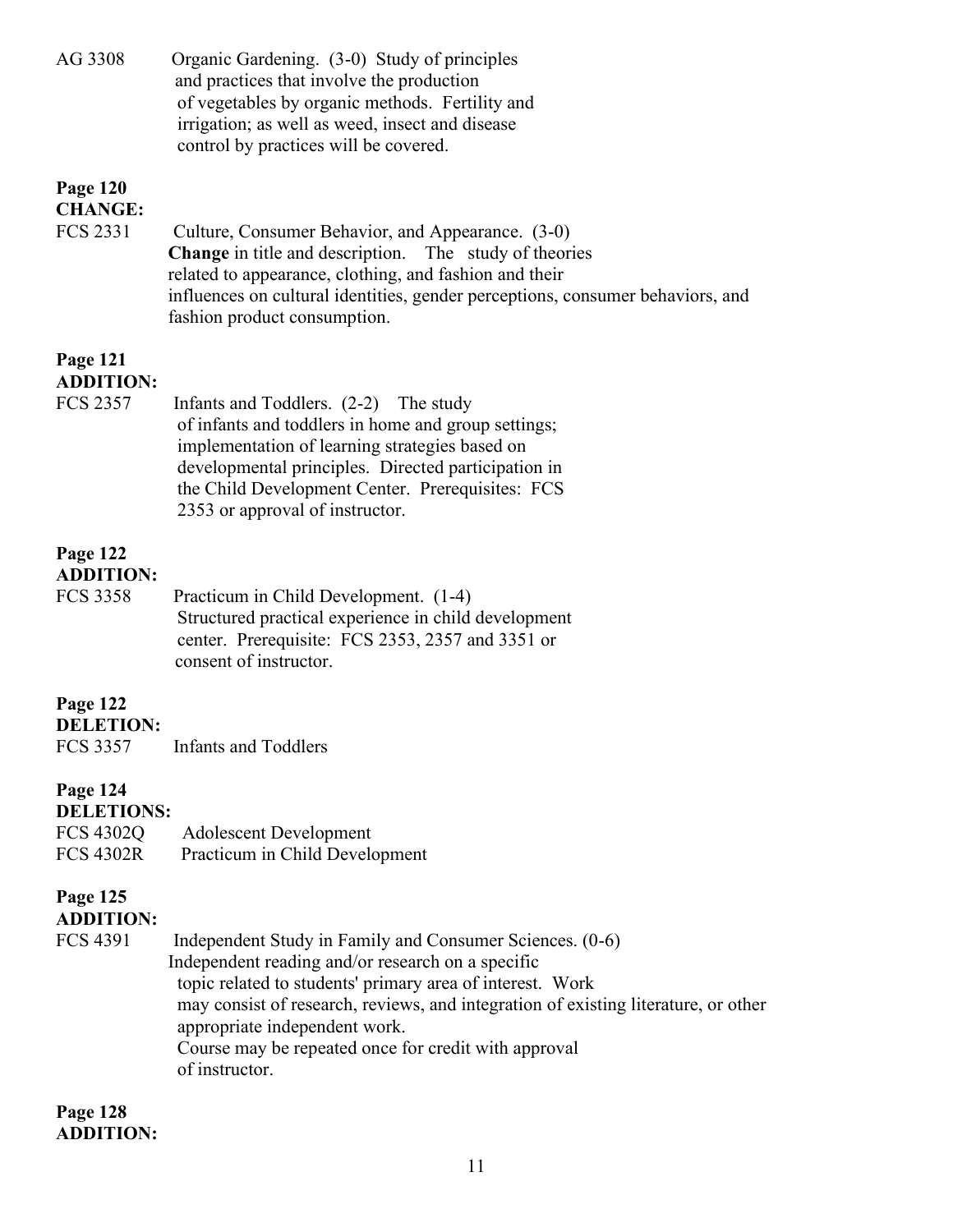**Add** item to end of 1st paragraph:

10. Prior to graduation from SWT, students must demonstrate computer literacy either through testing or through a course in computer science from a prior college or at SWT.

#### **Page 128 CHANGES:**

Occupational Education Program

**Change** items 5. and 6. in 1st paragraph:

- 5. Numerous methods for obtainment of academic credit may be employed toward the BAAS degree, including correspondence, extension courses, and credit by examination. Students may use unlimited number of CLEPs as long as the examinations meet degree plan requirements and the student obtains at least 32 hours of resident courses with SWT.
- 6. Students choosing the BAAS program through the Occupational Education program must complete 32 hours of residence credit with Southwest Texas State University in order to be awarded the degree.

#### **Page 129 ADDITION:**

**Add** as 4th heading and 4th paragraph:

Foreign Language (8 hours)

Students who have not had two years of the same foreign language in high school or who do not have one year of the same foreign language in an accredited college must take one year of a foreign language, which may include sign language.

#### **Page 129 CHANGES:**

OCED 4350 Occupational Assessment. (3-0) **Change** in

 description. Theory and techniques related to the identification, documentation, and assessment of various forms of prior extra-institutional learning. Career and occupational information, career decision-making, and academic planning are included as a central part of the course. Students are encouraged to have completed their English prior to enrollment in the course.

**Change** 1st heading and 1st paragraph:

Core Components Curriculum (46 plus hours)

This module may be satisfied through a number of options including traditional course work from Southwest Texas and transfer credit from accredited institutions of higher learning plus limited numbers of hours from nontraditional methods including correspondence, extension, and forms of testing including CLEPs. See the University College section of the catalog for requirements.

**Change** 2nd heading and 2nd paragraph:

Elective Module (9 plus hours)

Elective hours to complete the 128 hour degree are chosen with the advice of the student's degree advisor.

**Change** 3rd heading and 3rd paragraph**:**

Professional Development Module (18 hours)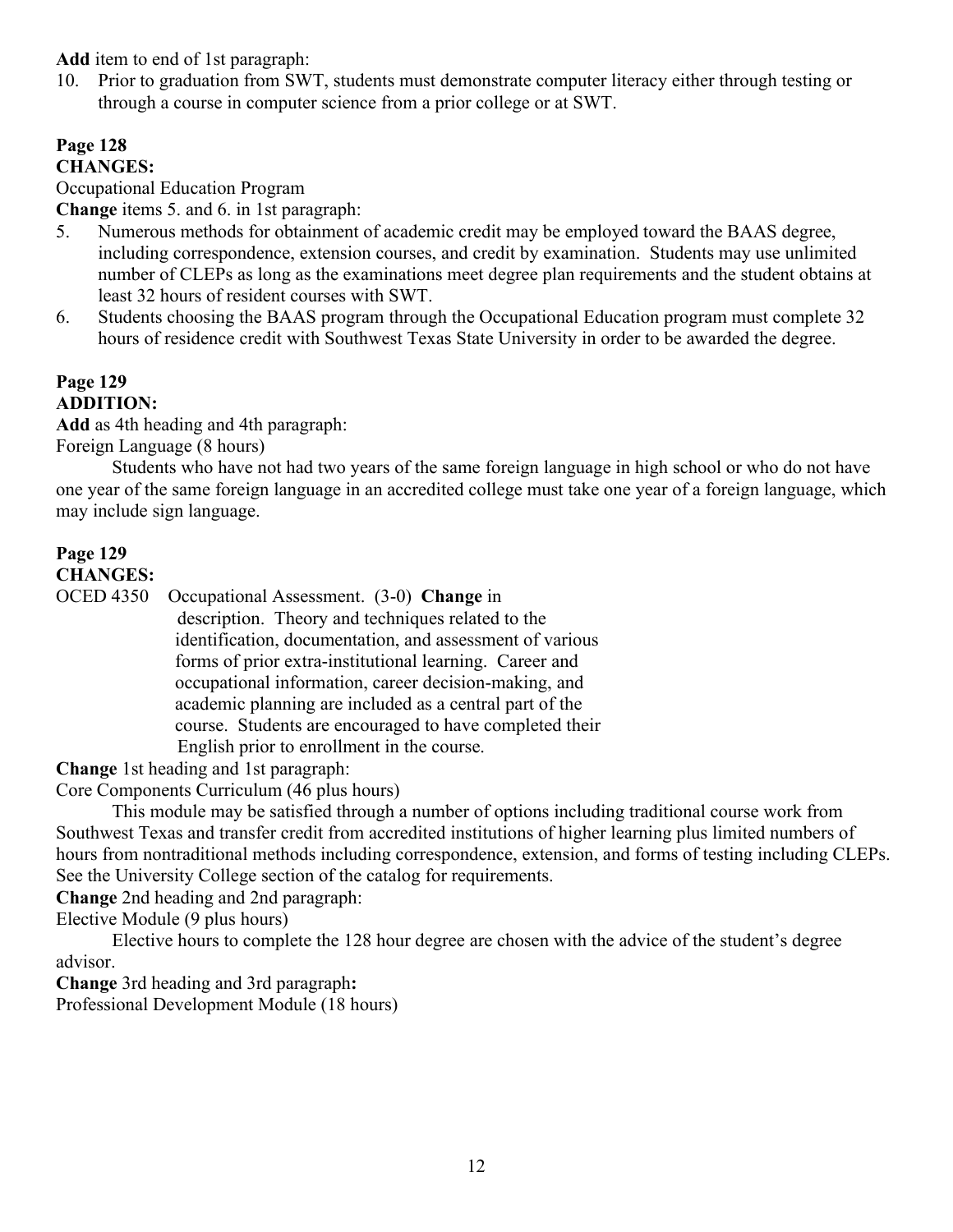Professional Development sequences are individualized to the student's educational needs. Students will choose courses with the assistance of the degree advisor from at least three academic departments. The module of 18 hours constitutes the major for GPA calculation purposes.

| Page 131<br><b>CHANGE:</b>   |                                                                                                                                                                                                                                                                                                                                                                                                                           |
|------------------------------|---------------------------------------------------------------------------------------------------------------------------------------------------------------------------------------------------------------------------------------------------------------------------------------------------------------------------------------------------------------------------------------------------------------------------|
| <b>CATE 3302</b>             | Development, Organization and Use of Instruction<br>Material. (3-0) Change in description. The course<br>provides the learner with opportunities to select, develop, and organize<br>instructional materials related to the area in which the instructor provides or will<br>provide instruction.                                                                                                                         |
| Page 144<br><b>ADDITION:</b> |                                                                                                                                                                                                                                                                                                                                                                                                                           |
| <b>ACC 4398</b>              | Internship in Accounting. (3-0) Experiential learning during which the students<br>work in the field of accounting. This work experience may be in public,<br>industry, or governmental accounting units. The student is immersed in a variety<br>of intensive work assignments with ever increasing levels of responsibility.<br>Prerequisite: Specified by employer with consent of instructor and department<br>chair. |
| Page 155<br><b>CHANGES:</b>  |                                                                                                                                                                                                                                                                                                                                                                                                                           |
| <b>FIN 3312</b>              | Business Finance. (3-0) Change in prerequisite, ACC 2362 and CIS 1323.                                                                                                                                                                                                                                                                                                                                                    |
| <b>FIN 3335</b>              | Retirement Planning and Employee Benefits. (3-0) Change in prerequisites,<br>FIN 3318 and FIN 3325.                                                                                                                                                                                                                                                                                                                       |

FIN 4317 Case Problems in Finance. (3-0) **Change** in prerequisites, QMST 2333 and FIN 3313.

#### **Page 171 ADDITIONS:**

Geography-(Social Studies Composite Only) Must select and complete additional requirements in minor and third field from History and Political Science—(please see departmental section of this catalog addendum for more information).

(36 hours)…………………..Geography 1309, 1310, 2410, 3301, 3303, 3309, 3313, 3329, 4340, one regional course from: 3307, 3308, 3328, 3332, 3333, 4328, and one techniques course from: 2411, 2426, 3411, 3416, 4430, and on geography elective.

Government\*-(Social Studies Composite Only) Must select and complete additional requirements in minor and third field from Geography and History—(please see departmental section of this catalog addendum for more information).

(30 hours)……………Political Science 1308 or 1309, 2310 and 2320, 4398, one advanced course from 4 of the 5 groups: (1) Political Theory and Methodology; (2) American Government; (3) Public Law and Public Administration; (4) Comparative Government; (5) International Relations, and six hours of Political Science advanced electives. \*The teaching field is government, but the major is political science.

#### **Page 171 DELETIONS:**

Geography-Single Teaching Field or May be Paired with Another Teaching Field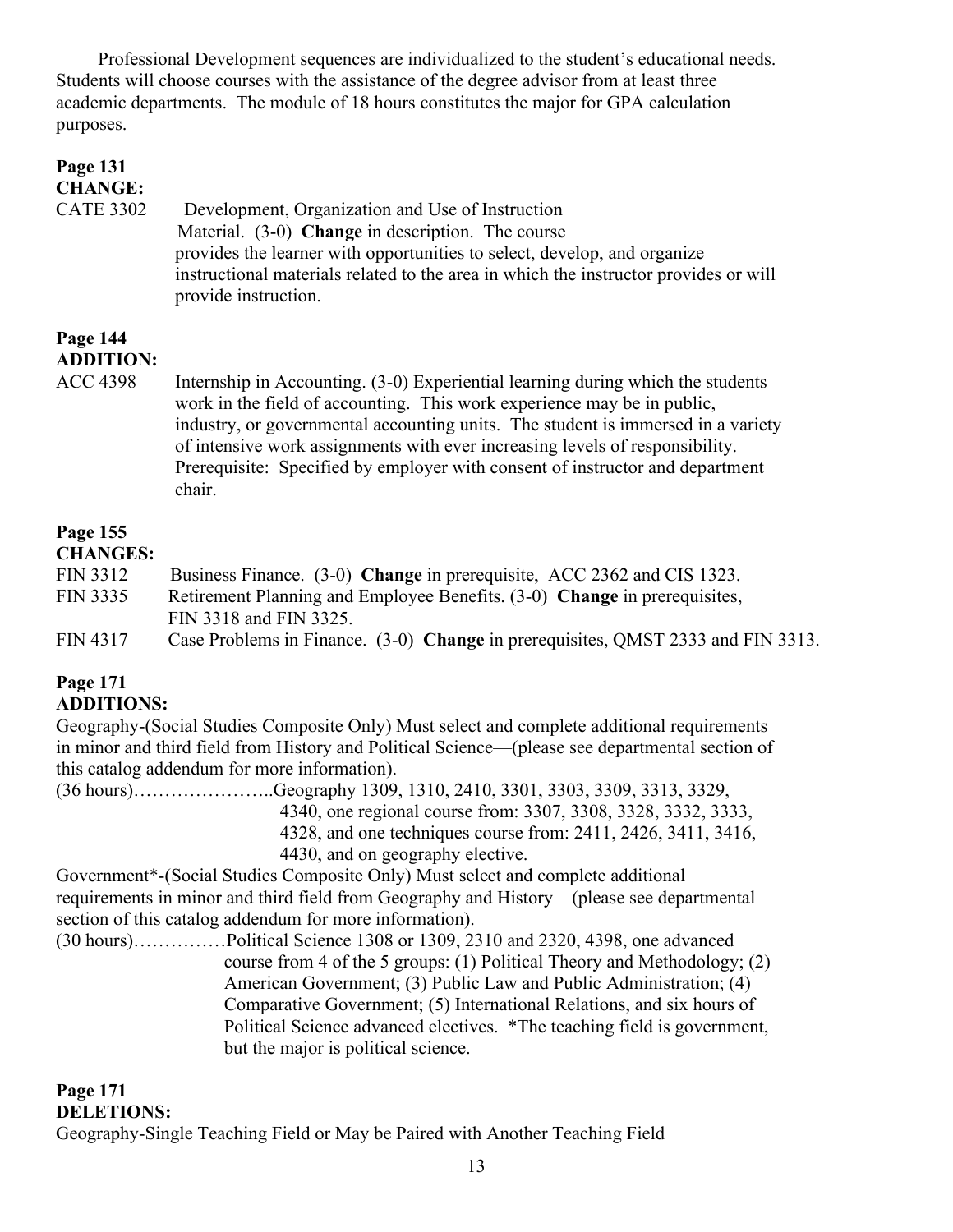Government -Single Teaching Field

#### **Page 172 ADDITIONS:**  History- (Single Teaching Field) (36 hours)……………History 1310, 1320, 2311, 2312, 9 hours advanced group A (Asian, European, Latin American, Middle Eastern), 9 hours advanced group B (American History), 3 hours advanced group A or B, and History 4380. History - (Must Be Paired With A Second Teaching Field) (33 hours)…………..History 1310, 1320, 2311, and 2312, nine hours advanced group A (Asian, European, Latin American, and Middle Eastern), nine hours advanced group B (American History), and History 4380. History - (Social Studies Composite) Must select and complete additional requirements in minor and third field from Geography and Political Science-(please see departmental section of this catalog addendum for more information). (30 hours)…………History 1310, 1320, 2311 and 2312, nine hours advanced group A (Asian, European, Latin American, and Middle Eastern), and nine hours advanced group B (American History).

#### **Page 172 CHANGE:**

History Another Teaching Field Required History-Second Teaching Field (27 hours)**…………..**History 1310, 1320, 2311, and 2312, six hours advanced group A (Asian, European, Latin American, and Middle Eastern), six hours advanced group B (American History), and History 4380.

### **Page 172**

**DELETION:**

Government\* Another Teaching Field Required

(24 hours)…………Political Science 1308 or 1309, 2310 and 2320, 4398, one advanced course from 4 of the 5 groups: (1) Political Theory and Methodology; (2) American Government; (3) Public Law and Public Administration; (4) Comparative Government; and (5) International Relations. \*The teaching field is government, but the major is political science.

## **Page 177**

### **CHANGE:**

The Department of Curriculum and Instruction offers programs to prepare elementary, middle school, secondary, and all-level teachers, and each program leads to teacher certification in Texas.

Students who wish to teach in either the early childhood through grade four levels or in the grade four through eight levels (middle school) pursue the Bachelor of Science with a major in Interdisciplinary Studies with the following four categories of study: (1) general education, (2) specialty curricula for the focus at either the early childhood-grade 4 level or the grade 4-8 level, (3) a professional studies curriculum designed for specific roles in teaching, and (4) electives adequate to complete the number of hours required for graduation. The total number of hours to graduate will vary between 129 to 139 semester hours, depending on the focus selected.

Students who seek secondary certification (6-12) or all-level certification (1-12) follow the curriculum outlined by their major department. These students take professional development courses offered by the Department of Curriculum and Instruction.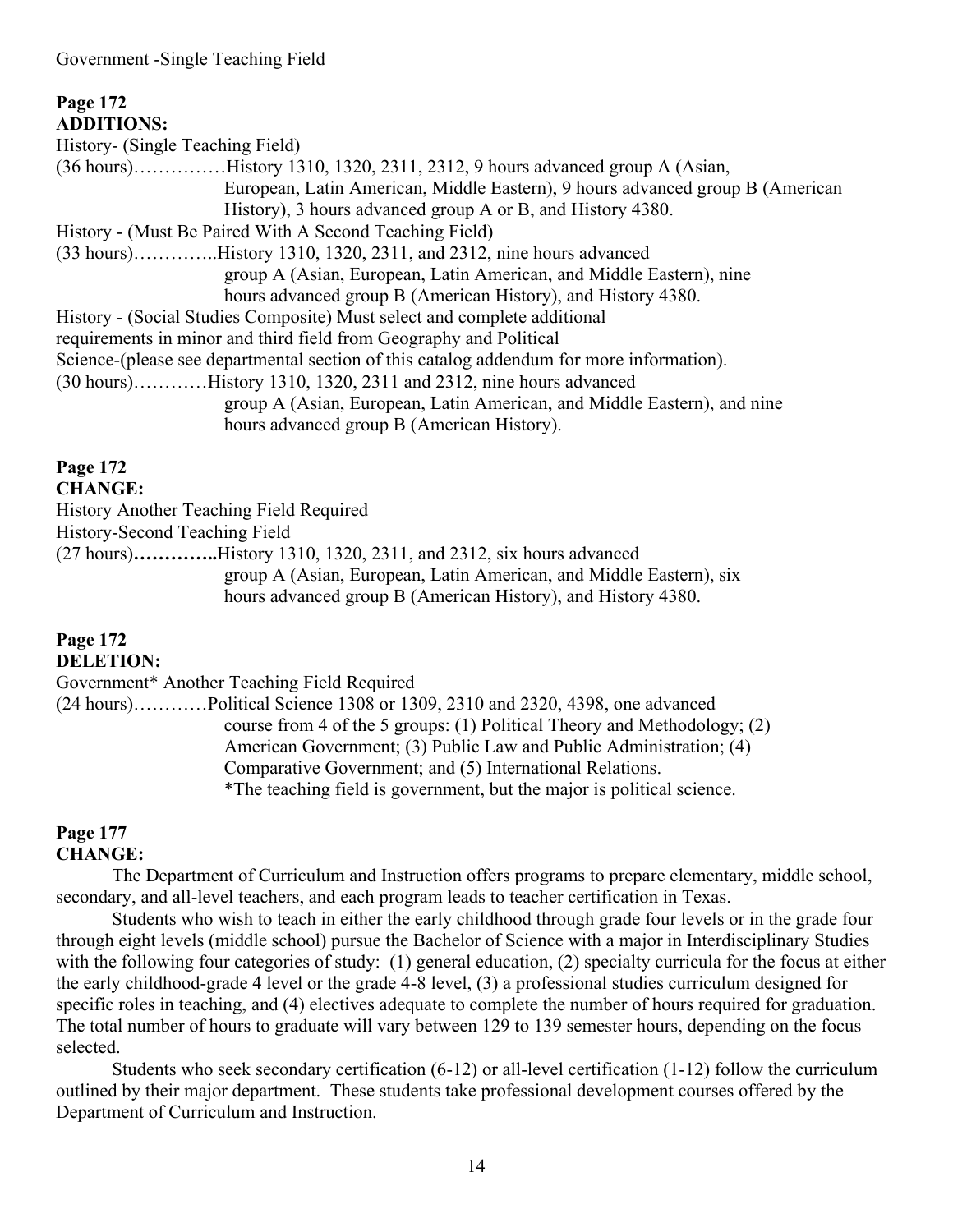Students interested in learning more about teacher education the College of Education Advising Center at 245-3050 or visit the center in the Education Building 3050.

Bachelor of Science Major in Interdisciplinary Studies (Minimum required: 129 hours with teaching certification in Early Childhood through Grade 4)

| Freshman Year                     | Hours | Junior Year                       | Hours          |
|-----------------------------------|-------|-----------------------------------|----------------|
| English 1310, 1320                | b     | Curriculum and Instruction 3310   | 3              |
| History 1310, 1320                | 6     | Curriculum and Instruction 3315   | 3              |
| Math (See Certification Focus     | 3     | Reading 4320                      | 3              |
| area for requirement)             |       | Curriculum and Instruction 3322   |                |
| Geography 1310                    | 3     | Reading 3315                      | 3              |
| Physics 1310, 1320, 1110          |       | Reading 3321                      | 3              |
| Speech Communication 1310         | 3     | <b>ARTT 3370</b>                  | $\overline{3}$ |
| Art, Dance, Music or Theatre 2313 | 3     | Curriculum and Instruction 4350   | 3              |
| PFW (2 classes)                   | 2     | Select 9 hours from Certification |                |
| <b>US 1100</b>                    |       | Focus Area                        | 9              |
| Sophomore Year                    | Hours | Senior Year                       | Hours          |
| English Literature                | 3     | Curriculum and Instruction 4325   | 3              |
| Political Science 2310, 2320      | 6     | Curriculum and Instruction 3200   | 2              |
| Philosophy 1305                   | 3     | Special Education 4344            | 3              |
| Math 2311, 2312                   | 6     | General Science 3310, 3320        | 6              |
| Biology 1320                      | 3     | Reading 3312                      | 3              |
| Music 1311                        | 3     | Reading 3320                      | 3              |
| Theatre 1370                      | 3     | Select 6 hours from Certification |                |
| PE/HEd                            | 3     | Focus Area                        | 6              |
|                                   |       | <b>Education 4680</b>             | 6              |

Certification Focus Areas (Select one certification focus area) EC-4 Generalist: ECE 4300, 4310, 4352 6 hours from: ENG 3385, PSY 1300, SOCI 1310, HIST 3372

EC-4 Bilingual Generalist: Curriculum and Instruction 3332, 4360, 4361, 4362 Select one from: SPAN 3304, 3320, SOCI 3327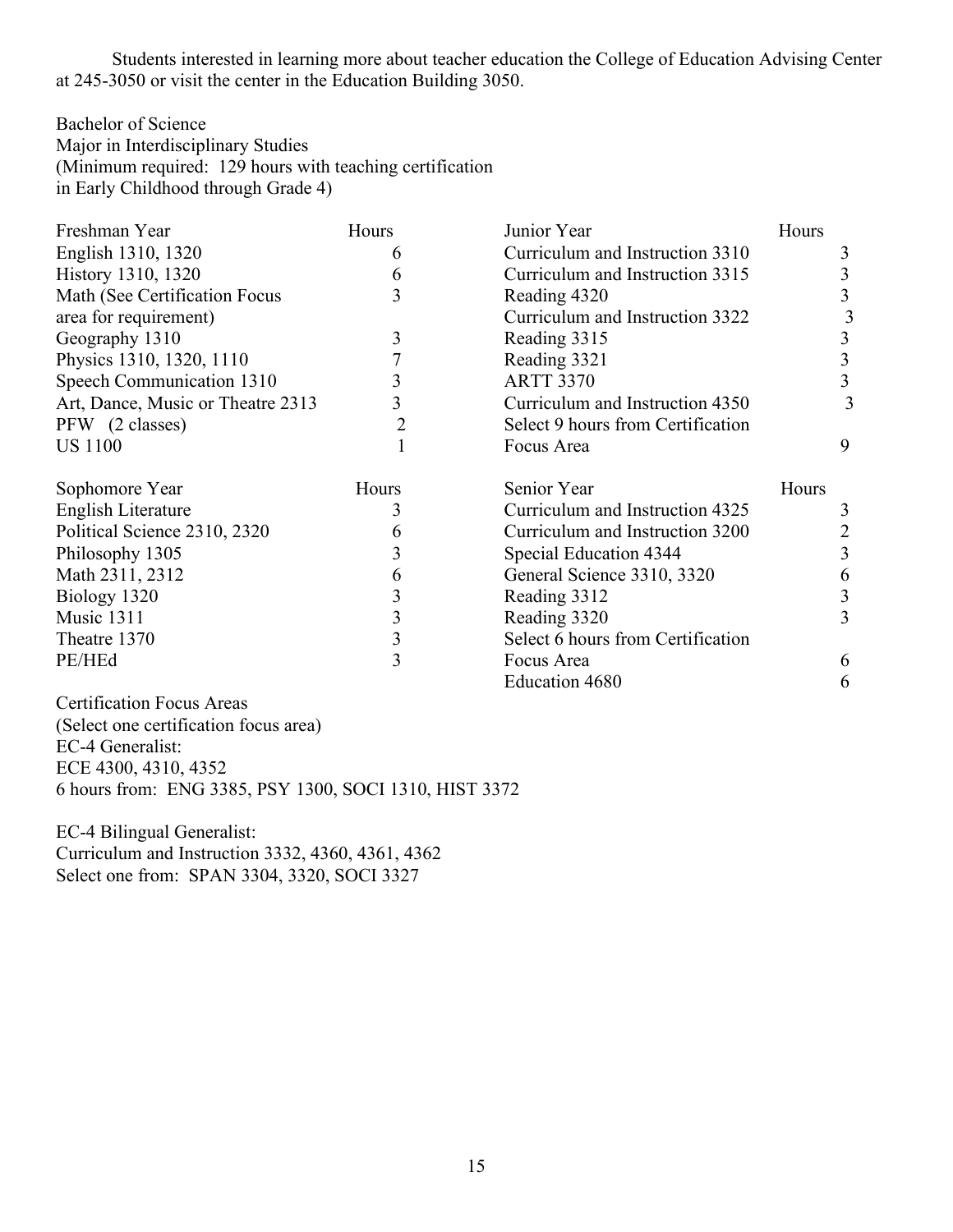#### **Page 178 ADDITION:**

Bachelor of Science Major in Interdisciplinary Studies (Minimum required: 133-139 hours with teaching certification in Grades 4-8) Freshman Year Hours English 1310, 1320 6 History 1310, 1320 6 Math (See Certification Focus Area for Requirement) 3 Physics 1310, 1320, 1110 7 Speech Communication 1310 3 Art, Dance, Music or Theatre 2313 3 3 hours from: GEO 1310, Anth 1312, ECON 2301, PSY 1300 or SOCI 1310 3 PFW (two courses) 2 US 1100 1 Sophomore Year Hours English literature 3 POSI 2310, 2320 6 Philosophy 1305 3 See Certification Focus Area for additional Requirements 21-24 Junior Year **Hours** Curriculum and Instruction 3310 3 Curriculum and Instruction 3315 3 Reading  $4320$   $3$ Curriculum and Instruction 3300 3 Reading  $4310$  3 See Certification Focus Area for Additional requirements 15-18 Senior Year Hours Curriculum and Instruction 4300 3 Reading  $3312$  3 Curriculum and Instruction 4350 3<br>Special Education 4344 3 Special Education 4344 See Certification Area for Additional Requirements 12-16 Education  $4680$  6 Certification Focus Areas Grades 4-8 (Select one certification focus area) 4-8 Generalist : Math 2417, 2311, 2321, 2331, 3315, 4302 English 3304, 3385 or 3386 History 3372 Geography 4340 3 hours upper level Geography, History, Political Science, Economics, Sociology, or Anthropology Biology 1320, 1421 Chemistry 1310 Biology 4402 and 4403 or Geology 1410 and 1420 General Science 3310 and 3320 4-8 Language Arts/Social Studies Composite: Math 1315, 1316, or 1319 English 3304, 3385, 3386, Select 2 classes from 2 groups: A, B, or C Speech Communication 2330 Mass Communication 2319 Political Science: Select two courses from Group 2 History 3372 History: Select one course from Group A History: Select one course from Group B Geography 4340

Select one course from upper division Geography

Economics 2310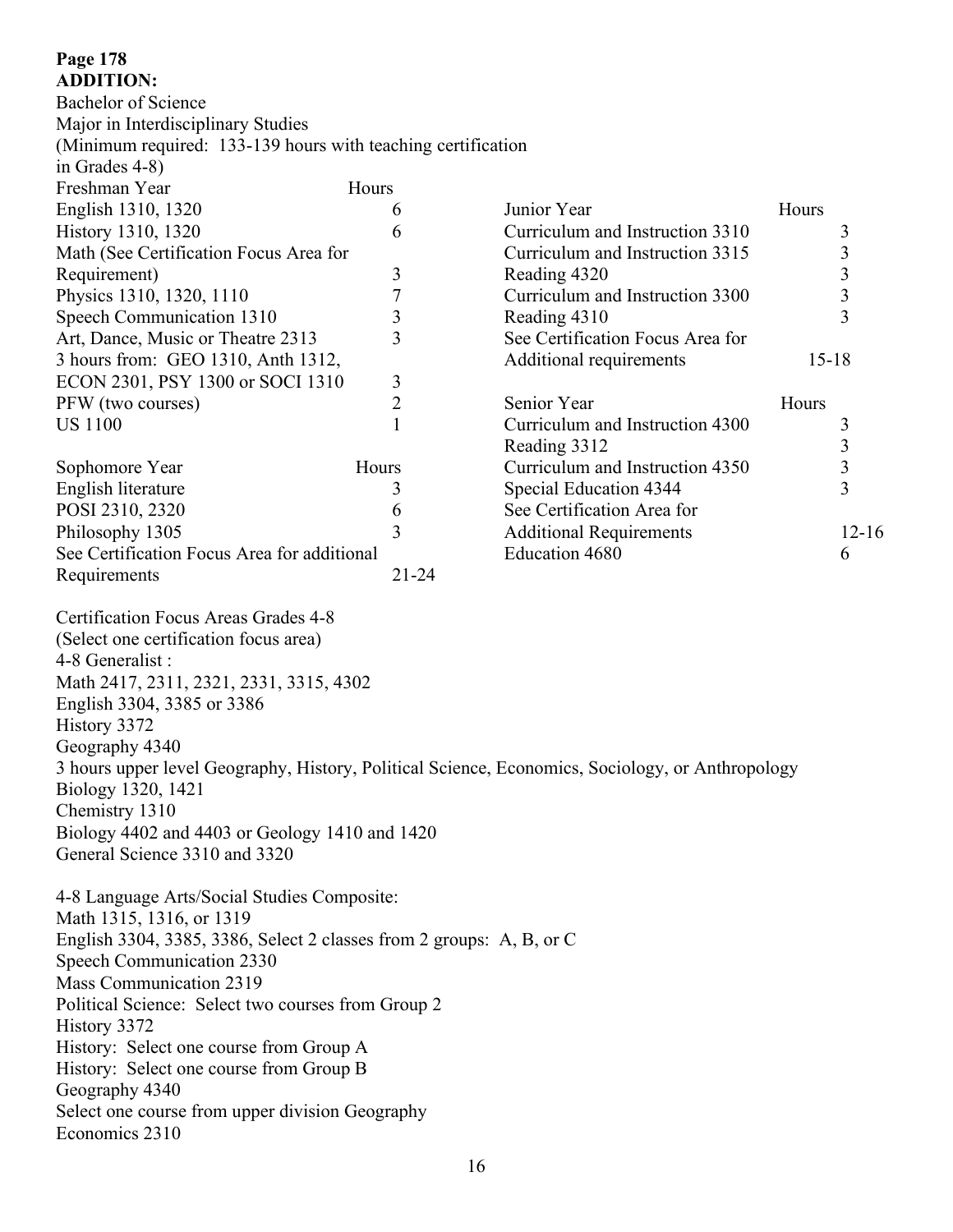Anthropology 3301 or 3309 Reading 3315 and 3320

4-8 Math: Math 2417, 2471, 2472, 3315, 3325, 3305, 3398, 4302, 4304, 4311 Computer Science 1318 Biology 1320 Chemistry 1341 and 1141 Chemistry 1342 and 1142 General Science 3310 and 3320 Reading 3315

4-8 Math/Science Composite: Math 2417, 2311, 2321, 2331, 3315, 3325, 4302, 4311 Biology 1430, 1431, 2410, 4402, 4403, 4305 Chemistry 1341 and 1141 General Science 3310 and 3320 Computer Science 1318

4-8 Science: Math 1315 or 1319, 2311, 2321, 2331, 3315, 4302 Biology 1430, 1431, 2411, 2450, 4305, Select one from: Biology 2410, 2430, or 3406 Chemistry 1341 and 1141 Chemistry 1342 and 1141 General Science 3310 and 3320 Biology 4402 and 4403 or Geology 1410 and 1420

**Page 178 DELETION:** A. Specialization/Teaching Field **Delete** 1. through 18.

### **Page 179**

#### **ADDITIONS:**

| CI 3200 | Educational Technology Application. (2-0) A structured workshop environment                                                                                                                                                                                |
|---------|------------------------------------------------------------------------------------------------------------------------------------------------------------------------------------------------------------------------------------------------------------|
|         | for creating instructional materials using various technology applications in order                                                                                                                                                                        |
|         | to integrate curriculum. Prerequisites: 2.5 SWT GPA, Take prior to or                                                                                                                                                                                      |
|         | concurrently with RDG 3321, RDG 3315, CI 3322, CI 4325.                                                                                                                                                                                                    |
| CT 2200 | $M: 111, 0.11$ $O_{1}$ $O_{2}$ $O_{2}$ $O_{2}$ $O_{3}$ $O_{3}$ $O_{3}$ $O_{4}$ $O_{4}$ $O_{4}$ $O_{4}$ $O_{4}$ $O_{4}$ $O_{4}$ $O_{4}$ $O_{4}$ $O_{4}$ $O_{4}$ $O_{4}$ $O_{4}$ $O_{4}$ $O_{4}$ $O_{4}$ $O_{4}$ $O_{4}$ $O_{4}$ $O_{4}$ $O_{4}$ $O_{4}$ $O$ |

CI 3300 Middle School Curriculum and Instruction. (3-0) Overview of developmentally appropriate curriculum adhering to state and national standards for grades 4-8. Includes the application of learning theory in a safe classroom environment with a focus on cooperative learning, direct instruction, discovery learning, technology, and learner-centered instruction. Prerequisites: 2.5 SWT GPA, CI 3310, CI 3315, RDG 4320.

### **Page 179**

#### **CHANGES:**

CI 3310 Public Education in America. (3-0) **Change** in description. Course focuses on an examination of learners, educators, curriculum, learning processes, teaching, instructional materials, and assessment. The historical, legal, and political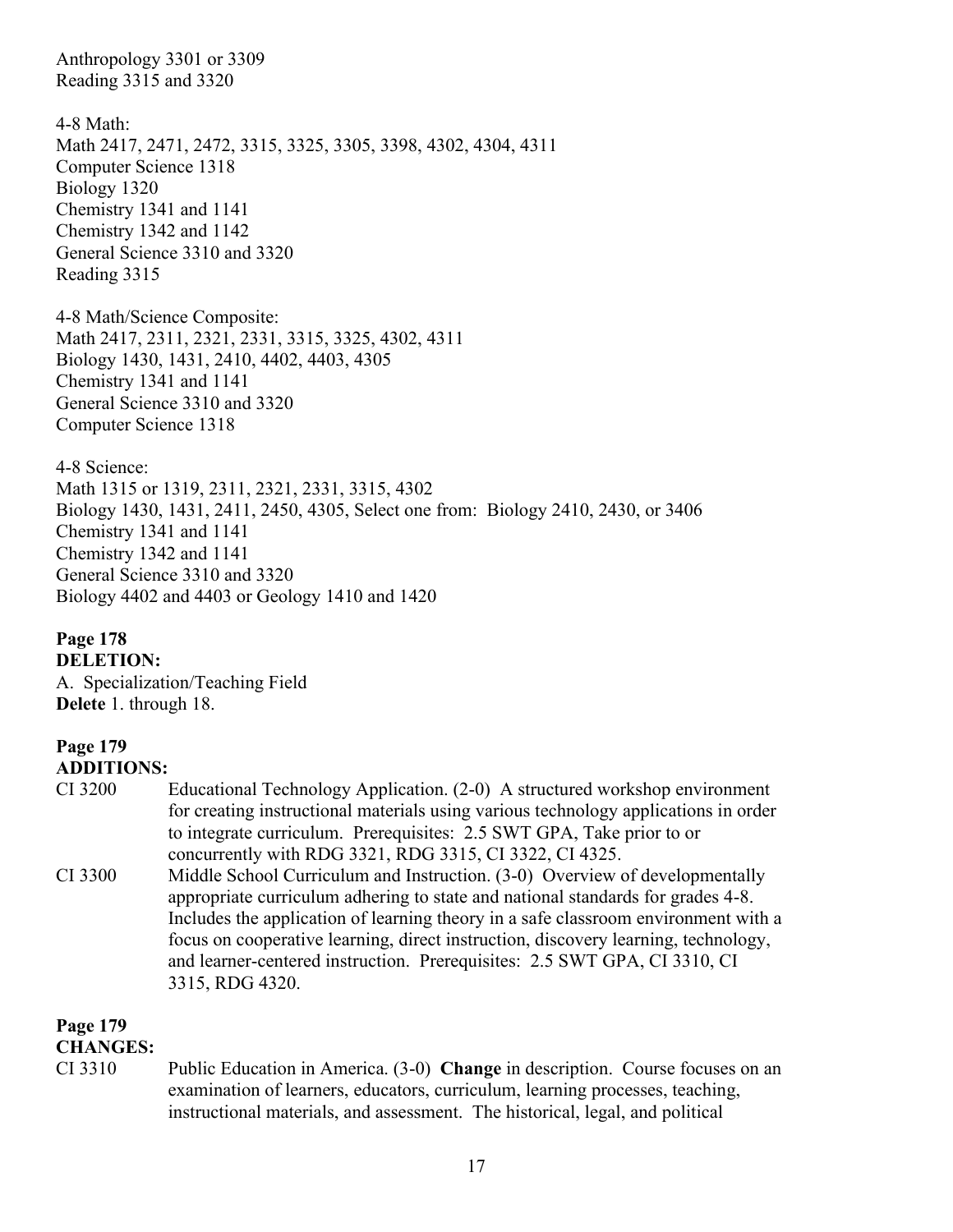contexts of public schooling in America are included. Current trends and issues are addressed. Prerequisite: 2.5 SWT GPA.

CI 3322 The Design and Application of the EC-4 Curriculum. (3-0) **Change** in title and description. Course focuses on design and application of curricula including content, instructional methodologies and assessment. Foundational theories of human development and learning will be used as students focus on the organization of content, instructional strategies, classroom environment, utilization of materials, and assessment. Prerequisites: 2.5 SWT GPA, CI 3315, GEO 1310.

#### **Page 179 DELETION:** B. Interdisciplinary Major **Delete** entire paragraph.

#### **Page 180 ADDITION:**

CI 4300 Middle Level Philosophy and Schooling. (3-0) Physical, social, emotional, cognitive, and moral characteristics of young adolescents in contexts of family, community, school, society. History and philosophy of middle school as a developmentally appropriate environment for young adolescents. Continued study of instruction that is affectively and cognitively appropriate for young adolescents. Prerequisites: 2.5 SWT GPA, CI 3330, RDG 3315, RDG 4310.

### **Page 180**

**CHANGE:**

CI 4325 Classroom Management and Teacher-Student Relationships. (3-0) **Change** in title and description. Course will focus on classroom management theories and models. Personal philosophy, beliefs, and style of teaching will be examined as they relate to the various methods of classroom management, student discipline, and teacher-student relationships. Prerequisites: 2.5 SWT GPA, CI 3310, CI 3315, RDG 4320.

#### **Page 180 DELETION:**

#### CI 4325 Student Management in the Elementary Schools

#### **Page 181 ADDITION:**

ECE 4300 The Languages of Children: Acquisition and Use. (3-0) This course is designed to provide pre-service teachers with pertinent information regarding the development of language and cognition in pre-school and school-aged children. Information regarding language structure, the sequence of development as well as the cognitive and social aspects of language acquisition and use will be included. Prerequisites: 2.5 SWT GPA

### **Page 181**

### **CHANGES:**

ECE 4310 Seminar for Teachers of Young Children. (3-0) **Change** in description. Directed field experiences in observation, participation, problem solving, assessing and teaching in programs for young children. A minimum of 1.5 hour seminar per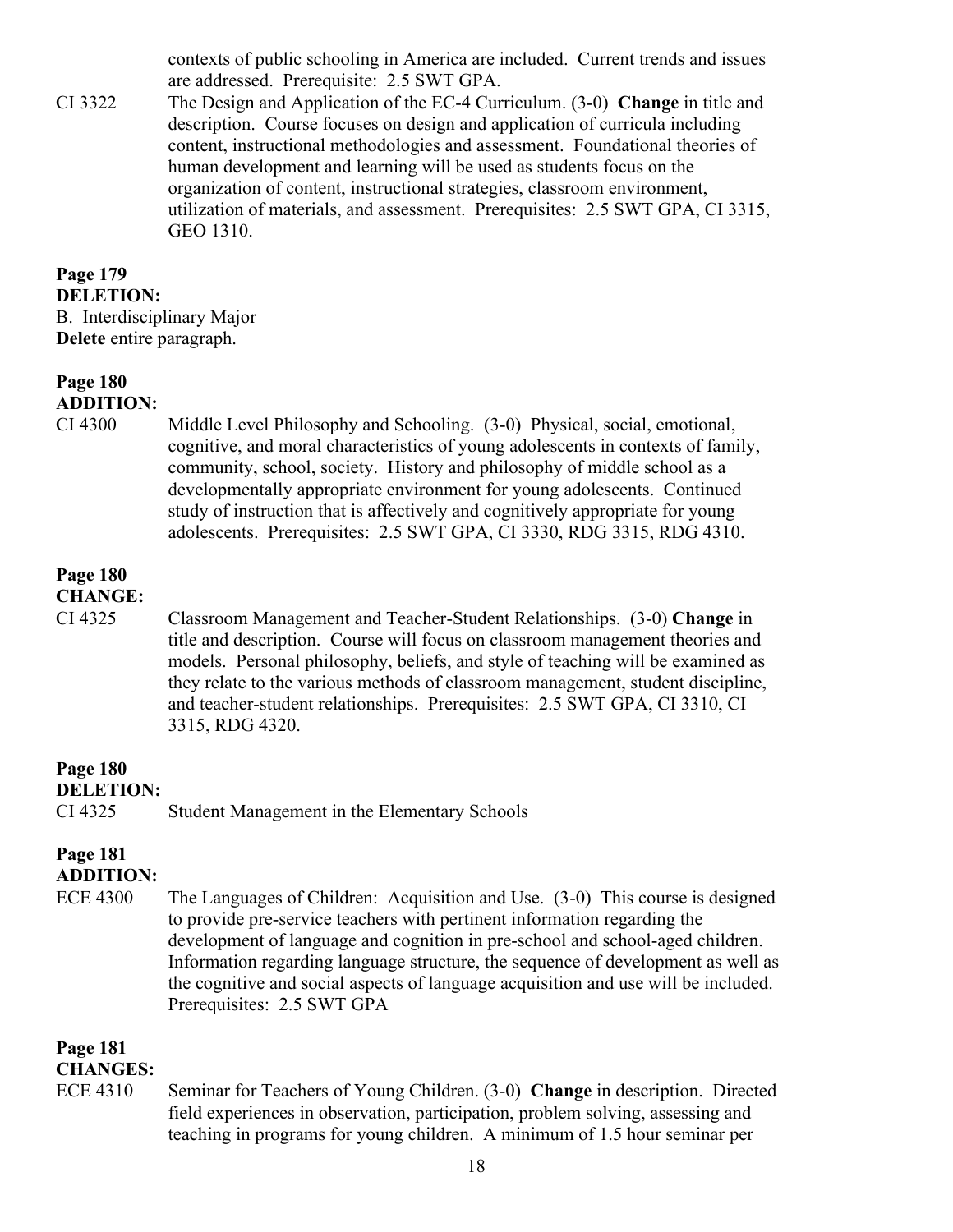week is required in addition to assignment (three hours weekly) in an approved preschool or kindergarten program. Prerequisites: 2.5 SWT GPA, ECE 4300, ECE 4352.

ECE 4352 Curriculum for Preschool and Kindergarten Children. (3-0) **Change** in title and description. Emphasizes research, program development, and developmentally appropriate teaching strategies, materials and activities for children ages 3-6 and collaboration with families. Prerequisite: 2.5 SWT GPA.

### **Page 182**

**ADDITION:**

RDG 3321 Developmental Reading for EC-4. (3-0) Current reading strategies and materials for teaching developmental reading in EC-4. Topics include: approaches, materials, word recognition/analysis, comprehension, and vocabulary; literature in the reading/writing program, instructional strategies with novice/expert readers at the EC-4 level. Prerequisites: 2.5 SWT GPA, CI 3310, CI 3315, RDG 4320.

## **Page 182**

**CHANGES:**

- RDG 3312 Reading and Writing Instruction for Children with Special Needs. (3-0) **Change** in description. Course focuses on classroom reading instruction for children not making average progress in literacy. Course topics: nature and identification of literacy difficulties, including dyslexia; modification of instruction for children with special needs; diagnostic teaching, teacher/program effectiveness and legal requirements of special populations. Prerequisites: 2.5 SWT GPA, RDG 3321, RDG 3315.
- RDG 3320 Integrating Reading and Writing. (3-0) **Change** in description. Students study the integrative approach to reading and writing in the elementary school curriculum. Prerequisites: 2.5 SWT GPA, RDG 3315.
- RDG 4320 Literacy Education for Culturally and Linguistically Diverse Children. (3-0) **Change** in title and description.Course focuses on issues and trends in the education of children from diverse language and/or cultural backgrounds. Course topics include second language acquisition, cultural awareness and sensitivity, and culturally relevant instruction and effective teaching practices. Prerequisites: 2.5 SWT GPA.

**Page 182**

**DELETION:** 

RDG 3310 Diagnostic-Prescriptive Reading Instruction

### **Page 183**

**CHANGE:**

SPED 4344 Modifications and Management for Special Populations. (3-0) **Change** in title and description. Information about curricular and instructional modifications for special populations. Characteristics of special education categories included. Role of classroom management and classroom teacher's role with students with special needs will be addressed. Specific methods for individualizing instruction under a variety of classroom conditions will be presented. Prerequisite: 2.5 SWT GPA.

**Page 189 DELETIONS:**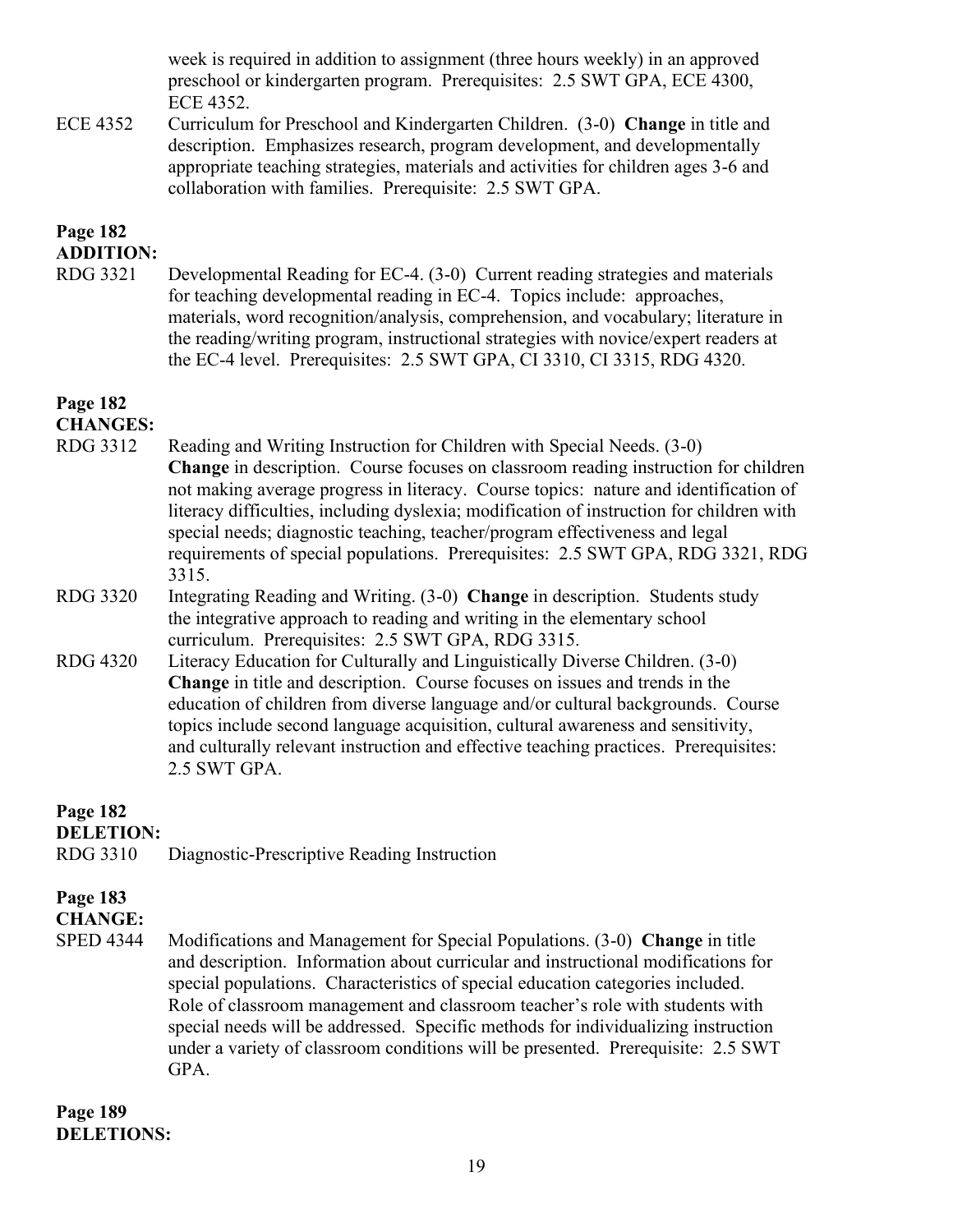| <b>PFW 1190A</b> | Apparatus for Men       |
|------------------|-------------------------|
| <b>PFW 1200</b>  | Beginning Scuba Lab     |
| <b>PFW 1225</b>  | Water Safety Instructor |

#### **Page 193 ADDITION:**

| Bachelor of Exercise and Sports Science |                                                      |                                      |       |                         |
|-----------------------------------------|------------------------------------------------------|--------------------------------------|-------|-------------------------|
| Major in Athletic Training              |                                                      |                                      |       |                         |
|                                         | (Minimum required: Emphasis in Pre-Physical Therapy) |                                      |       |                         |
| Freshman Year                           | Hours                                                | Junior Year                          | Hours |                         |
| Biology 1421                            | 4                                                    | Physics 1410                         |       | 4                       |
| PFW (two courses)                       | $\overline{c}$                                       | PE 3346                              |       | $\mathfrak{Z}$          |
| English 1310                            | $\overline{\mathbf{3}}$                              | PE 3317                              |       | $\overline{3}$          |
| History 1310                            | $\overline{3}$                                       | Philosophy 1305                      |       | $\overline{\mathbf{3}}$ |
| <b>US 1100</b>                          | 1                                                    | Art, Dance, Music or Theatre 2313    |       | $\overline{3}$          |
| PE 2156                                 | 1                                                    | Phys ics1420                         |       | $\overline{4}$          |
| PE 2356                                 | 3                                                    | PE 3356                              |       |                         |
| Biology 2430                            | 4                                                    | H Ed 2338 or 3348                    |       | $\frac{3}{3}$           |
| Psychology 1300                         | $\overline{3}$                                       | FCS 3362 or 4302I                    |       | 3                       |
| English 1320                            | $\overline{\mathbf{3}}$                              |                                      |       |                         |
| History 1320                            | $\overline{3}$                                       | Senior Year                          |       |                         |
|                                         |                                                      | Hours                                |       |                         |
| Sophomore Year                          |                                                      | Psychology 2315 or 3315              |       | 3                       |
| Hours                                   |                                                      | PT 3400                              |       | $\overline{4}$          |
| Chemistry 1410                          | $\overline{4}$                                       | PE 4323                              |       | $\frac{3}{3}$           |
| PE 3326                                 | $\overline{\mathbf{3}}$                              | PE 4317                              |       |                         |
| Literature                              | $\overline{\mathbf{3}}$                              | PE 4217                              |       | $\overline{2}$          |
| Math 1315, 1316, 1319                   | $\overline{\mathbf{3}}$                              | H Ed 4660 (internship-two locations) |       | 6                       |
| <b>POSI 2310</b>                        | $\overline{\mathbf{3}}$                              | Biology 3421                         |       | $\overline{4}$          |
| <b>HEd 2354</b>                         | $\overline{\mathbf{3}}$                              | HP 3302                              |       | $\overline{3}$          |
| <b>HIM 2360</b>                         | $\overline{\mathbf{3}}$                              | Elective                             |       | $\overline{3}$          |
| PE 3336                                 | $\overline{\mathbf{3}}$                              |                                      |       |                         |
| PE 3320                                 | $\overline{\mathbf{3}}$                              |                                      |       |                         |
| Chemistry 1420                          | 4                                                    |                                      |       |                         |
| Comm 1310                               | $\overline{\mathbf{3}}$                              |                                      |       |                         |
| <b>POSI 2320</b>                        | $\overline{3}$                                       |                                      |       |                         |

### **Page 194 ADDITIONS:**

| PE 1225          | Water Safety Instructor. (1-2) To provide<br>instruction on the American Red Cross method of |  |  |
|------------------|----------------------------------------------------------------------------------------------|--|--|
|                  | teaching swimming. Students should have the skills                                           |  |  |
|                  | and information to complete the American Red Cross                                           |  |  |
|                  | requirements for the WSI certification.                                                      |  |  |
| <b>PFW 1190F</b> | Beginning Scuba. (0-2) To provide basic                                                      |  |  |
|                  | instruction in scuba diving with an option to obtain<br>international certification.         |  |  |

#### **Page 195**

#### **CHANGES:**

| PE 3326 |  |  |  |  |  | Evaluation Techniques of Athletic Injuries. $(3-1)$ <b>Change</b> in contact hours. |
|---------|--|--|--|--|--|-------------------------------------------------------------------------------------|
|---------|--|--|--|--|--|-------------------------------------------------------------------------------------|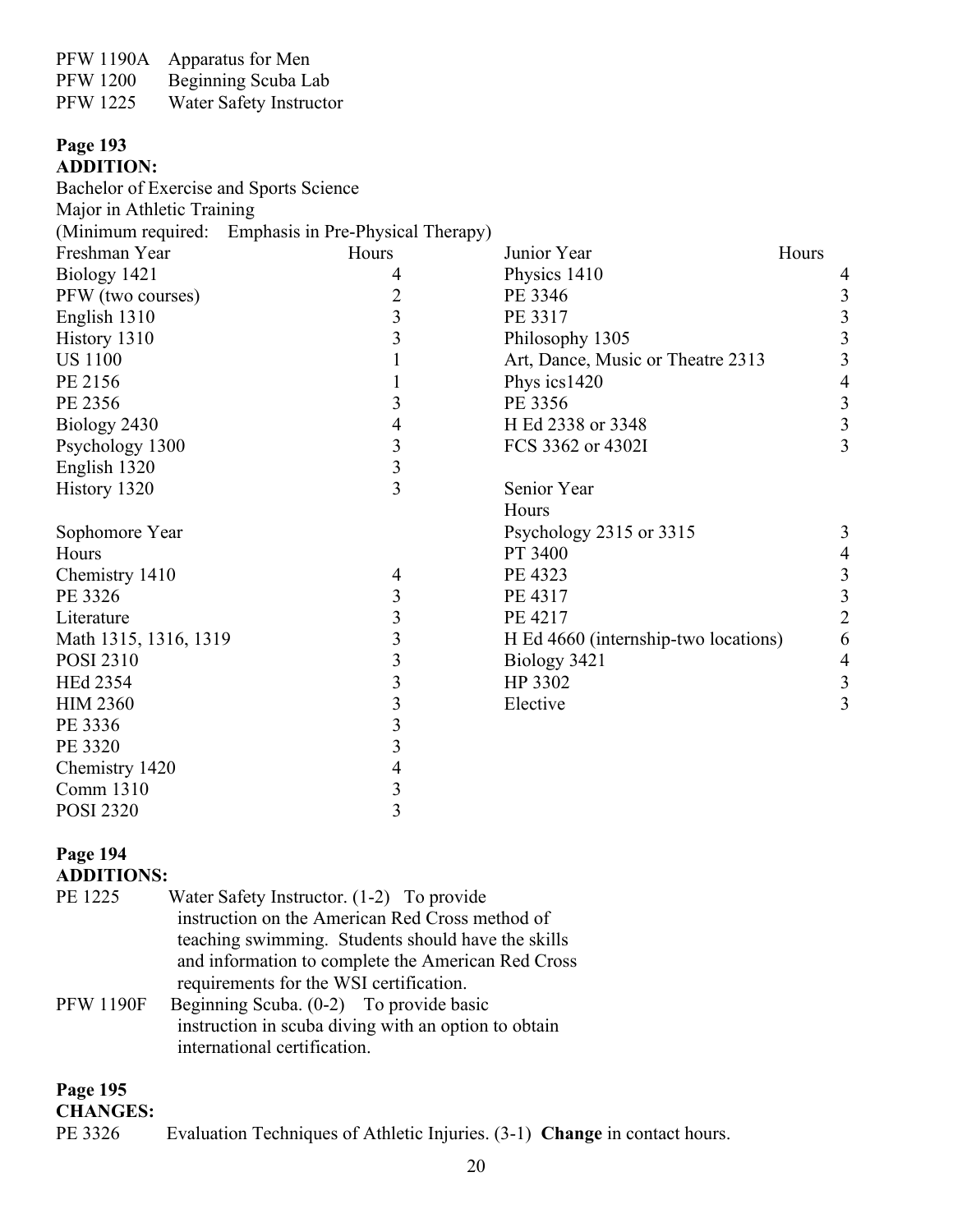#### **Page 196 CHANGE:**

PE 4323 Adaptive Physical Education. (3-2) **Change** in title and description. Selecting special activities in terms of individual needs and capacities and modifying those found in the regular program. Opportunity to engage in activities and to observe demonstrations including persons with disabilities.

#### **Page 199 ADDITIONS:**

- DAN 4334 Selected Topics in Dance. (3-0) This course is designed to provide opportunities for in-depth exploration of current trends and practices in dance. Prerequisite: upper division standing. DAN 4334A Kinesiology for Dancers. (3-0) This course is designed to provide opportunities for in-depth exploration of current trends in biomechanical principles (theory and application) in practices of dance. Both the physiology and aesthetic components will be investigated. Prerequisite: upper division standing.
- DAN 4334B Choreographic Influences in Dance. (3-0) The purpose of this course is to investigate how single important dancers, particular schools or movements in dance, artistic and technological developments, and political, sociological and other world events have shaped choreographic trends in dance. Prerequisite: upper division standing.

### **Page 202**

**DELETION:** H ED 4311 Organization and Administration of a School Health Program

#### **Page 226 ADDITION:**

Other Requirements **Add** item 5: Effective Spring 2002,

#### **Page 233 CHANGE:**

Department of Music to School of Music

#### **Page 252 ADDITION:**

#### Minor in Leadership Studies

This 21-hour minor is an interdisciplinary program that includes courses from the following departments: Speech Communication, Management, Agriculture, Philosophy, Aerospace Studies, Psychology, and Health Administration. The three required core courses are (1) COMM 1315 Interpersonal Communication, (2) COMM 4347 Leadership and Communication, and (3) PHIL 3322 Business and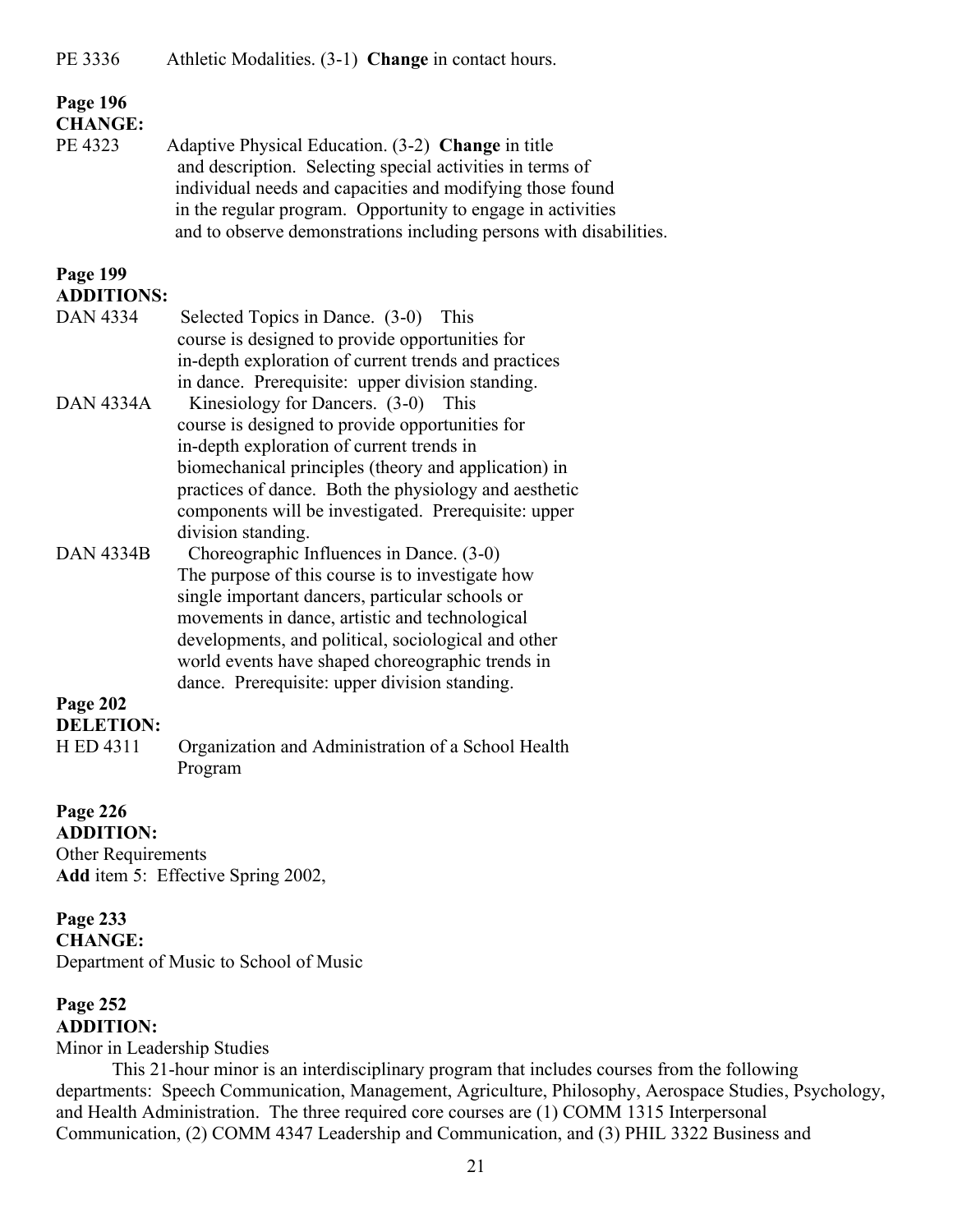Professional Ethics. In addition, students select two courses which emphasize leadership skill development and two courses which provide a theoretical or conceptual approach to leadership. All students in this minor will be advised by the Department of Speech Communication. Students entering the program will be contacted by the department and will be required to see an advisor before selecting elective courses.

| Core Courses:     | 9 hours                                           |
|-------------------|---------------------------------------------------|
|                   | COMM 1315 Interpersonal Communication             |
|                   | COMM 4347 Leadership and Communication            |
| <b>PHIL 3322</b>  | <b>Business and Professional Ethics</b>           |
| Two Courses from: | 6 hours                                           |
|                   | COMM 2325 Argumentation and Debate                |
| <b>COMM 2330</b>  | Small Group Communication.                        |
| <b>COMM 2338</b>  | Public Speaking.                                  |
|                   | COMM 3318A Communication and Conflict Management. |
| <b>MGT 3353</b>   | <b>Business Communication</b>                     |
| Two Courses from: | 6 hours                                           |
| HA 2310           | Ethics in the Health Professions                  |
| HA 3324           | Supervisory management for Healthcare Managers    |
| PSY 3331          | Social Psychology                                 |
| <b>PSY 3333</b>   | <b>Industrial Psychology</b>                      |
| <b>COMM 3319</b>  | Introduction to Organizational Communication      |
| <b>COMM 4331</b>  | Persuasion                                        |
| <b>MGT 3303</b>   | Management of Organizations.                      |
| ASD 3205          | Principles of Agricultural Development            |
| AS 3311           | Leadership and Management I                       |
| AS 3312           | Leadership and Management II                      |
|                   | An internship or practicum experience             |
|                   |                                                   |

### **Page 253**

| <b>ADDITIONS:</b> |                                                                               |
|-------------------|-------------------------------------------------------------------------------|
| <b>COMM 3325</b>  | Communication and Conflict Management. (3-0)                                  |
|                   | Demonstrates the ways communication skills can be used                        |
|                   | to manage conflict. The class also provides an analytic                       |
|                   | framework for diagnosing conflict, negotiation, and mediation. Prerequisites: |
|                   | COMM 1310 or 2330.                                                            |
| <b>COMM 3326</b>  | Family Communication. (3-0) A study of                                        |
|                   | the theory and research exploring the family                                  |
|                   | communication process in a variety of family types.                           |
|                   | Prerequisite: COMM 1315.                                                      |
| <b>COMM 3328</b>  | Communication and Gender. (3-0)                                               |
|                   | Investigates the interactive nature of communication                          |
|                   | and gender, the creation of gender identities, and the                        |
|                   | role of gender and communication in a variety of                              |
|                   | settings. See Anthropology 3350. Prerequisite: COMM                           |
|                   | 1315.                                                                         |
| <b>COMM 3329</b>  | Intercultural Communication. (3-0)                                            |
|                   | Presents theory and application of communication                              |
|                   | skills for a culturally diverse world. Develops                               |
|                   | verbal and nonverbal abilities in social and                                  |
|                   | professional intercultural contexts. Prerequisite:                            |
|                   | <b>COMM 1310.</b>                                                             |
| <b>COMM 4307</b>  | Media Criticism. $(3-0)$ Explores the                                         |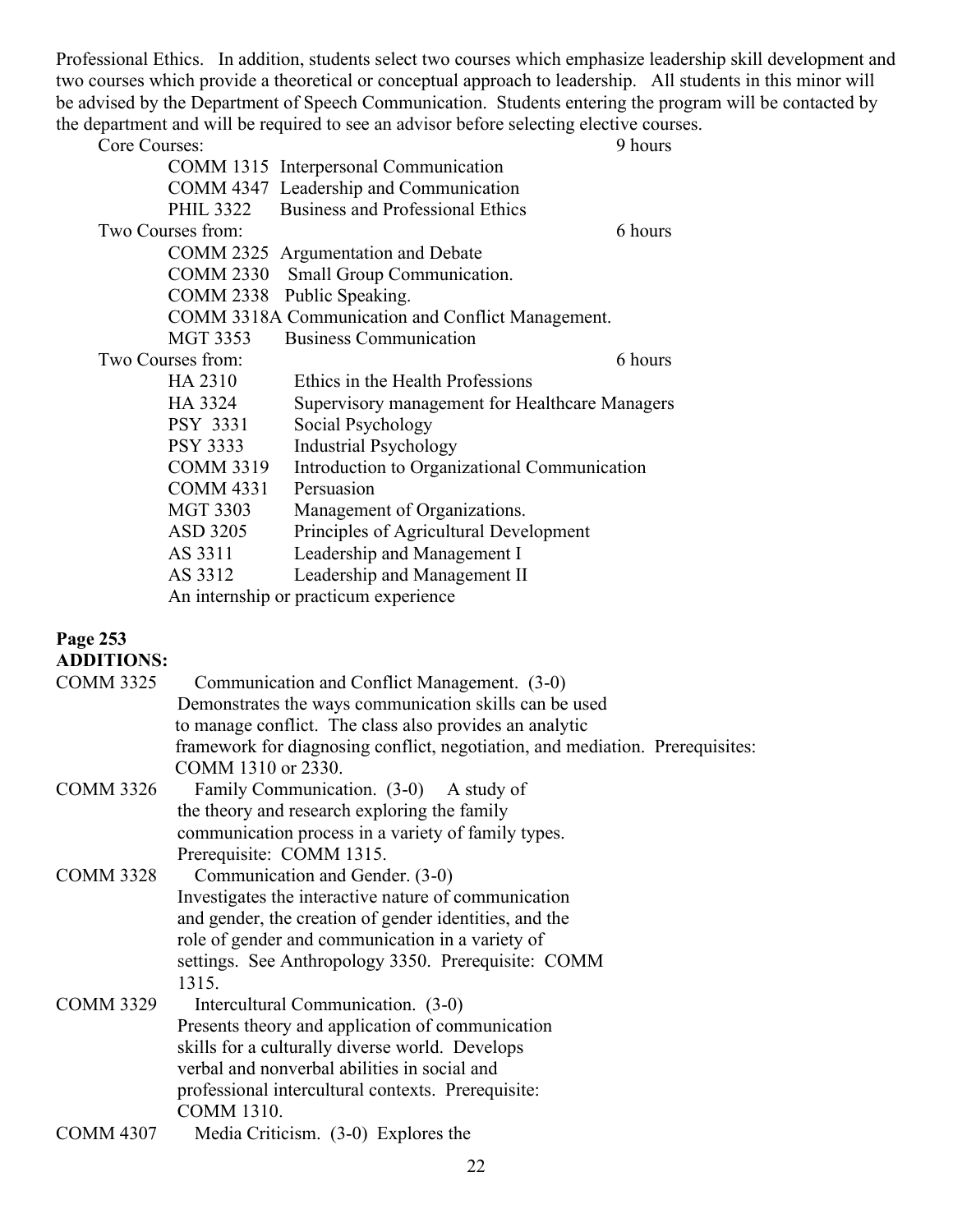influence of media messages based upon communication and rhetorical theories in shaping perceptions and values. Focus is upon the rhetorical analysis of how the visual media of film and television communicate social, political, and personal attitudes and behaviors. Prerequisite: COMM 1310.

| Page 253<br><b>CHANGES:</b> |                                                                                                                                                                                                                                                                                                                                                        |
|-----------------------------|--------------------------------------------------------------------------------------------------------------------------------------------------------------------------------------------------------------------------------------------------------------------------------------------------------------------------------------------------------|
| <b>COMM 3327</b>            | Communication Research Methods and Theory. (3-0)                                                                                                                                                                                                                                                                                                       |
|                             | <b>Change</b> in description. An analysis of speech communication as a behavioral<br>science with emphasis on quantitative research. Focuses on the student<br>as a consumer of communication research. Explores the interdisciplinary nature<br>of human communication as well as the resulting theory and principles.<br>Prerequisite: 6 hours COMM. |
| <b>COMM 4310</b>            | Methods of Teaching Speech Communication. (3-0)<br><b>Change</b> in title and description. A study of methods of teaching speech<br>communication principles and skills for secondary school teachers. Prerequisite:                                                                                                                                   |
|                             | Admission to teacher certification program or permission of department chair.                                                                                                                                                                                                                                                                          |

#### **Page 253**

#### **DELETIONS:**

| <b>COMM 3318A</b><br><b>COMM 3318B</b> | Communication and Conflict Management<br><b>Family Communication</b> |
|----------------------------------------|----------------------------------------------------------------------|
| <b>COMM 3318C</b>                      | Communication and Gender                                             |
| <b>COMM 3318F</b>                      | Intercultural Communication                                          |

#### **Page 254**

**DELETION:** COMM 4317D Media Criticism

#### **Page 268 ADDITIONS:**

| <b>CLS 3324</b> | Clinical Immunology. $(2-3)$ Principles of             |
|-----------------|--------------------------------------------------------|
|                 | immune response and underlying immunologic procedures  |
|                 | of diagnostic value are discussed. Lectures and        |
|                 | laboratory emphasize detection, identification, nature |
|                 | of antigens and antibodies, and the antigen-antibody   |
|                 | reactions encountered.                                 |
| <b>CLS 4318</b> | Hematology II. $(2-3)$ In-depth study of               |
|                 | theoretical and practical aspects of clinical          |
|                 | hematology and hemostasis with emphasis on principles, |
|                 | methodology, problems encountered, and clinical        |
|                 | applications.                                          |

#### **Page 269 ADDITIONS:**

CLS 4341 Molecular Diagnostics. (2-3) This course consists of an introduction to the principles, methodologies and applications of molecular diagnostic procedures used in clinical laboratories. Emphasis is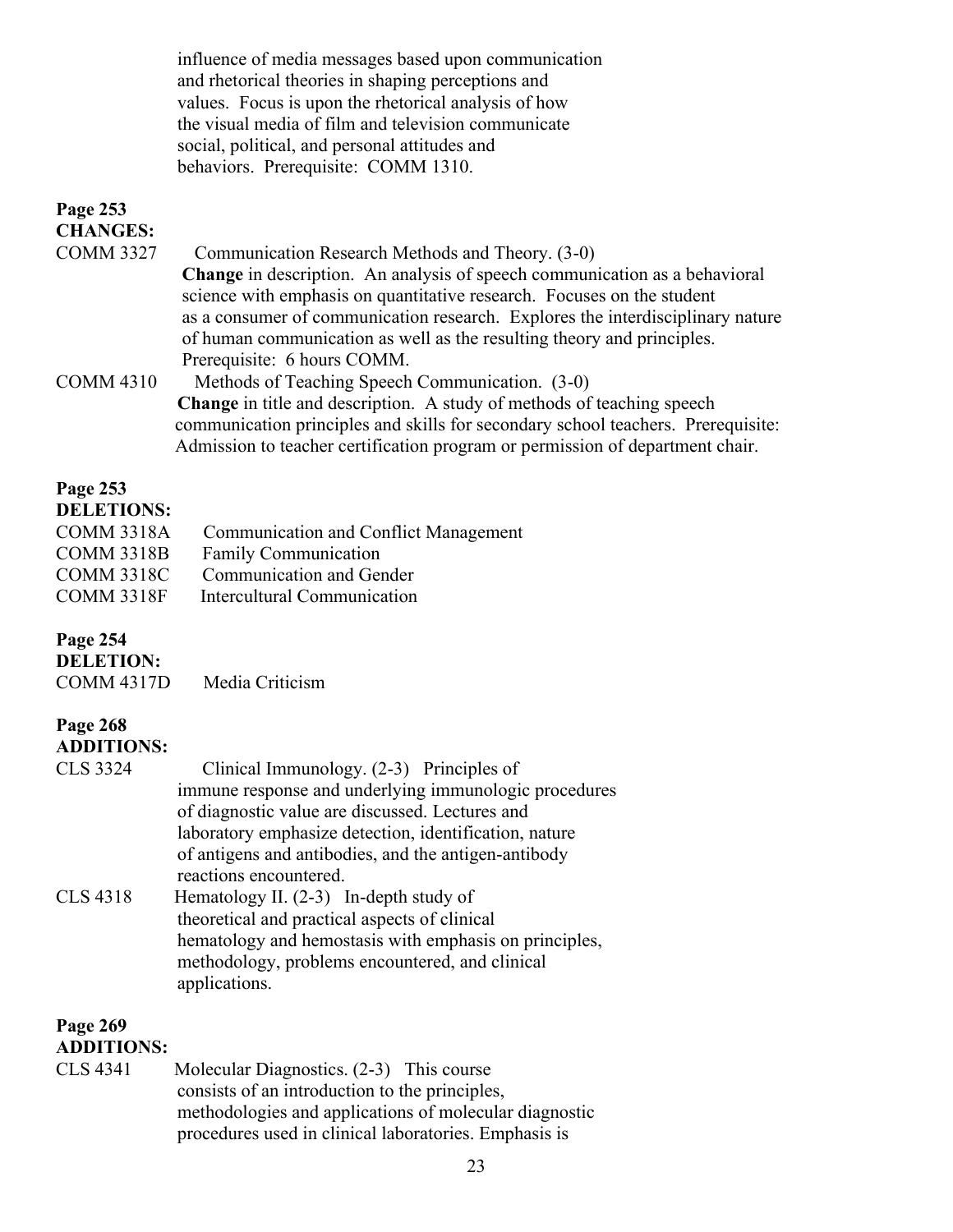placed on the procedures used in the identification of infectious agents that cause human disease, in the diagnosis of inherited diseases, and the diagnosis of cancer.

CLS 4370 Clinical Chemistry II. (2-3) A study of the theoretical and practical aspects of clinical chemistry. Manual and automated laboratory procedures for quantitative analysis of various body fluids.

#### **Page 269 DELETIONS:**

- CLS 4418 Hematology/Coagulation II
- CLS 4424 Immunology and Serology
- CLS 4470 Clinical Chemistry

#### **Page 272 ADDITION:**

CDIS 3475 Speech Science. (3-2) Normal processes of speech production will be addressed from anatomic physiologic, kinematic, aerodynamic, acoustic, and perceptual perspectives. Measurement and analysis techniques, instrumentation, and experimental paradigms used to study speech production and perception will be emphasized. Prerequisites: CDIS 3325 and CDIS 3459.

**Page 273 DELETION:** CDIS 4469 Speech Science

### **Page 276**

**CHANGE:** Senior Year – 1<sup>st</sup> Semester Health Administration 4302, 4311 or 4312………..3

### **Page 277 ADDITION:**

HA 4311 Cost Accounting for Healthcare Organizations. (3-0) A study of the cost accounting methods and techniques appropriate to the healthcare industry. The focus is on the control and measurement of costs, budgeting practices, and the generation of financial information to aid in supervisory and managerial decision making. Prerequisite: HA 3375.

## **Page 278**

### **ADDITION:**

HA 4848 Healthcare Administrative Residency. (0-40) Designed for students who have limited or no previous background in healthcare management/administration. Includes rotation through selected major departments, culminating in a major project. Students are required to successfully pass a departmental comprehensive examination given at the end of this residency. Prerequisite: Final semester of study.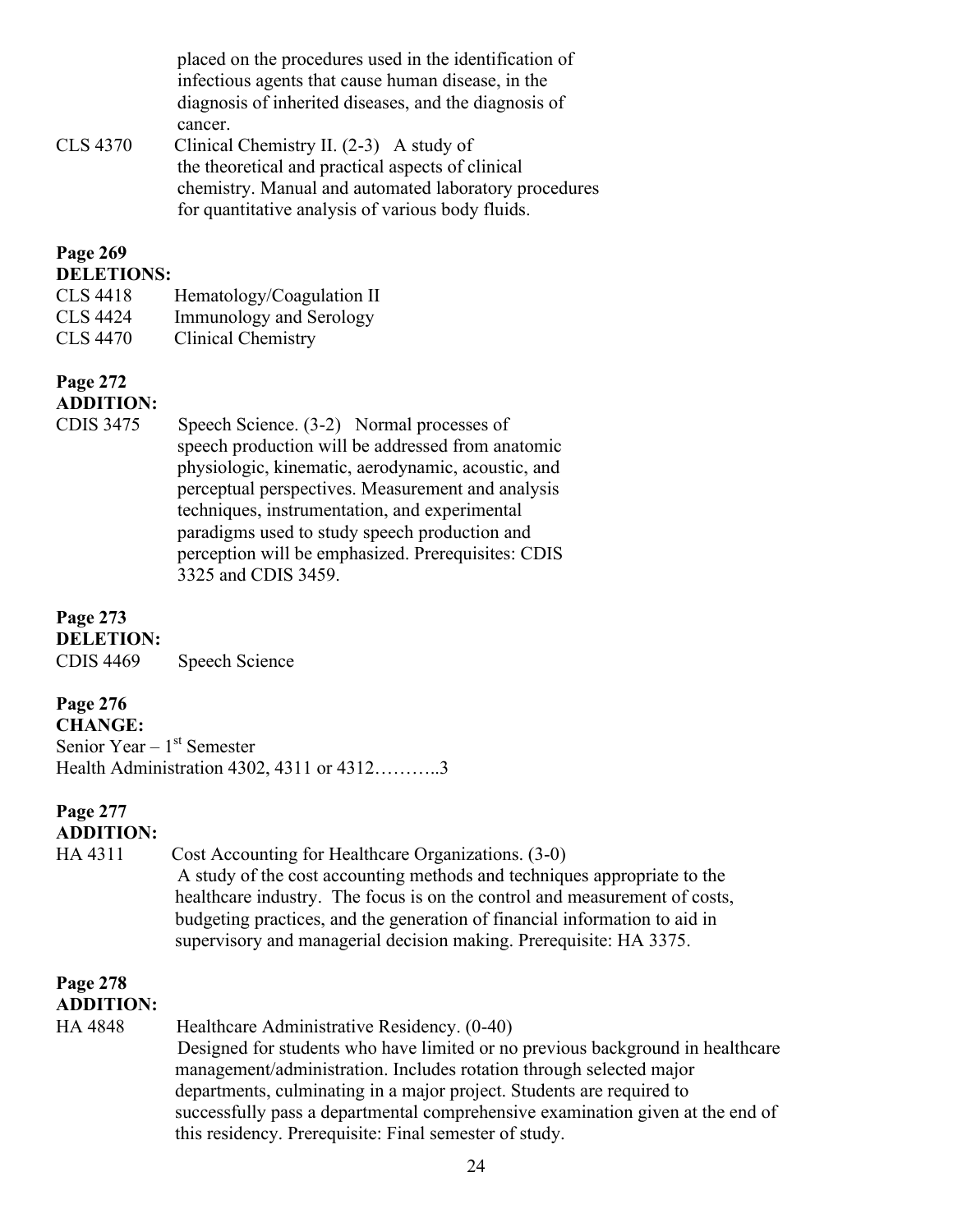#### **CHANGE:**

### HP 3311 Problems in Health Care. (3-0) **Change** in title.

#### **Page 288 ADDITION:**

PT 3400 Human Structure and Function. (2-6) A study of the structure and function of the human body with emphasis on the skeletal, muscular and nervous systems. Course focuses on anatomy and physiology of body systems of special interest to students preparing to be health professionals. Laboratory study of the human cadaver is included.

### **Page 291**

#### **DELETION:**

RTT 3330 Quality Assurance

### **Page 292**

### **ADDITION:**

RTT 4322 Directed Clinical Learning V. (0-24) A continuation of the previous clinical course. The student will complete their clinical training by practicing all the skills they have learned in the classroom and clinical training. The student will continue demonstrating proficiency while completing the Skills Competency Checklist. RTT 4330 Quality Assurance. (3-0) Students will study quality assurance tests related to patient charts, treatment accessories, patient communication devices, machine reading and safety devices. Emphasis on quality control procedures to include Continuous Quality Improvement (CQI), Joint Commission on Accreditation of Healthcare Organizations (JCAHO) and responsibilities of each team member in relation to quality assurance duties.

### **Page 294**

**DELETION:**

RC 1245 Respiratory Care Clinical Lab II

#### **Page 295 ADDITION:**

RC 1445 Respiratory Care Clinical Lab II. (0-32) Direct patient care is performed under close supervision in a non-critical setting. Routine procedures are performed, including delivery of aerosolized medications, oxygen therapy, incentive spirometry, postural drainage, and chest percussion.

### **Page 306**

**CHANGE:**

Center for International Education to Center for International Studies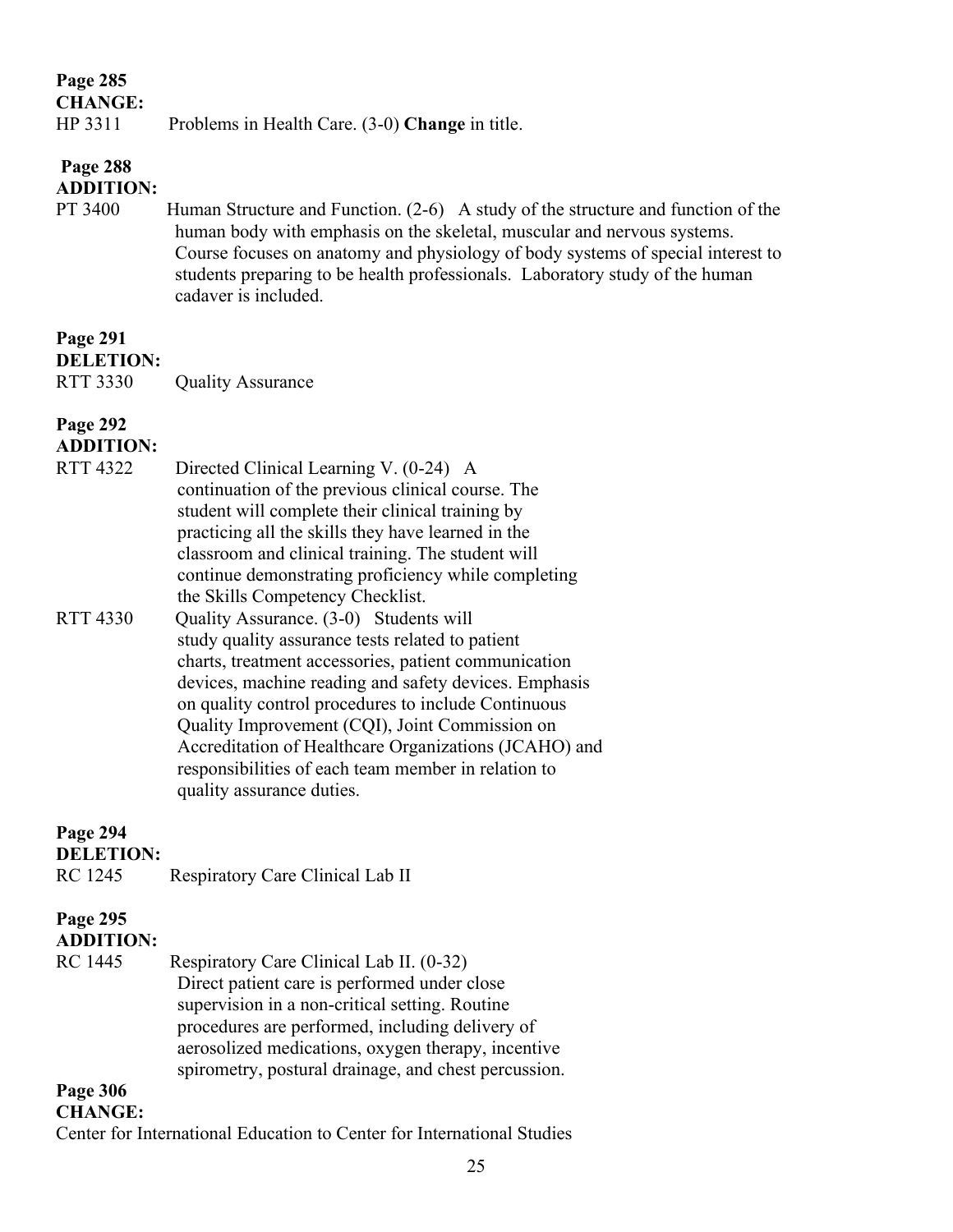| <b>CHANGE:</b><br>IS 4687                        | International Studies Internship. (0-10) Change contact hours.                                                                                                                                                                                                                                                                                                                         |
|--------------------------------------------------|----------------------------------------------------------------------------------------------------------------------------------------------------------------------------------------------------------------------------------------------------------------------------------------------------------------------------------------------------------------------------------------|
| Page 317<br><b>ADDITION:</b><br><b>ANTH 3326</b> | Maya History and Society. (3-0)<br>The<br>purpose of this course is to develop a knowledge of<br>Maya Civilization from historical as well as<br>anthropological perspectives. Students will study the<br>features of the Classic Period Maya and Modern Maya<br>societies including the religious and economic life<br>styles.                                                        |
| Page 319<br><b>ADDITION:</b><br><b>ANTH 4380</b> | Language and Culture. (3-0)<br>This<br>course seeks to introduce students to the fundamentals<br>of linguistic anthropology, and the use of linguistics<br>in anthropological fieldwork through lecture,<br>discussion, and "hands on" class exercises.                                                                                                                                |
| Page 325<br><b>ADDITION:</b><br><b>ENG 3307</b>  | Introduction to the Study of Film. (3-0)<br>An introduction to various theoretical approaches to the<br>study of film and to important debates within film theory.<br>Focus will include, but is not limited to, $(1)$ theories of spectatorship, $(2)$ the<br>debate between formalism and realism, (3) psychoanalytic and feminist theories,<br>and (4) cultural approaches to film. |
| Page 326<br><b>CHANGE:</b><br><b>ENG 3340</b>    | Special Topics in Language and Literature. (3-0)<br>Change in description. Courses proposed and taught<br>occasionally by different English faculty members.<br>Past emphases have included Nature Writing and Literature and Art.                                                                                                                                                     |
| Page 327<br><b>ADDITION:</b><br><b>ENG 3390</b>  | Problems in Language and Literature. (3-0)<br>Independent study with individualized<br>reading list, research project, and tutorial sessions,<br>focused on a special problem in language and/or<br>literature. May be taken only with permission from<br>the Chair of the Department of English, the Director<br>of Advanced Studies, and the assigned professor.                     |

**Page 329 CHANGE:**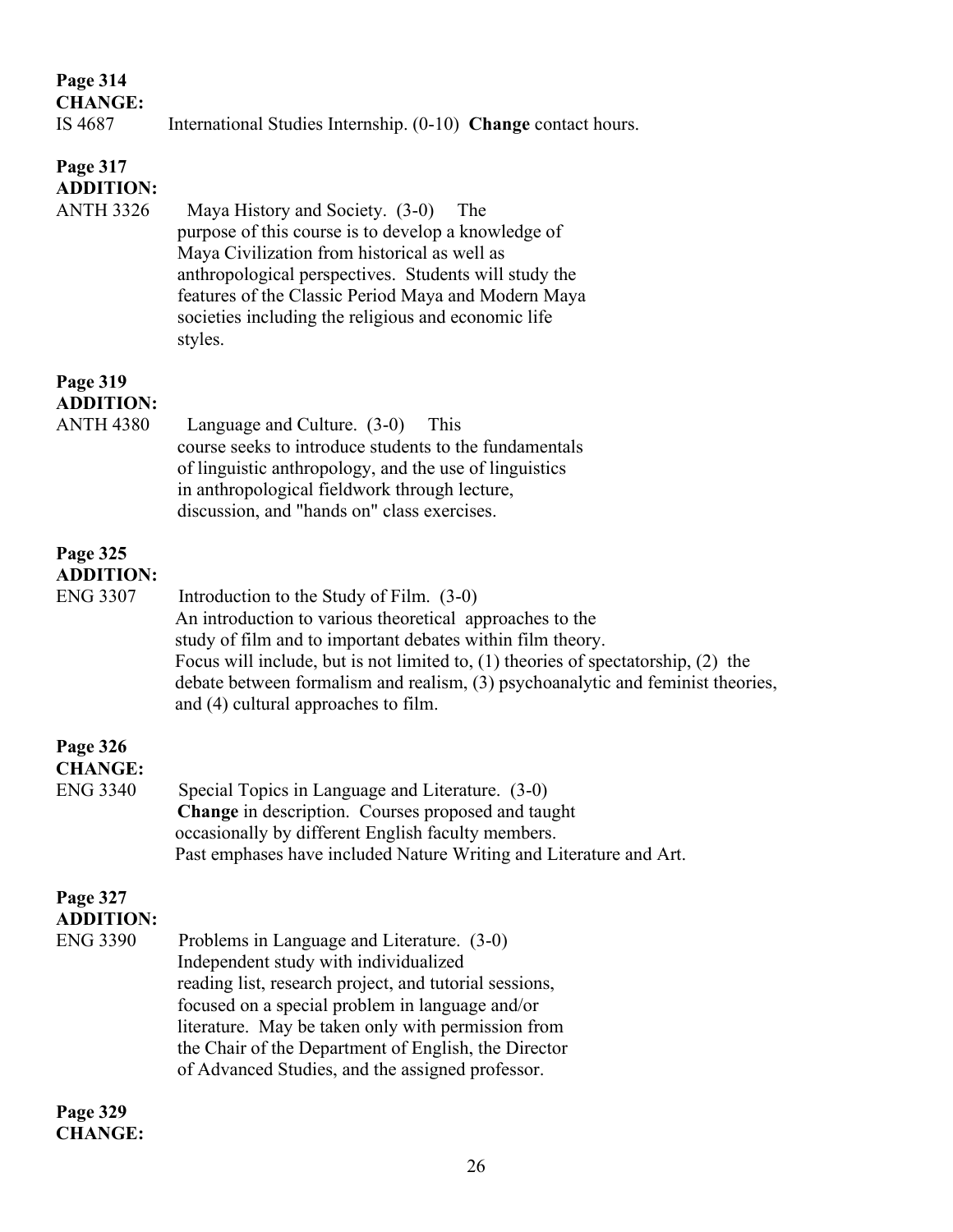Notes:

Secondary Teacher certification is available in the Bachelor of Science (BS) only, under the Social Studies Composite Certification for secondary education plan. Advisor: Brown

The Social Studies Composite Certification program is designed to prepare students to teach any of the four social studies disciplines (History, Geography, Government, and Economics) at the secondary level (grades 8-12). Upon completion of the social studies curriculum and passage of the social studies ExCET test, students will receive certification in social studies and eligibility to teach in any of the four disciplines.

Students pursuing secondary certification are to major in Geography and select a minor from the disciplines of History or Political Science. In addition, students will complete specific courses in the third social studies discipline not chosen as a major or minor as well as HIST 4200: Social Studies Resources and Practices. Students must take Economics 2301 as the social science choice in the core curriculum, as Economics is another subject tested on the Social Studies Composite ExCET exam.

The teacher certification options are:

- **1.** Geography major, History minor, Political Science third field. This option in secondary teacher certification requires completion of the following 36 hours in Geography: GEO 1309, 1310, 2410, 3301, 3303, 3309, 3313, 3329, 4340, One course from: GEO 3307, 3308, 3328, 3332, 333, 4328. One course from: 2411, 2426, 3411, 3416, 4430, and one Geography elective. The minor in History (24 hours) requires completion of the following History courses: HIST 1310, 1320, 2311, 2312, six hours advanced group A History (Asian, European, Latin American, and Middle Eastern), and six hours advanced group B (American History). The third field in Political Science 18 hours) required completion of the following courses: POSI 2310, 2320, 4398, six hours from Group 2 (American Government), choose three hours from Group 3 (Pubic Law) from POSI 3310, 3311, or 4311. All coursework must be completed before student teaching (ED 4681).
- **2.** Geography major, Political Science minor, History third field. This option in secondary teacher certification requires completion of the following 36 hours in Geography: GEO 1309, 1310, 2410, 3301, 3303, 3309, 3313, 3329, 4340, one course from: GEO 3307, 3308, 3328, 3332, 3333, 4328, one course from: 2411, 2426, 3411, 3416, 4430, and one Geography elective. The minor in Political Science (24 hours) requires completion of the following courses: POSI 1308 or 1309 and 2310, 2320, 4398, and one advanced course from 4 of the 5 groups. The third field in History (18 hours) requires completion of the following: HIST 1310, 1320, 2311, 2312, three hours advanced group A (Asian, European, Latin American, and Middle Eastern) and three hours advanced group B (American History). All coursework must be completed before student teaching (ED 4681).

In addition to the major, minor, and third field requirements, students must also complete 21 hours of professional sequence courses under the College of Education: CI 3310, 3325, 4332, 4343, RDG 3323, and ED 4681 (Student Teaching).

**3.** Elementary Teacher Certification requires the following courses: GEO 1309, 1310, 2410, 3309, 3329, 4340.

### **Page 330**

### **CHANGES:**

To be allowed to student teaching (ED 4681) and take the Secondary Composite ExCET, students must have accomplished:

- 1. Student must have successfully completed all course work (including HIST 4200) for certification prior to student teaching and within six years immediately before take the ExCET licensing exam for teachers.
- 2. Students must have an overall SWT GPA, Geography, History and Political Science GPA of 2.50 or higher with no grade lower than C in each discipline.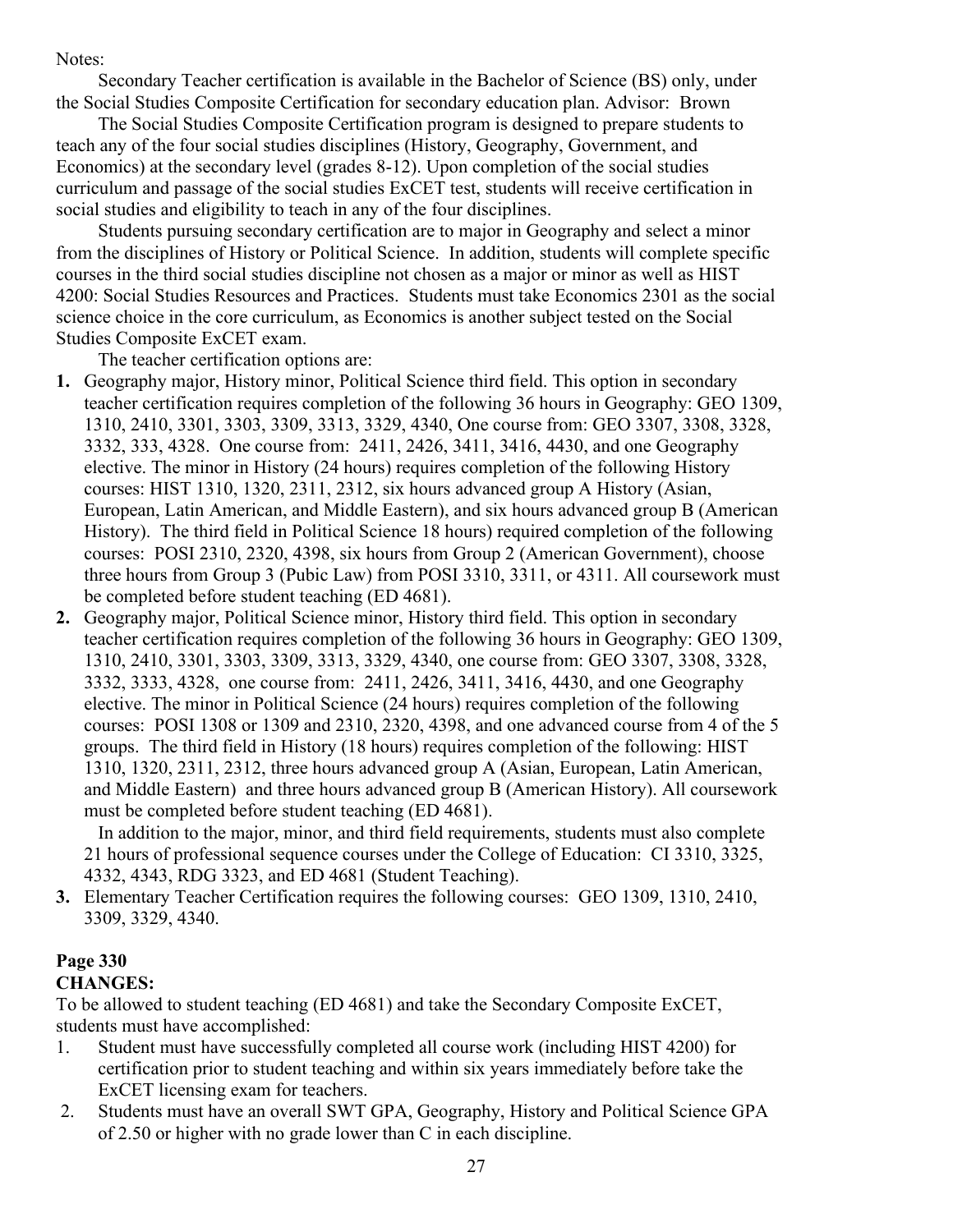| <b>CHANGES:</b> |                                                            |
|-----------------|------------------------------------------------------------|
| GEO 1309        | Introduction to Cultural Geography. (3-0) Change in title. |
| GEO 2410        | Introduction to Physical Geography. (2-2) Change in title. |

### **Page 337**

**CHANGE:** 

GEO 4316 Landscape Biography. (3-0) **Change** in prerequisite, GEO 2410 or equivalent.

#### **Page 338**

#### **CHANGE:**

GEO 4426 Advanced Geographic Information Systems. (3-2) **Change** in prerequisite, GEO 2427 or equivalent.

#### **Page 340 ADDITION:**

(After paragraph on minor) Secondary Teacher Certification

Students wishing to receive teacher certification in History have three options from which to select:

1. History single teaching field. This option includes teacher certification only in the discipline of History; although a minor must be selected (see list of approved minors in the undergraduate catalog). This option in secondary teacher certification requires the completion of the following 36 hours in History: 1310, 1320, 2311, 2312, 9 hours advanced group A (Asian, European, Latin American, Middle Eastern), 9 hours advanced group B (American History), 3 hours advanced group A or B, and History 4380.

2. History two teaching fields. This option includes a History major and a second teaching field is required (see second teaching field choices in the College of Education section of the catalog, pp. 169-174). This option in secondary teacher certification requires (33 hours) completion of the following courses: HIST 1310, 1320, 2311, 2312, nine hours advanced Group A (Asian, European, Latin American, Middle Eastern), nine hours advanced Group B (American History), and History 4380. In addition to the major and second teaching field requirements, students must also complete 21 hours of professional sequence courses under the College of Education: CI 3310, CI 3325, CI 4332, CI 4343, RDG 3323, and ED 4681 (Student Teaching).

3. Social Studies Composite. The Social Studies Composite Certification program is designed to prepare students to teach any of the four social studies disciplines (History, Geography, Government, and Economics) at the secondary level (grades 8-12). Upon completion of the social studies curriculum and passage of the social studies ExCET test, students will receive certification in social studies and eligibility to teach in any of the four disciplines.

Students pursuing secondary certification are to major in History and select a minor from the disciplines of Geography or Political Science. In addition, students will complete specific courses in the third social studies discipline not chosen as a major or minor as well as HIST 4200: Social Studies Resources and Practices. Students must take Economics 2301 as the social science choice in the core curriculum, as Economics is another subject tested on the Social Studies Composite ExCET exam.

The social studies composite requires completion of either of the following major/minor/third field combinations:

A. History major, Geography minor, Political Science third field. This option in secondary teacher certification requires completion of the following 30 hours in History: HIST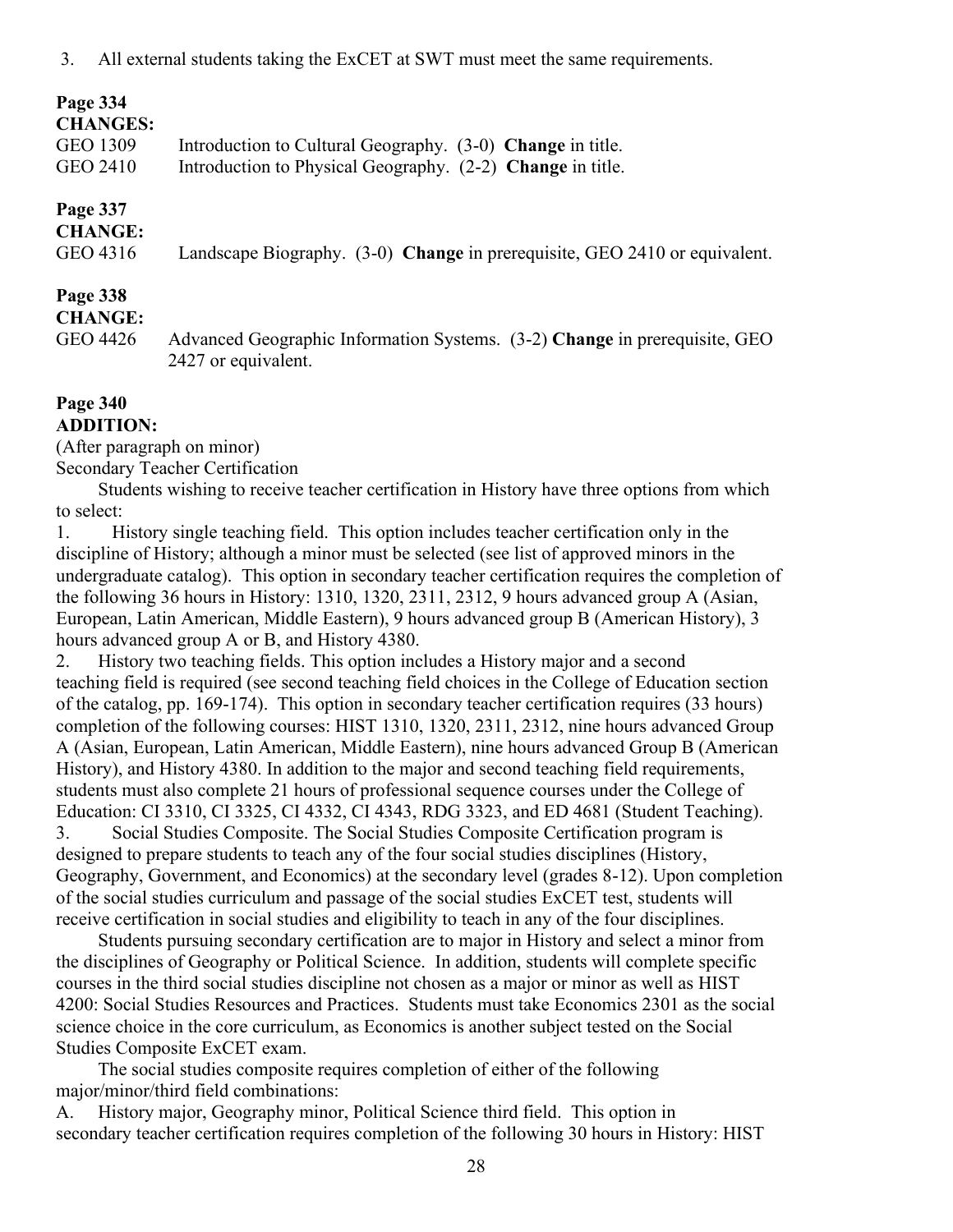1310, 1320, 2311, 2312, nine hours advanced group A (Asian, European, Latin American, and Middle Eastern), nine hours advanced group B (American History). The minor in Geography requires (19 hours) completion on the following: GEO 1309, 1310, 2410, 3303, 3309, and 3329.

The third field in Political Science requires (18 hours) completion of the following: POSI 2310, 2320, 4398, six hours from Group 2 (American Government), three hours of group 3 (Public Law) from: POSI 3310, 3311, or 4311.

B. History major, Political Science minor, Geography third field. This option in secondary teacher certification requires completion of the following 30 hours in History: HIST 1310, 1320, 2311, 2312, nine hours advanced group A (Asian, European, Latin American, and Middle Eastern), nine hours advanced group B (American History). The minor in Political Science requires (24 hours) completion of the following: POSI 1308 or 1309 and POSI 2310, 2320, 4398, and one advanced course from 4 of the 5 groups. The third field in Geography (16 hours) requires completion of the following: GEO 1309, 1310, 2410, 3303, and 3309.

In addition to the major, minor, and third field requirements, students must also complete 21 hours of professional sequence courses under the College of Education: CI 3310, CI 3325, CI 4332, CI 4343, RDG 3323, and ED 4681.

## **Page 340**

## **CHANGE:**

Second Teaching Field

A second teaching field in History requires 27 semester hours: HIST 1310, 1320, 2311, 2312, six hours advanced group A, six hours advanced group B, and HIST 4380. Students seeking certification in History must maintain an SWT GPA of 2.50 in their History courses with no grade lower than a C in each course.

#### **Page 342 ADDITION:**

Bachelor of Arts Major in History (Minimum required: 128 semester hours with teaching certification-Single Teaching Field) Freshman Year Hours Communication 1310 3 BA Science Requirement 3 English 1310, 1320 6 University Seminar 1100 1 History 1310, 1320 6 Mathematics (1315 or higher) 3 Modern Language 2310 and 2320\* 6 Philosophy 1305 3<br>Phy. Fitness Component (2 courses) 2 Phy. Fitness Component (2 courses) 2 35 Sophomore Year Hours History 2311 and 2312 6 English (Literature) 6 Political Science 2310, 2320 6 Modern Language 2310, 2320 6 Natural Science Component 7-8 Social Science Component-ECO 2301 3 34-35 Junior Year **Hours** Art, Dance, Music, or Theatre 2313 Curriculum and Instruction 3310, 3325, 6 History 12 hours advanced 12 Minor  $9-12$ 30-36 Senior Year Hours History 9 hours advanced 9  $H$ istory 4380  $\overline{3}$ Minor  $6-12$ Curriculum and Instruction 4332, 4343, Reading 3323, Education  $4681$  15 33

**Add** footnote \*Most students will need to complete 1410 and 1420 before enrolling in 2310 and 2320.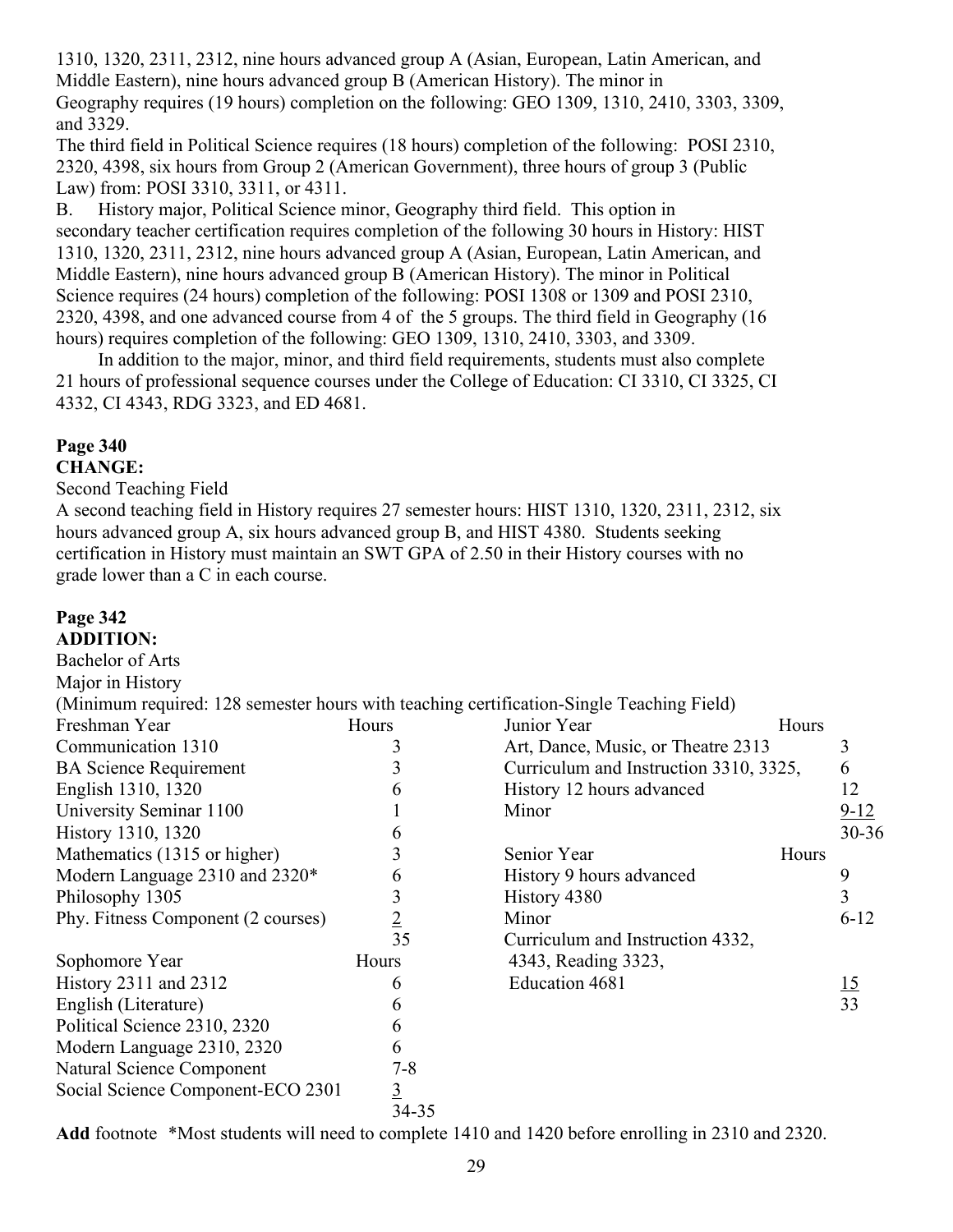### **Page 342 ADDITION:**

| <b>Bachelor of Arts</b>            |                |                                                                                            |       |                 |
|------------------------------------|----------------|--------------------------------------------------------------------------------------------|-------|-----------------|
| Major in History                   |                |                                                                                            |       |                 |
|                                    |                | (Minimum required: 139 semester hours with Social Studies Composite Teacher Certification) |       |                 |
| Freshman Year                      | Hours          | Junior Year                                                                                | Hours |                 |
| Communication 1310                 |                | Art, Dance, Music, or                                                                      |       |                 |
| <b>BA Science Requirement</b>      |                | Theatre 2313                                                                               |       | 3               |
| English 1310, 1320                 |                | Curriculum and Instruction 3325,                                                           |       |                 |
| University Seminar 1100            |                | 4332                                                                                       |       | 6               |
| History 1310, 1320                 |                | History 9 hours advanced                                                                   |       | 9               |
| Mathematics (1315 or higher)       |                | Second/third teaching field                                                                |       | $\frac{15}{33}$ |
| Modern Language*                   |                |                                                                                            |       |                 |
| Philosophy 1305                    |                | Senior Year                                                                                | Hours |                 |
| Phy. Fitness Component (2 courses) | $\overline{2}$ | History advanced                                                                           |       | 9               |
|                                    | 35             | Curriculum and Instruction 3310,                                                           |       |                 |
| Sophomore Year                     | Hours          | 4343, Reading 3323, Education 4681                                                         |       | 15              |
| History 2311 and 2312              | 6              | Second/third teaching field                                                                |       | 12              |
| English (Literature)               | 6              | History 4200                                                                               |       | $\overline{2}$  |
| Political Science 2310, 2320       | 6              |                                                                                            |       | 39              |
| Natural Science Component          | $7 - 8$        |                                                                                            |       |                 |
| Social Science Component-ECO 2301  | $\overline{3}$ |                                                                                            |       |                 |

#### **Page 342**

**CHANGE:**  Bachelor of Arts Major in History (Minimum required: 135-136 semester hours with teaching certificate (two teaching fields required) **Change** Junior Year Delete History 3372 and change hours in that row from 12 to 9 **Change** total hours in junior year column from 33-30

28-29

### **Page 345 ADDITION:**

HIST 4350 Topics in World History. (3-0) A course based on major topics in World history. Emphasis will vary from political, social, economic, and cultural history in a cross-cultural context. May be repeated with a different emphasis.

#### **Page 346 ADDITION:**

Advanced Courses-Group C

HIST 4200 Social Studies Resources and Practices. (3-0) An interdisciplinary methods course designed for Social Studies Composite students planning to teach at the secondary level. This course will examine the philosophy behind the social sciences as well as integrate instructional techniques of History, Economics, Political Science, and Geography. Departmental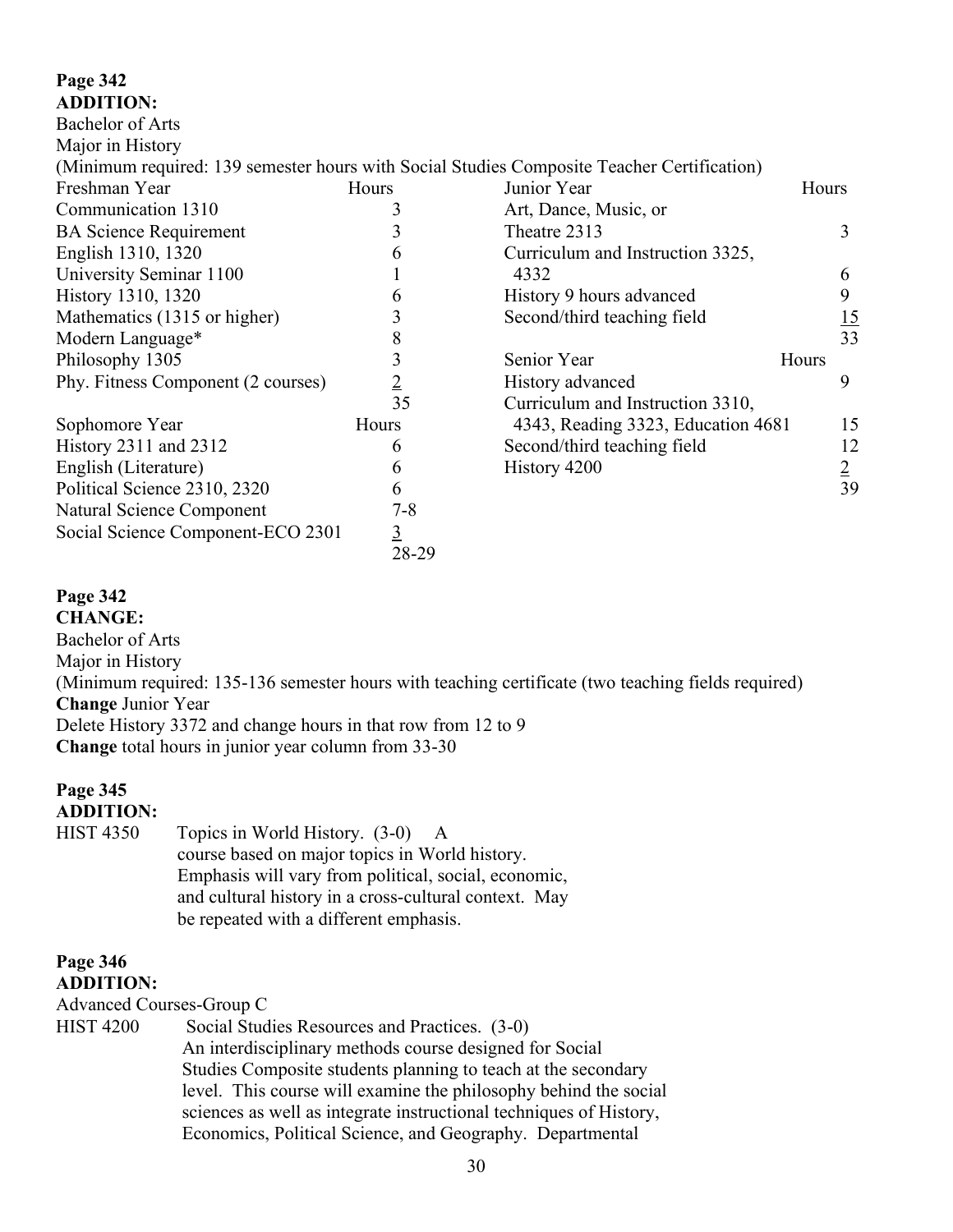| <b>ADDITIONS:</b> |                                                                                                                                                                                                                                                                                                                                                                                                                                         |
|-------------------|-----------------------------------------------------------------------------------------------------------------------------------------------------------------------------------------------------------------------------------------------------------------------------------------------------------------------------------------------------------------------------------------------------------------------------------------|
| FR 3305           | Acting French. (3-0) An introduction<br>to upper division courses in French designed to<br>strengthen reading skills and oral command of the<br>language through the study and performance of short<br>French plays from the classical to the contemporary<br>period.                                                                                                                                                                   |
| FR 3306           | Masterpieces of French Literature. (3-0)<br>Masterpieces of French literature in<br>various genres from different periods with emphasis on<br>the modern period.                                                                                                                                                                                                                                                                        |
| FR 3341           | Advanced Grammar in French. (3-0)<br>A<br>study of more advanced grammatical, syntactical, and<br>stylistic problems in mastering the French language<br>with the aim of strengthening students' command of the<br>structure of French and developing skills for more<br>effective writing.                                                                                                                                             |
| FR 3382           | Business French II. (3-0)<br>A case<br>study-based course that uses a simulation approach to<br>problem-solving in a French business environment. The<br>course objective is the development of an<br>understanding of French practices, and the way they<br>differ from American ones, through the analysis of<br>contextualized situations in marketing and management.<br>Prerequisite: French 3381 or consent of the<br>instructor. |
| FR 4304           | Topics in French Literature and Culture. (3-0)<br>Topics vary and include the study of<br>specific literary or cinematic genres, periods,<br>authors or film directors, and ethnic and women's<br>contributions to literature or film in French.                                                                                                                                                                                        |
| FR 4341           | French Composition and Stylistics. (3-0)<br>Students will incorporate their more<br>advanced grammatical and syntactical skills with the<br>study of style in the writing of compositions in<br>French. Writing exercises will explore a variety of<br>expository techniques from description, narration,<br>dialogue, portraits, to the writing of letters.                                                                            |
| FR 4370           | French Civilization. (3-0)<br>A survey of<br>the cultural institutions of France designed to<br>provide a background for a better understanding of the<br>French people, encompassing the development of French<br>culture and the forces that have shaped modern France.<br>Recent essays, films, and comparative analyses of<br>French-American relations will be presented.                                                          |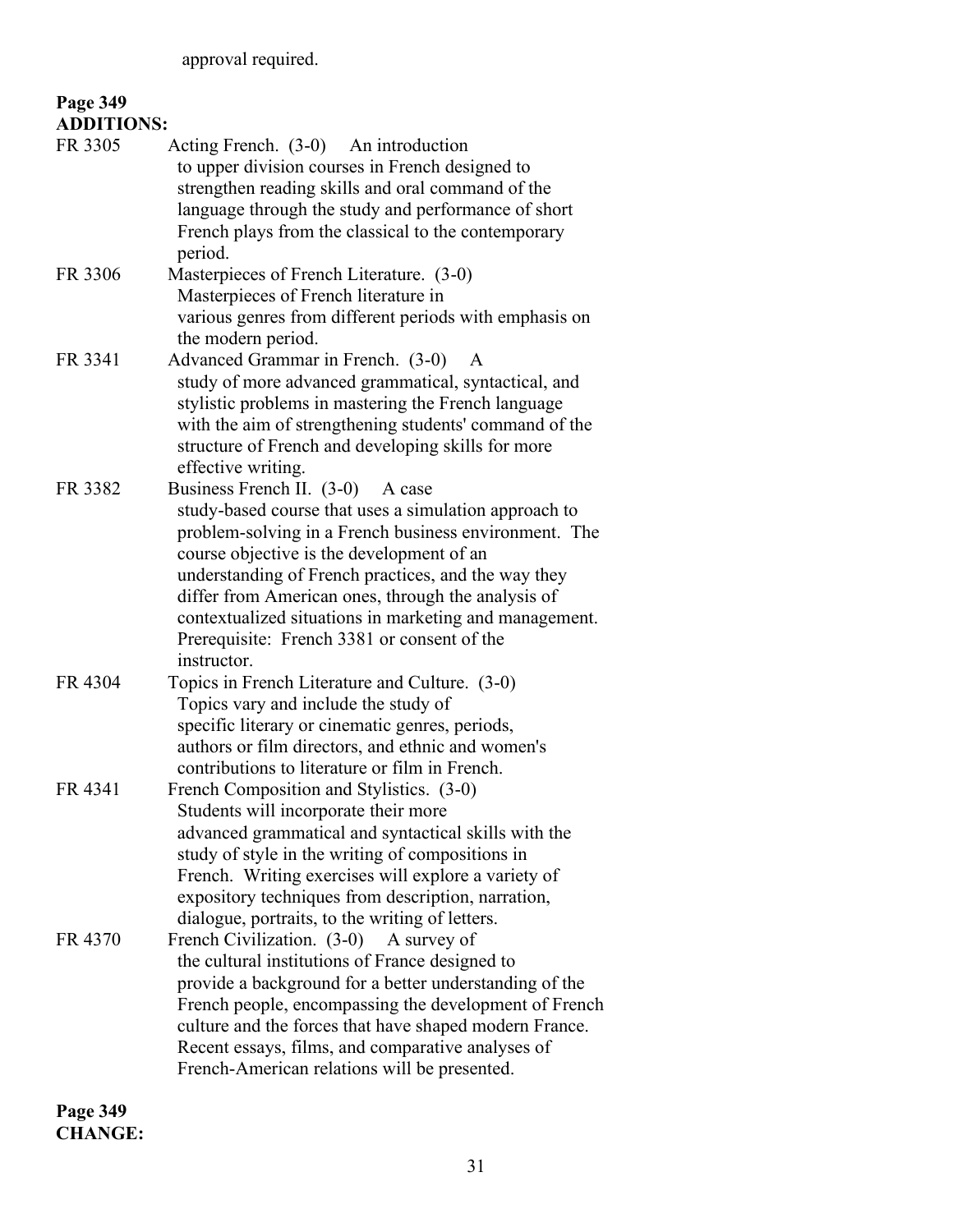FR 3381 Business French I. (3-0) **Change** in title and description. A course designed for students interested in business related careers. The course will help students to become familiar with basic French business language and the specifics of Francophone business cultures.

### **Page 349 DELETIONS:**  FR 3301 Survey of French Literature FR 3304 Advanced Conversation FR 3370 French Civilization FR 4301 The French Novel and the Short Story FR 4340 Advanced Grammar and Composition in French FR 3302 Survey of French Literature **Page 355 ADDITION:** PHIL 3325 Philosophy of Sex and Love. (3-0) Critical survey of major thinking on sex and love from ancient to modern times. **Page 356 ADDITION:** PHIL 4301 Applied Philosophy. (3-0) Practical application of methods and teaching of philosophy to such major areas of human experience as religion, science, morality, politics, art, or literature. The study of one or more of these areas will demonstrate how philosophy contributes to the identification of issues as well as their resolution. May be repeated for credit. Prerequisite: Three hours of lower division philosophy, Philosophy 3301, or consent of the instructor. (Capstone) **Page 356**

**CHANGE:** 

PHIL 3350B Philosophy & Literature. (3-0) **Change** in title and description. The course is intended to explain the relation between philosophy and literature. Prerequisite: Three semester hours of lower division philosophy, Philosophy 3301, or consent of the instructor (Capstone).

#### **Page 358 ADDITION:**

(To be inserted after the Major in Political Science) Secondary Teacher Certification

Teacher certification is available under the Social Studies Composite Certification for Secondary Education Plan. The Social Studies Composite Certification program is designed to prepare students to teach any of the four social studies disciplines (History, Geography, Government, and Economics) at the secondary level (grades 8-12). Upon completion of the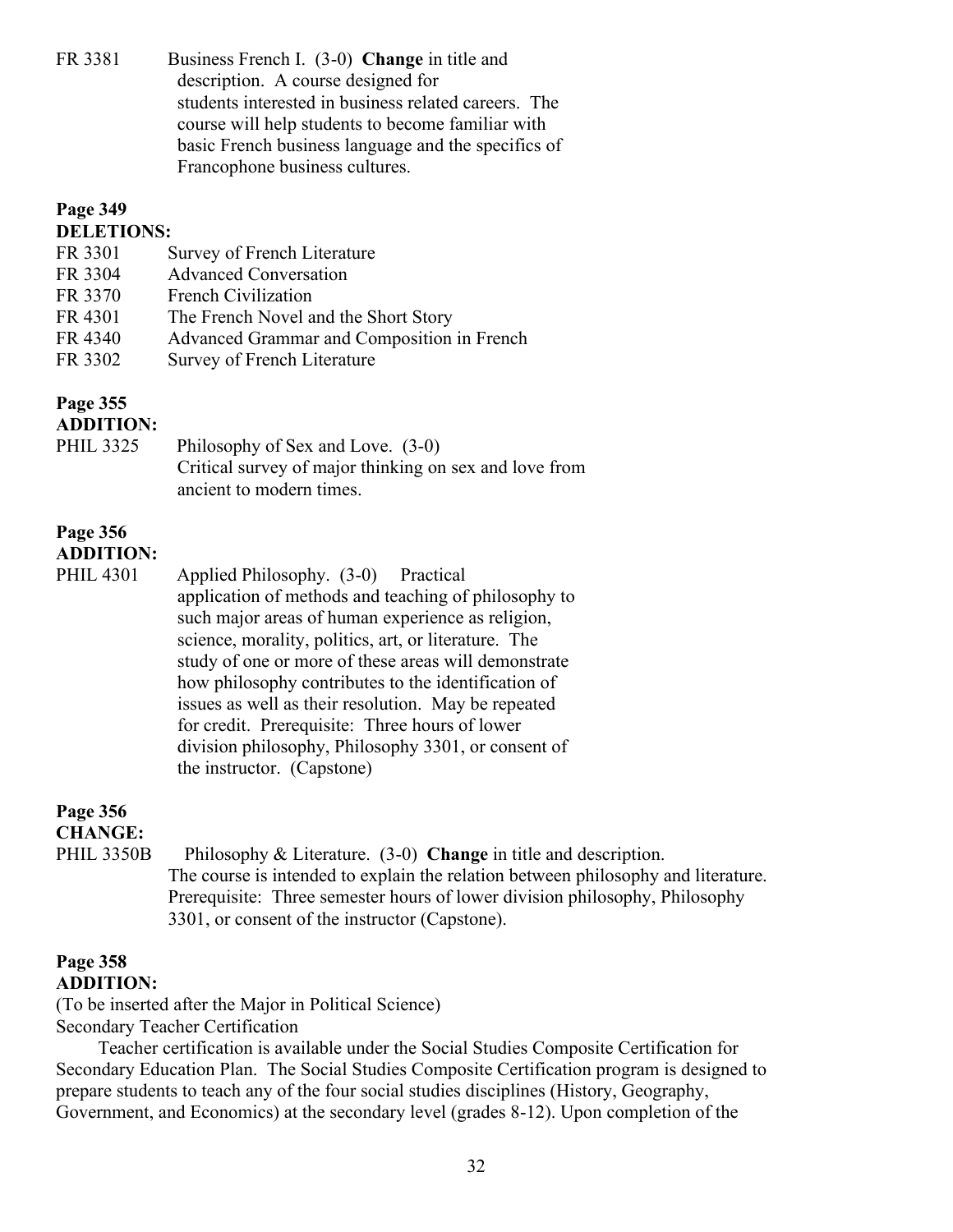social studies curriculum and passage of the social studies ExCET test, students will receive certification in social studies and eligibility to teach in any of the four disciplines.

Students pursuing secondary certification are to major in Political Science and select a minor from the disciplines of Geography or History. In addition, students will complete specific courses in the third social studies discipline not chosen as a major or minor as well as HIST 4200: Social Studies Resources and Practices. Students must take Economics 2301 as the social science choice in the core curriculum, as Economics is another subject tested on the Social Studies Composite ExCET exam.

The social studies composite requires completion of either of the following major/minor and third field combinations:

Political Science major, Geography minor, History third field. This option in secondary teacher certification requires completion of the following 30 hours in Political Science: POSI 1308 or 1309, and 2310, 2320, one advanced course from 4 of the 5 groups, POSI 4398, and six hours of Political Science advanced electives. The minor in Geography (19 hours) requires completion of the following: GEO 1309, 1310, 2410, 3303, 3309, 3329, and 4340. The third field in History (18 hours) requires completion of the following: HIST 1310, 1320, 2311, 2312, three hours advanced group A (Asian, European, Latin American, and Middle Eastern), and three hours advanced group B (American History).

Political Science major, History minor, Geography third field. This option in secondary teacher certification requires completion of the following 30 hours in Political Science: POSI 1308 or 1309, and 2310, 2320, one advanced course from 4 of the 5 groups, POSI 4398, six hours of Political Science advanced electives. The minor in History (24 hours) requires completion of the following: HIST 1310, 1320, 2311, 2312, six hours advanced group A (Asian, European, Latin American, and Middle Eastern), and six hours advanced group B (American History). The third field in Geography (16 hours) requires completion of the following : GEO 1309, 1310, 2410, 3303, and 3309.

In addition to the major, minor, and third field requirements, students must also complete 21 hours of professional sequence courses under the College of Education: CI 3310, CI 3325, CI 4332, CI 4343, RDG 3323, and ED 4681 (Student Teaching).

#### **Page 358**

#### **CHANGE:**

Minors must take a total of 24 hours, including 1308 or 1309, 2310 and 2320, at least one course from 4 of the 5 groups, and one Political Science advanced elective course.

#### **Page 360**

**CHANGES:** Bachelor of Arts Major in Political Science (Minimum required: 139 semester hours with Social Studies Composite Teacher Certification) Sophomore Year Natural science component 7 **Change** the total number of hours for column from 31-32 to 31 Junior Year Delete Anthropology 1312, Geography 1310, Psychology 1300, Sociology 1310 and leave Economics 2301 as the only course here. Delete Free Elective 6 hours **Change** Secondary Teaching Field to: Secondary/Third Teaching Field 13 **Change** Political Science, advanced from 6-9 to 9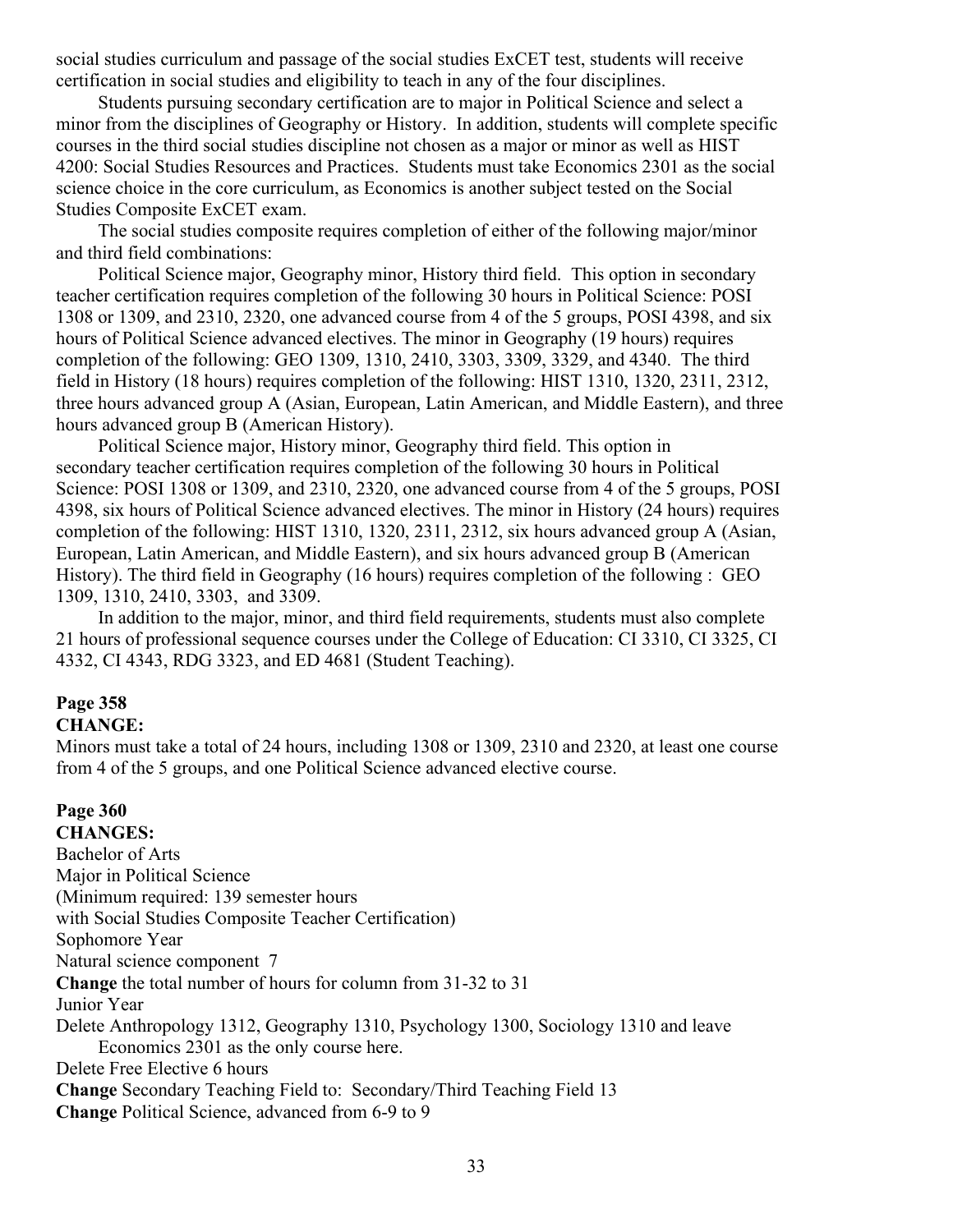Senior Year **Change** Political Science, advanced 9-12 to 12 **Change** Second Teaching Field 9-12 to Second/Third Teaching Field 12 **Add History 4200 2** 

### **Page 360**

### **DELETION:**

**Delete** the "note" The Political Science major with teaching certification consists of 30-33 semester hours….

## **Page 368**

### **CHANGE:**

Minor in Psychology **change** from 21 hours to 18 hours; Psy 1300 and 15 additional hours, at least 12 of which must be advanced.

#### **Page 370 ADDITIONS:**

| <b>PSY 3323</b> | Evolution and Behavior. (3-0) A                       |
|-----------------|-------------------------------------------------------|
|                 | consideration of the evolution and function of        |
|                 | behavior as viewed from a biological base. The course |
|                 | includes a comparative analysis of species-specific   |
|                 | behaviors in man and lower animals. Laboratory        |
|                 | periods will be devoted to observation and            |
|                 | classification of behavior, as well as independent    |
|                 | laboratory research. Prerequisite: Psychology 3302 or |
|                 | consent of instructor.                                |
| <b>PSY 3334</b> | Human Diversity. $(3-0)$ The diverse way              |
|                 | in which individuals think, learn, solve problems and |
|                 | behave creates a rich human experience of             |
|                 | interpersonal communication, creativity, achievement, |
|                 | conflict and war. Explanations about how the          |
|                 | environment, genetics and culture shape human         |
|                 | differences, and how these differences are linked to  |
|                 | world progress and understanding are addressed.       |

## **Page 373**

**CHANGE:** Bachelor of Arts

Major in Sociology

An undergraduate major in sociology consists of a minimum of 33 hours and a maximum of 39 hours in sociology. All students under the BA are required to take Sociology 1310, 3304, 3307, 3308 and 3309.

## **Page 374**

**CHANGES:** Bachelor of Science in Applied Sociology Major in Applied Sociology

The BSAS is a 36 hour major designed for students who intend to apply sociological principles and practices in governmental and business settings. All students under the BSAS are required to take Sociology 1310, 3304, 3307, 3308, 3309, 3318, and 4690. Deviance and Social Control-2320, 3321, 3325, 3327, 3343, 3344, 3347, 3348, 3349, 3363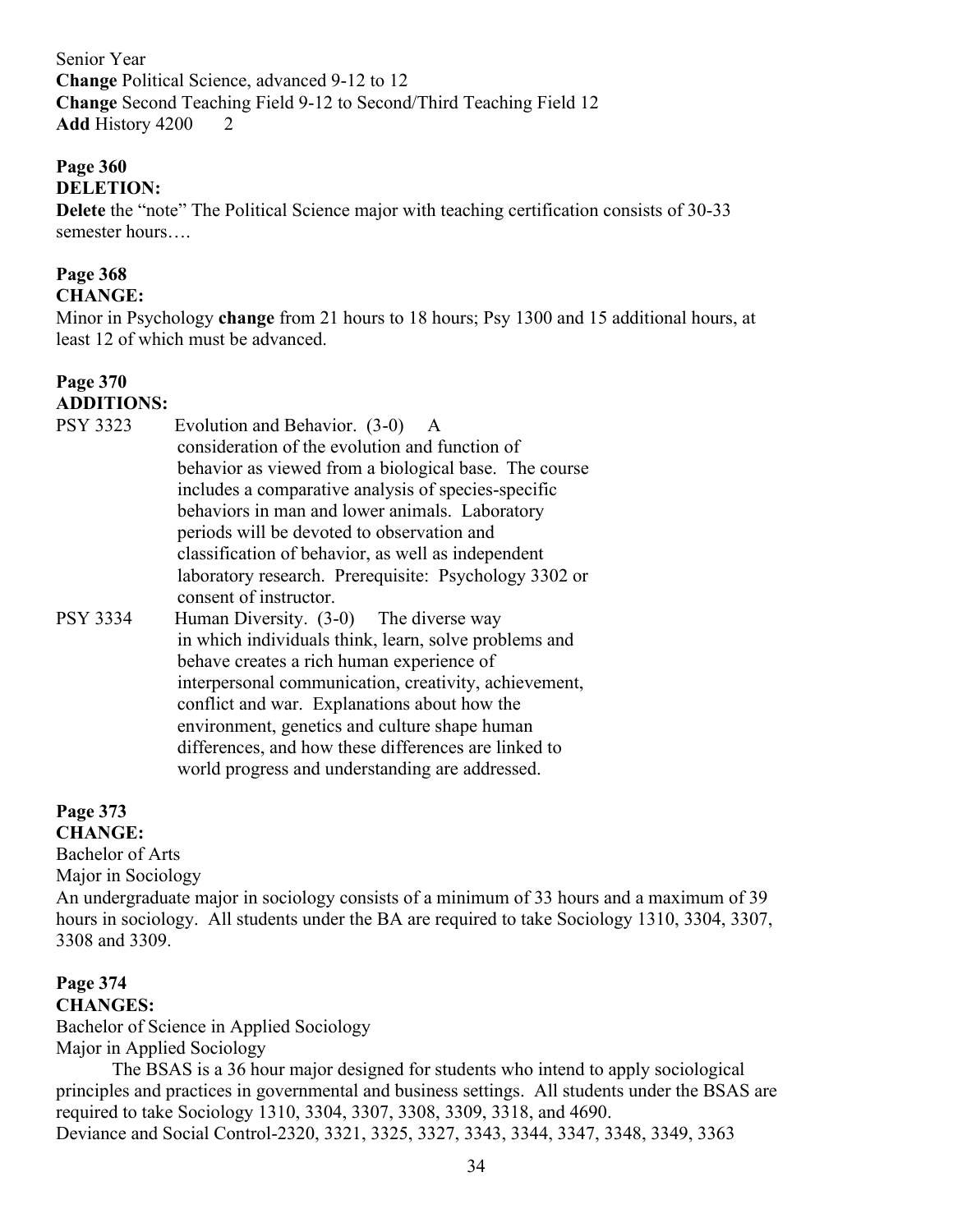### **Page 375 CHANGE:**

**Change** 1st sentence

3. Beyond the 21 hours of required courses in Sociology, students should select 15 hours of Sociology courses related to their occupational goals.

### **Page 376**

#### **ADDITIONS:**

SOCI 3304 Sociological Thought. (3-0) This course is a survey of sociological theory from its origins to today.

SOCI 3309 Qualitative Research Methods. (3-0) This course examines qualitative methods, including field research and focus groups. We will describe the major differences between qualitative and quantitative research, and examine the strengths, weaknesses, and ethical issues related to qualitative research. Students will be required to conduct a complete qualitative research project, including the collection and analysis of qualitative data. Prerequisite: SOCI 1310 and departmental approval. SOCI 3321 Suicide, Society, and Human Experience. (3-0)

 This course will offer a systematic approach to understanding the human encounter with suicide. Issues of theoretical concern are addressed. The course draws upon current and classic sociological research.

### **Page 376**

### **DELETIONS:**

| <b>SOCI</b> 3305 | <b>History of Sociology</b>       |
|------------------|-----------------------------------|
| <b>SOCI</b> 3306 | Contemporary Sociological Thought |

## **Page 383**

**CHANGE:**

Major and Minor in Biology

Majors in Biology take a minimum of ten courses of which at least six courses are advanced. Two semesters of Chemistry, both lecture and lab, are also required.

#### **Page 387 ADDITION:**

BIO 3370 The Biology of Marine Mammals. (3-0) This course will examine the evolution, behavior, and physiological adaptations (morphological, sensory, energetic, reproductive, and communicative) of the major groups of marine mammals: cetaceans, pinnipeds, and siennas. Prerequisites: Biology 2411 and 2450

### **Page 387**

### **CHANGE:**

BIO 2430 Human Physiology and Anatomy. (3-4) **Change** in prerequisites. May not be credited toward a Biology major or minor.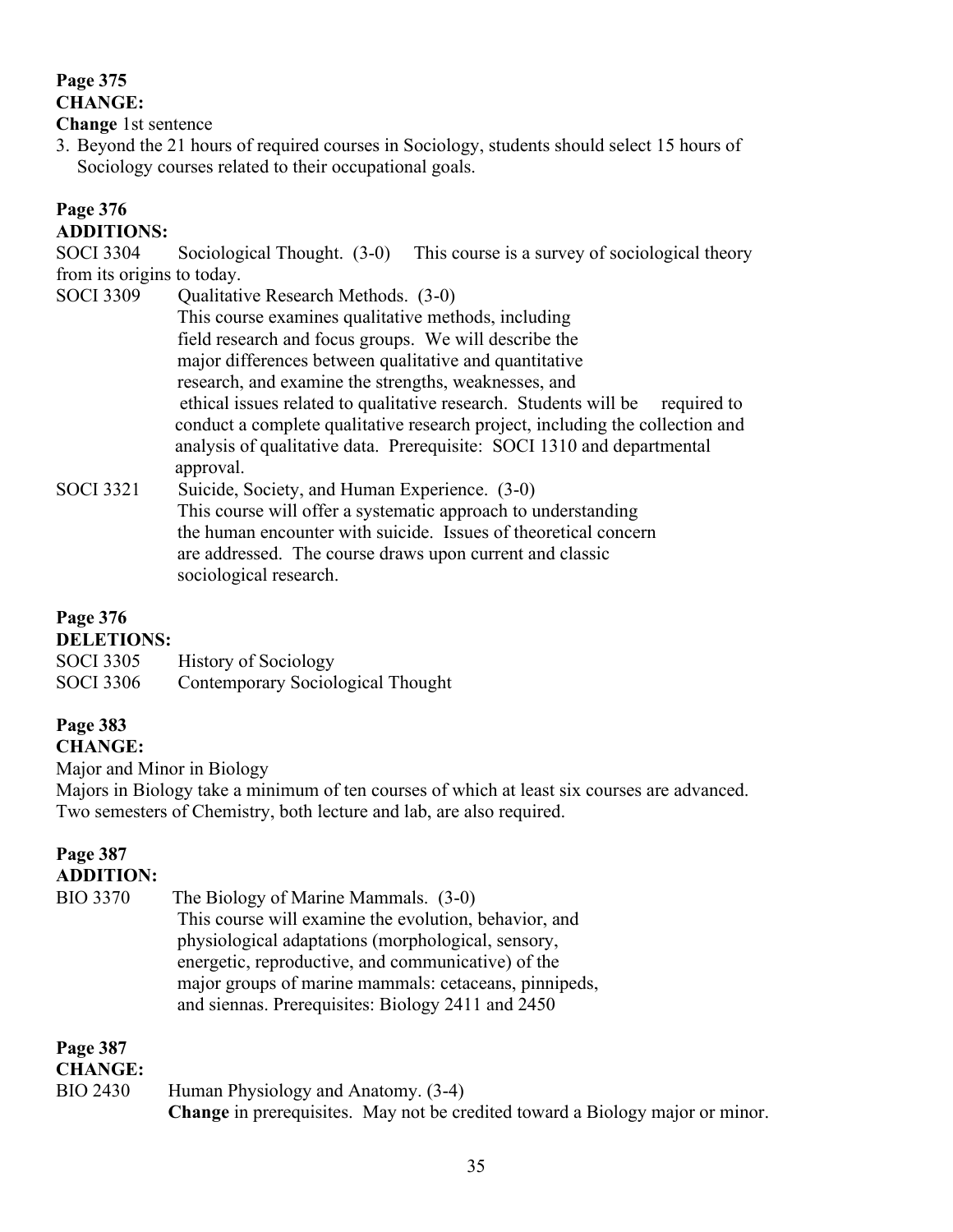### **Page 388 CHANGE:**  BIO 3422 Biological Oceanography. (3-0) **Change** in title, prerequisites and description. This course examines chemical and physical aspects of oceans and estuaries as they relate to biological oceanography, specifically primary and secondary productivity, energy flow, and adaptations of marine organisms. Two field trips are taken to the Gulf coast of Texas. Prerequisites: BIO 2450, 2410 or 2411, and GEOG 3335. **Page 389 ADDITIONS:** BIO 4304 Wildlife and Recreation: Impact and Management. (3-0) Students will be introduced to the impact human recreational activities have on wildlife habitats and populations. Management practices to enhance human-wildlife encounters or to minimize detrimental effects on wildlife populations will be presented. Prerequisites: Bio 2450. BIO 4369 Biosystematics. (3-0) Biological systematics is a multidisciplinary component of most biological disciplines. Course topics include: classification schemes, homology, homoplasy, the application of nomenclature, and phylogeny reconstruction. The course will also present relevant issues in conservation, biodiversity cataloguing, museum and collection management, and identification methods / dichotomous keys. Prerequisites: Bio 2450. **Page 389 CHANGE:** BIO 4408 Science Processes and Research. (3-3) **Change** in description.

May not count as one of the four upper level Biology courses required of general Biology majors, or one of the three upper level Biology courses required of Biology minors.

#### **Page 391 ADDITION:**

| <b>BIO 4472</b> | Animal Behavior. (3-3) This course                     |
|-----------------|--------------------------------------------------------|
|                 | presents all the major facets of the study of animal   |
|                 | behavior, giving special attention to its evolution    |
|                 | and ecological significance. We will discuss major     |
|                 | conceptual models guiding past and present research in |
|                 | the field. Laboratories will emphasize experimental    |
|                 | techniques and statistical analysis. Prerequisites:    |
|                 | 2450 and one course from 2400, 2410, 2411.             |

**Page 391 CHANGES:**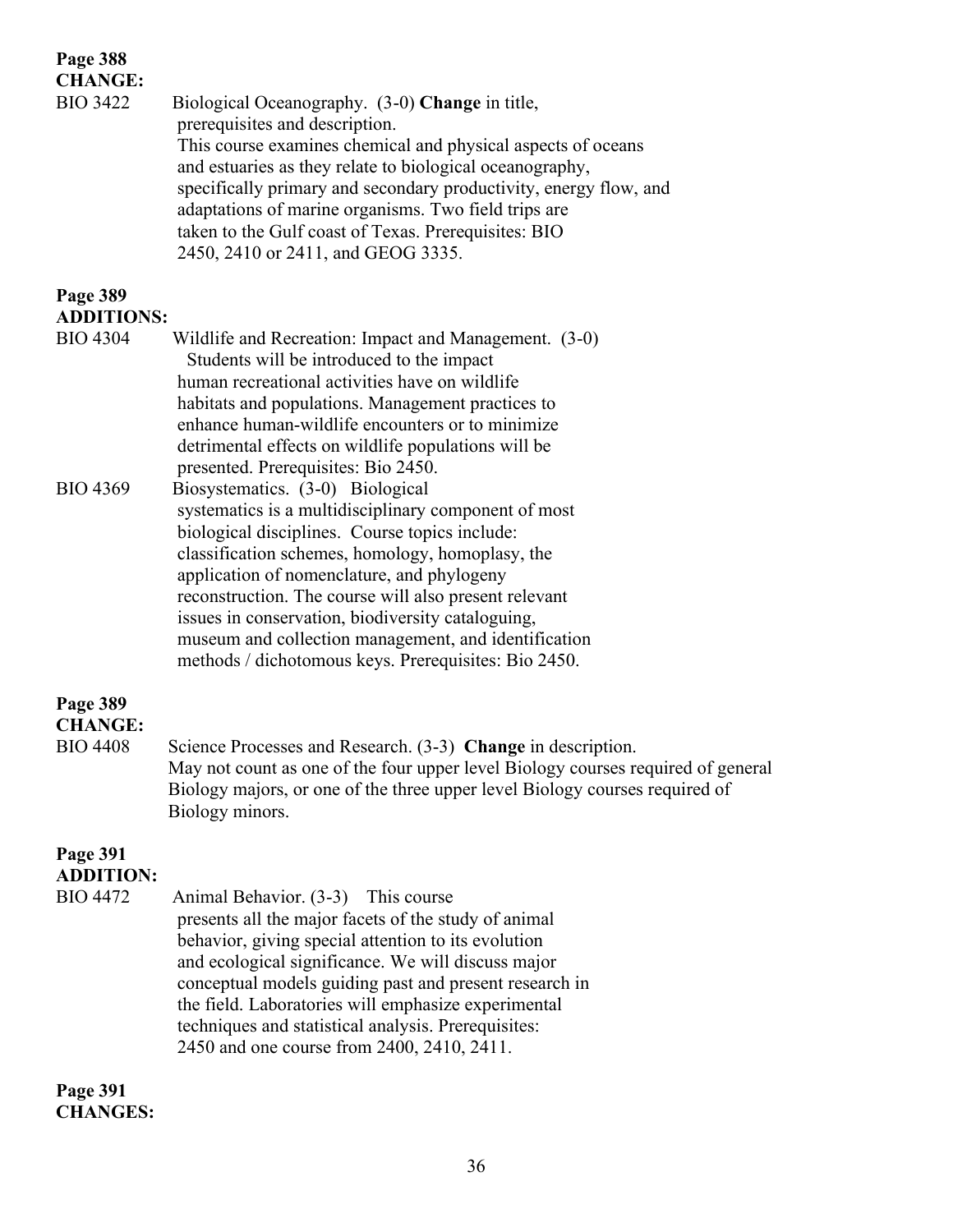GS 3310 General Science (3-2) **Change** in prerequisites, Physics 1310 and 1320 and 1110. A grade of at least a C is required in all prerequisite courses. GS 3320 General Science (3-2) **Change** in prerequisites, Biology 1320 or 1421 or 1430 or 1431. A grade of at least a C is required in the prerequisite course.

#### **Page 396**

| <b>CHANGES:</b> |                                                                          |
|-----------------|--------------------------------------------------------------------------|
|                 | CHEM 2341 (CHEM 2323) Organic Chemistry I. (3-0)                         |
|                 | Change in prerequisites, CHEM 1342 and CHEM 1142.                        |
|                 | CHEM $2450$ Biochemistry. $(3-3)$                                        |
|                 | Change in prerequisites, CHEM 2330 and 2130; or CHEM 2342 and CHEM 2142. |

#### **Pages 402 and 403 ADDITIONS:**

Department of Computer Science **ADD** (WI), Writing Intensive

| (WI) CS 3398 | Software Engineering              |
|--------------|-----------------------------------|
| (WI) CS 3468 | <b>Embedded Computer Systems</b>  |
| (WI) CS 4326 | Human Factors of Computer Systems |
| (WI) CS 4398 | Software Engineering Project      |

#### **Page 405 CHANGE:**

Degree Requirements

5. If two years of the same foreign language were taken in high school, then enough additional hours to total the minimum 128 hours required for the degree will fulfill this requirement. In the absence of such high school language, two semesters of the same modern language must be taken at the college level. **Change** note 3. to 6.

#### **Page 426 ADDITION:**

TECH 3360 Structural Analysis. (3-1) Structural engineering fundamentals to include design loads, reactions, force systems, functions of a structure, and the analysis of statically determinate and indeterminate structures by classical and modern techniques. Prerequisite: TECH 3311.

## **Page 432**

**CHANGES:** Board of Regents Nancy R. Neal, Chair (2003)………………………….. Lubbock Patricia Diaz Dennis (2005)…………………………… San Antonio Dionicio ―Don‖ Flores (2005) ………………………… El Paso John P. Hageman (2003) ………………………………. Austin Dan S. Hallmark (2001) ……………………………….. Beaumont James A. ―Jimmy‖ Hayley (2005) …………………….. Texas City Pollyanna A. Stephens (2001) …………………………. San Angelo James L. Sweatt (2003) ……………..…………………. Dallas Macedonio "Massey" Villarreal (2001) ……………………… Missouri City